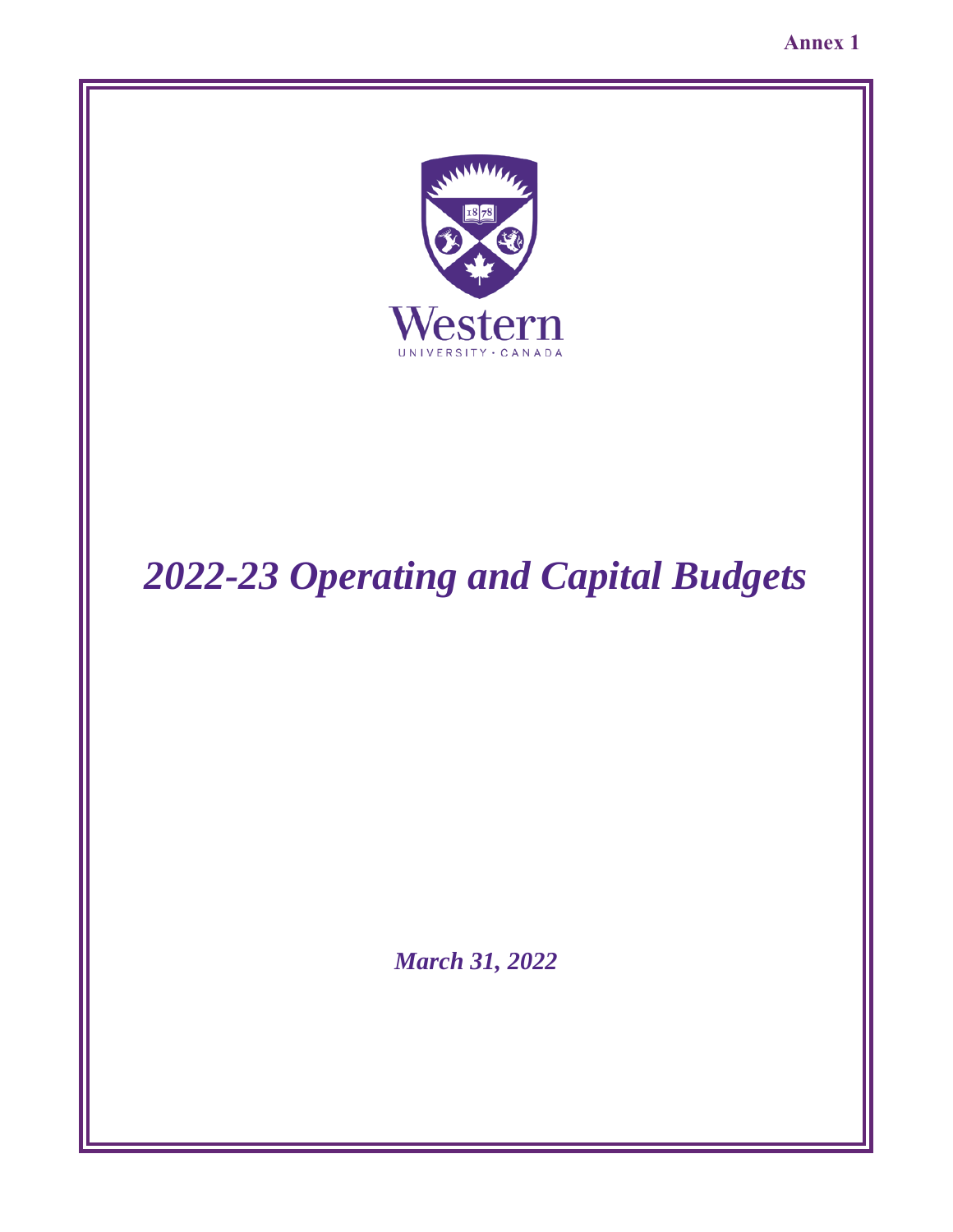# **Table of Contents**

|                |          | 2022-23 Operating Budget manufactured and all pages 1 to 37      |  |
|----------------|----------|------------------------------------------------------------------|--|
| A.             |          |                                                                  |  |
| <b>B.</b>      |          |                                                                  |  |
| $\mathbf{C}$ . |          |                                                                  |  |
|                |          |                                                                  |  |
|                |          |                                                                  |  |
|                |          |                                                                  |  |
|                |          |                                                                  |  |
|                |          |                                                                  |  |
|                |          | Building Institutional Capacity through Expanded Fundraising  11 |  |
|                |          |                                                                  |  |
|                |          |                                                                  |  |
|                |          |                                                                  |  |
|                |          |                                                                  |  |
| D.             |          |                                                                  |  |
|                |          |                                                                  |  |
| E.             |          |                                                                  |  |
|                | Table 2: |                                                                  |  |
| F.             |          |                                                                  |  |
|                |          |                                                                  |  |
|                |          |                                                                  |  |
|                |          |                                                                  |  |
| G.             |          |                                                                  |  |
|                | 1.       |                                                                  |  |
|                | 2.       |                                                                  |  |
|                | 3.       |                                                                  |  |
|                | 4.       |                                                                  |  |
|                | 5.       |                                                                  |  |
|                | Table 3: |                                                                  |  |
|                | Table 4: |                                                                  |  |
|                | Table 5: |                                                                  |  |
|                | Table 6: |                                                                  |  |
|                | Table 7: |                                                                  |  |
|                | Table 8: |                                                                  |  |
|                | Table 9: |                                                                  |  |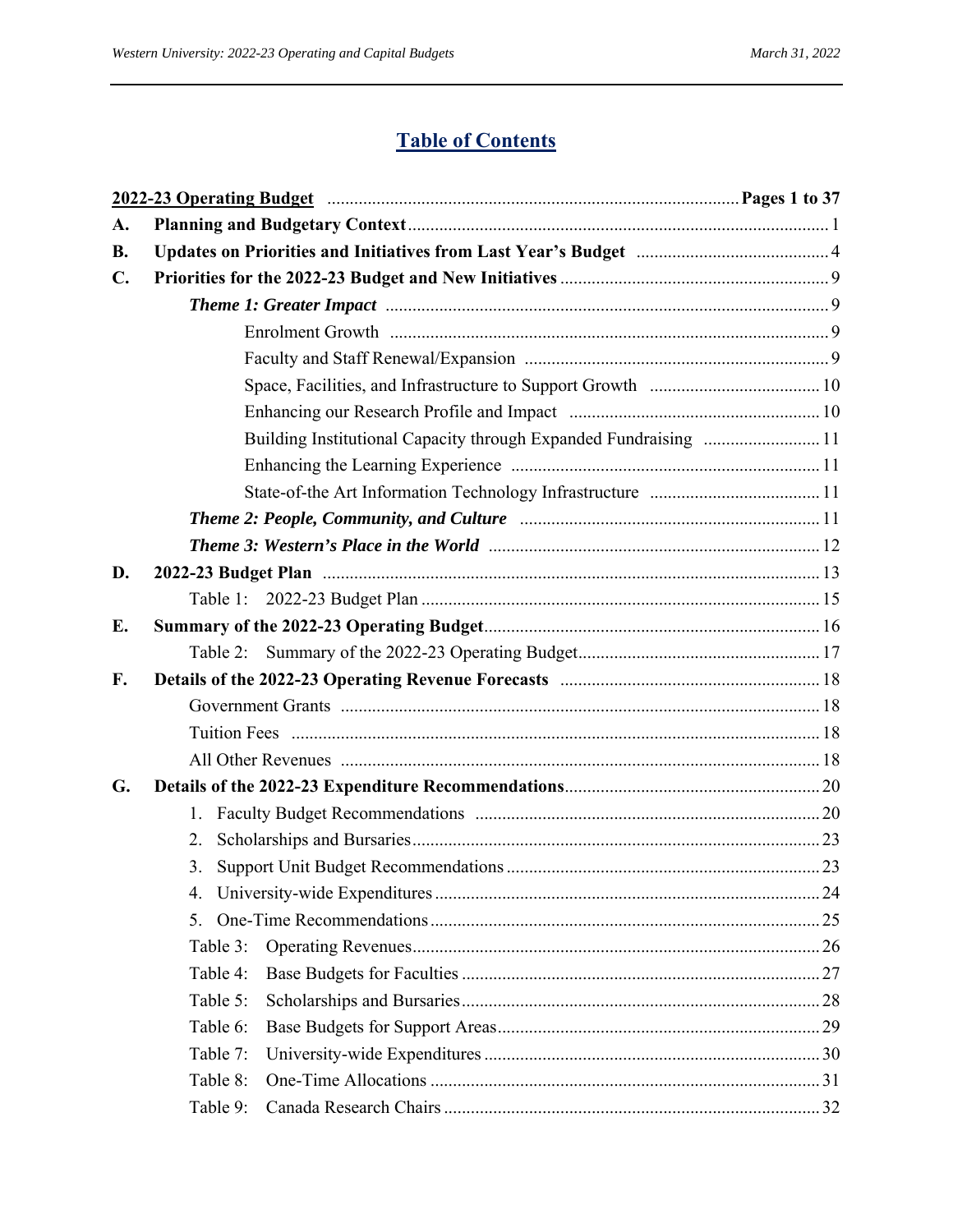# **Table of Contents** (cont'd)

|           | 2022-23 Capital Budget manufactured and control and Pages 38 to 52     |  |
|-----------|------------------------------------------------------------------------|--|
| А.        |                                                                        |  |
|           | $1_{-}$                                                                |  |
|           | 2.                                                                     |  |
|           | 3.                                                                     |  |
|           | 4.                                                                     |  |
|           | 5.                                                                     |  |
|           | 6.                                                                     |  |
|           | 7.                                                                     |  |
|           | 8.                                                                     |  |
|           |                                                                        |  |
| <b>B.</b> |                                                                        |  |
|           |                                                                        |  |
|           |                                                                        |  |
|           |                                                                        |  |
|           |                                                                        |  |
|           | Table 17: Capital Expenditures for New Construction and Major Building |  |
|           |                                                                        |  |
|           |                                                                        |  |
|           | Long-Term Financial Trends Manumerrellines and the Dages 48 to 52      |  |
| А.        |                                                                        |  |
| В.        |                                                                        |  |
| C.        |                                                                        |  |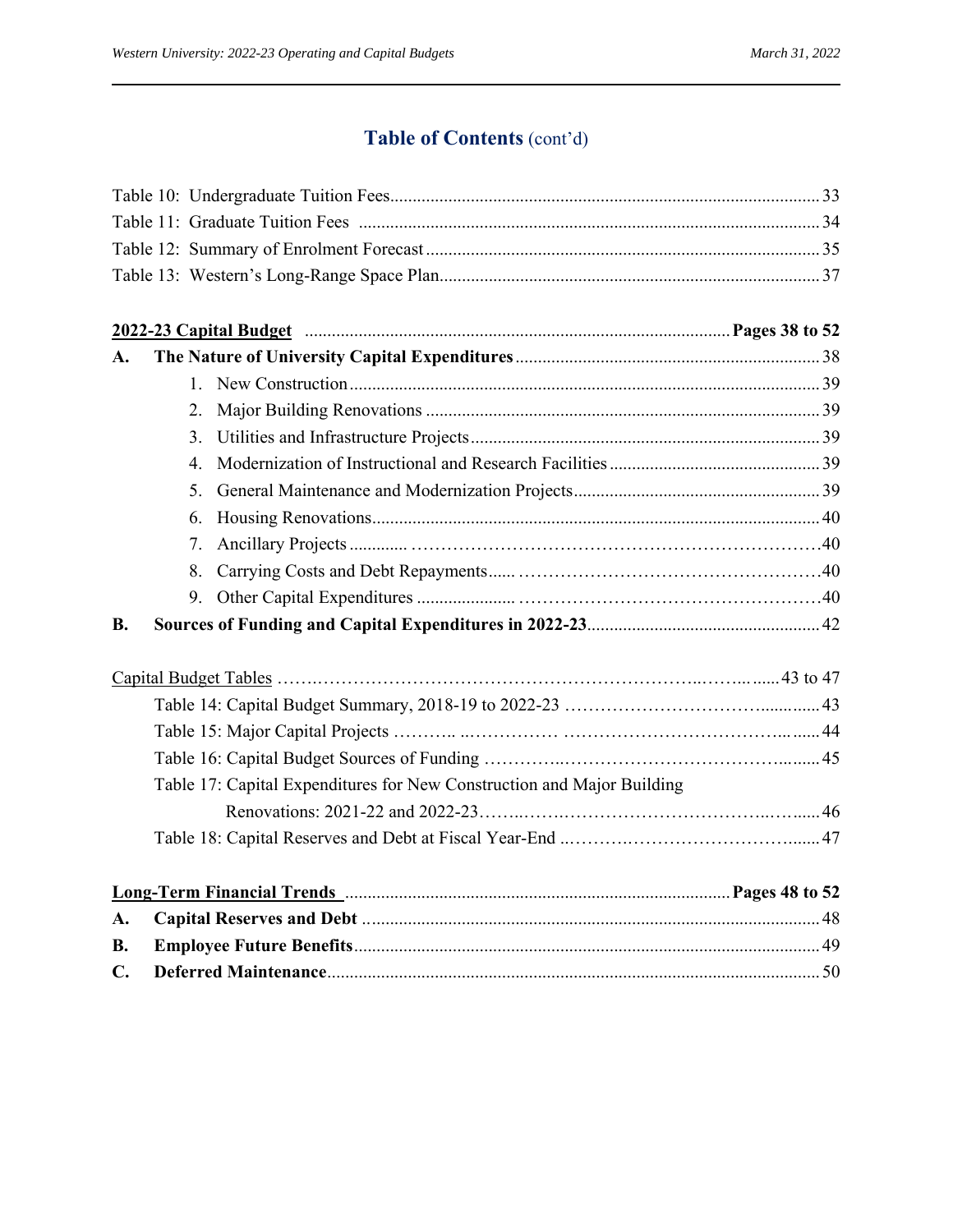|                         | Acronym        | <b>Description</b>                                                   |
|-------------------------|----------------|----------------------------------------------------------------------|
| 1                       | <b>ACVS</b>    | Animal Care & Veterinary Services                                    |
| $\overline{c}$          | AI             | Artificial Intelligence                                              |
| $\overline{\mathbf{3}}$ | <b>APF</b>     | <b>Academic Priorities Fund</b>                                      |
| $\overline{4}$          | B.Ed.          | Bachelor of Education Program/Degree                                 |
| 5                       | C.A.S.         | Council for Advancment of Standards in Higher Education              |
| 6                       | <b>CRCs</b>    | Canada Research Chairs                                               |
| 7                       | <b>CRV</b>     | Current Replacement Value (of Buildings)                             |
| 8                       | <b>CSD</b>     | Communication Sciences and Disorders Program                         |
| 9                       | <b>CTL</b>     | Centre for Teaching and Learning                                     |
| 10                      | $DM$           | Deferred Maintenance                                                 |
| 11                      | Ed.D.          | Doctor of Education Degree                                           |
| 12                      | <b>EDI</b>     | Equity, Diversity, and Inclusion                                     |
| 13                      | <b>EFB</b>     | <b>Employee Future Benefits</b>                                      |
| 14                      | <b>FIMS</b>    | Faculty of Information & Media Studies                               |
| 15                      | <b>FRSF</b>    | Federal Research Support Fund                                        |
| 16                      | <b>FTE</b>     | Full-Time Equivalent                                                 |
| 17                      | <b>GGRP</b>    | Greenhouse Gas Reduction Program                                     |
| 18                      | <b>HBA</b>     | Honours Business Administration Degree/Program                       |
| 19                      | <b>IBA</b>     | <b>Intlationary Budget Adjustment</b>                                |
| 20                      | <b>IDCI</b>    | Interdisciplinary Curriculum Initiative                              |
| 21                      | <b>IDRI</b>    | <b>Interdisciplinary Research Initiative</b>                         |
| 22                      | <b>ITIF</b>    | Information Technology Infrastructure Fund                           |
| 23                      | <b>MBA</b>     | Master of Business Administration Degree/Program                     |
| 24                      | M.Cl.Sc.       | Masters in Clinical Sciences Degree                                  |
| 25                      | <b>MCU</b>     | Ministry of Colleges and Universities                                |
| 26                      | <b>MD</b>      | Doctor of Medicine Degree/Program                                    |
| 27                      | MEng           | Master of Engineering Degree/Program                                 |
| 28                      | MESc           | Master of Engineering Science Degree                                 |
| 29                      | <b>MMI</b>     | Maintenance, Modernization, and Infrastructure                       |
| 30                      | <b>MOS</b>     | Management & Organizational Studies Program                          |
| 31                      | MSc            | Master of Science Degree                                             |
| 32                      | <b>MSOF</b>    | Major Strategic Opportunities Fund                                   |
| 33                      | <b>OSAP</b>    | Ontario Student Assistance Program                                   |
| 34                      | <b>OT</b>      | Occupational Therapy (School/Program)                                |
| 35                      | <b>PACES</b>   | President's Advisory Committee on the Environment and Sustainability |
| 36                      | Ph.D.          | Doctor of Philosophy Degree                                          |
| 37                      | PT             | Physical Therapy (School/Program)                                    |
| 38                      | <b>RISF</b>    | Research Infrastructure Support Fund                                 |
| 39                      | <b>RRI</b>     | Robarts Research Institute                                           |
| 40                      | S <sub>3</sub> | Simple, Scalable, and Sustainable                                    |
| 41                      | <b>SGPS</b>    | School of Graduate & Postdoctoral Studies                            |
| 42                      | <b>SSHRC</b>   | Social Science and Humanities Research Council                       |
| 43                      | <b>STEM</b>    | Science, Technology, Engineering, and Mathematics                    |
| 44                      | <b>SUPF</b>    | <b>Support Unit Priorities Fund</b>                                  |
| 45                      | <b>USRI</b>    | Undergraduate Summer Research Internship Program                     |
| 46                      | <b>WRCs</b>    | Western Research Chairs                                              |

# **ACRONYMS used in University Budget Document**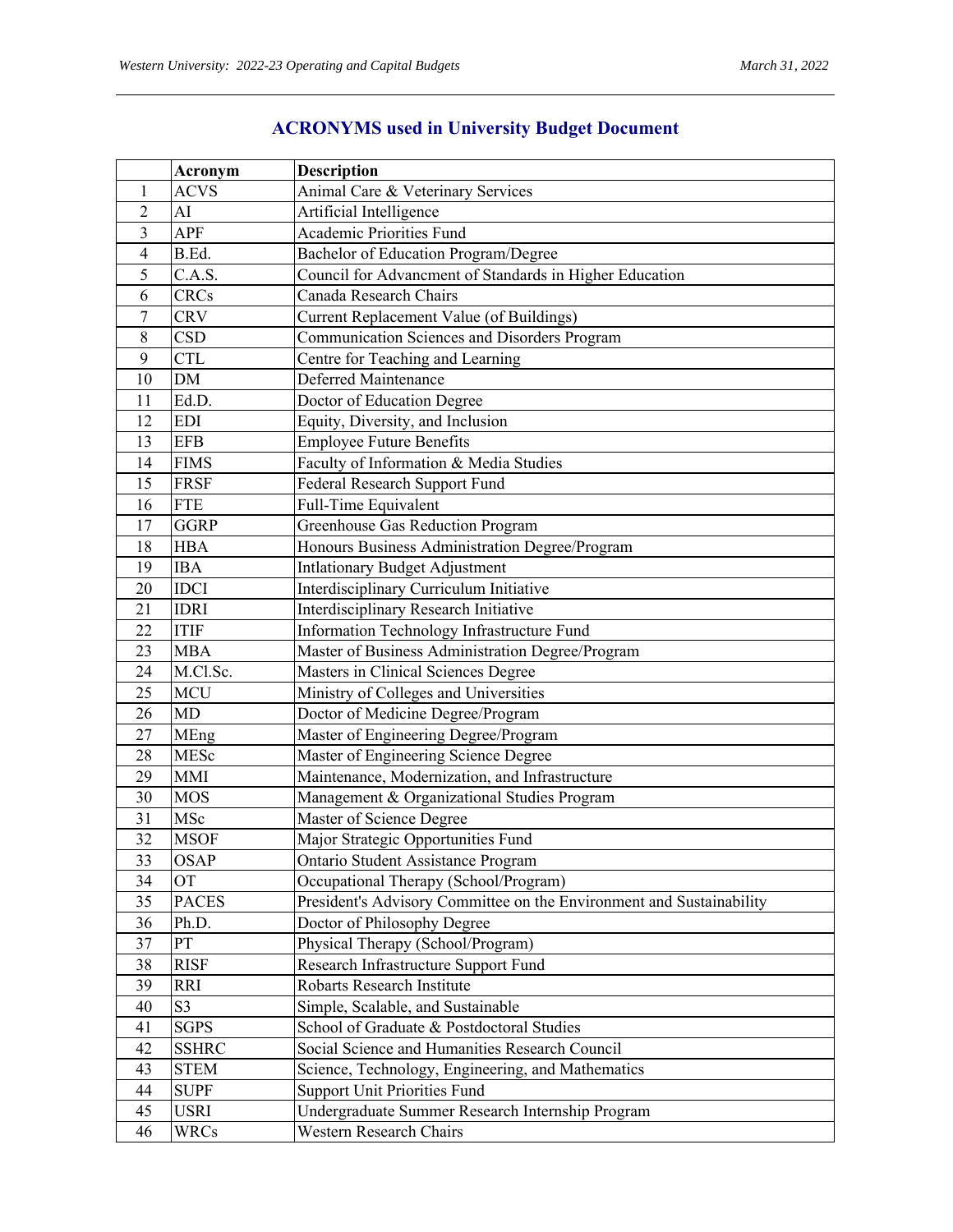# **2022-23 Operating Budget**

Western continues to build on its commitment to an outstanding student experience, scholarship, research, and creativity. The extraordinary efforts made by all members of our university community has enabled the university to maintain those commitments through the two years of the global pandemic. This 2022-23 Budget builds on those commitments and focusses on the priorities outlined in our **Strategic Plan –** *Towards Western at 150*.

Last year's budget started the process of investing in our strategic plan priorities and this budget builds on those investments.

The current budget makes additional significant investments in our strategic plan priorities including:

- Support for enrolment growth,
- Faculty and staff renewal/expansion,
- Scholarship/research/creativity,
- Engaging undergraduate students in research,
- Our commitment to an equitable, diverse, and inclusive community.
- Infrastructure to accommodate growth.

These and other investments are critical to Western's ongoing commitment to pursue the various components of our mission as a prominent public research university.

#### **A. Planning and Budgetary Context**

The recently completed planning process is structured around a 1-year plan (for 2022-23) to be followed by a 3-year cycle (for 2023-24 through 2025-26). As noted, the Western Community put forward extraordinary efforts throughout the two years of the global pandemic and we look ahead to the post-pandemic environment where we will focus on our new strategic plan priorities. Our Faculties and Support Units are in the process of developing their Academic and Operational Plans, in alignment with our new strategic plan, for submission by summer 2022.

At this point in time, as we reach the end of the current fiscal year, our financial situation remains strong. The major changes in the 2021-22 Operating Budget (i.e. the current year) are as follows:

- $\bullet$  In total, enrolments exceeded our projected figures by 1,370 full-time equivalent (FTE) students and therefore general tuition revenue is estimated to be higher by about \$5.3 million.
- The Fee-for-Services Transfer from the Affiliated University Colleges (which represents payments for services and teaching provided to their students) is estimated to be higher by \$1.4 million – due to enrolment increases at the Colleges.
- As we moved through the second year of the global pandemic, the impact on our ancillary units was less severe than the first year and therefore the transfers from these units to the Operating Budget is estimated to be higher by about \$4.7 million.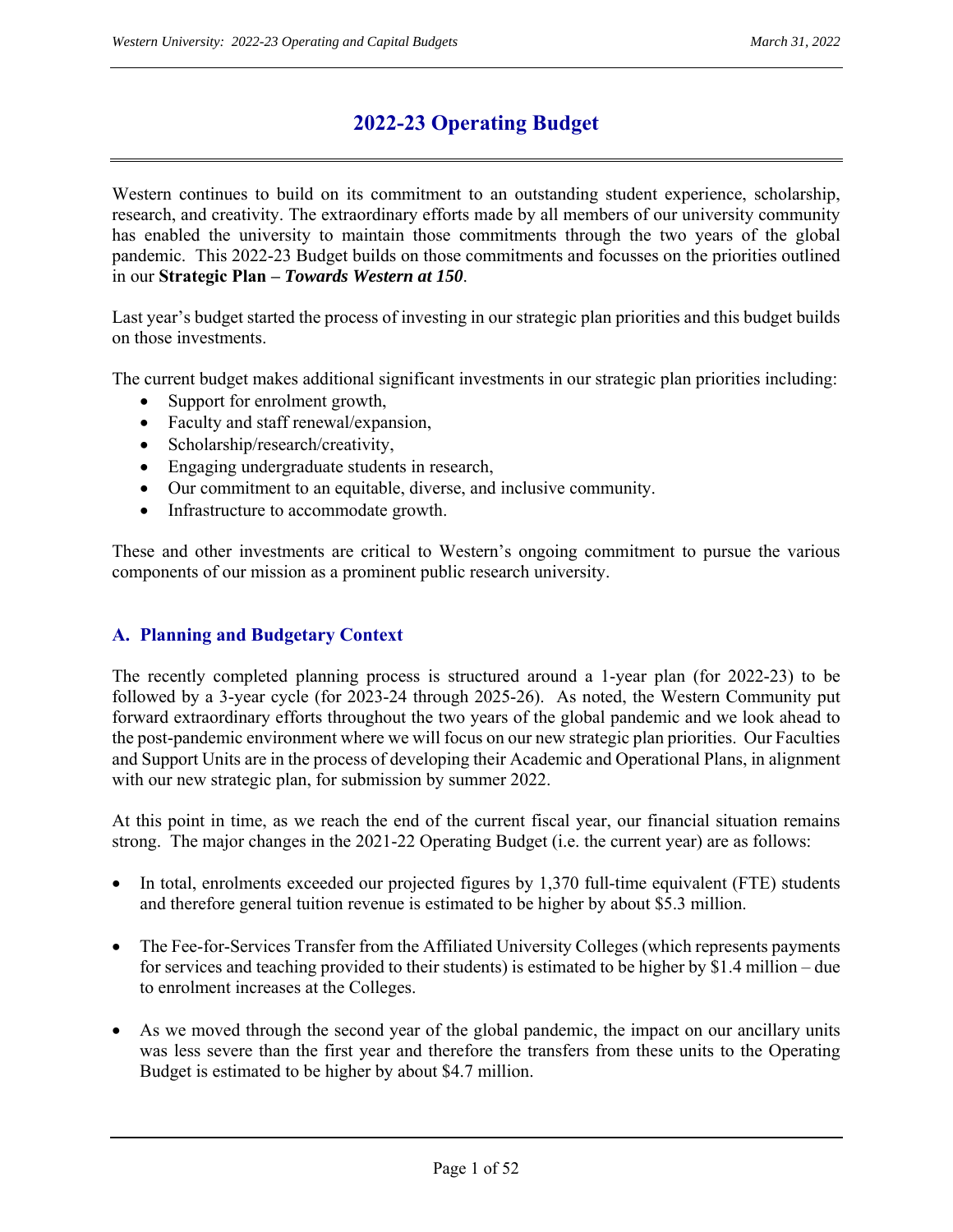- Due to higher-than-projected enrolments in 2020-21, the enrolment-related revenue sharing mechanism transferred \$1.5 million more to the Faculties in 2021-22.
- As a result of higher enrolments, our spending in scholarships and bursaries is estimated to be higher by about \$3.3 million.
- Our efforts to ensure a safe campus environment for our community, in response to the constant/evolving impacts of COVID-19, resulted in estimated pandemic-related expenditures being \$8 million higher than budget.
- All other expenditures, across a number of budget lines, are estimated to be \$4 million higher than budget.

The net result of the above changes is an estimated variation of -\$5.4 million to the "in-year budget position" in the current year relative to the budgeted "in-year position".

Looking ahead to 2022-23, we have developed the University budget with the following general assumptions regarding revenues:

- Under the Provincial Governments corridor-based block-grant funding system, our overall core provincial grants will remain frozen at the 2016-17 level.
- The Province's tuition framework rolled back domestic tuition rates by 10% in 2019-20 and the rates were kept constant (at the reduced levels) in 2020-21 and 2021-22. It will remain unchanged for the 2022-23 year.
- Enrolments are the primary driver of operating revenues. For budgetary purposes, our first-year class is expected to be 6,570 students (which includes 790 international students) and the graduate enrolment plans are the aggregate of the plans developed by the Faculties.

At Western, our integrated approach to planning serves us well. We continue to focus our budget planning on our strategic priorities. Our approach to enrolment planning allows us to make significant enhancements to the quality of education and the educational experience we offer our students:

- Recruitment of outstanding undergraduate students is a high priority. The average entering grade of our incoming class in the fall of 2021 was 92%, well above the Ontario average.
- Nearly 95% of our first-year students continue into their second year. Our retention rates are amongst the highest in Canada and much higher than at our peer institutions in the United States.
- Graduation rates of our undergraduate students have been steadily increasing and they are currently much higher than the rates at our peer universities in Canada and the United States. About 85% of Western's 2014-15 entering cohort graduated within 6 years.
- We are investing in international undergraduate recruitment to grow international enrolments while also diversifying geographical source and program destination.
- Expansion of graduate enrolments in areas of demand and capacity continues to be a strategic priority at Western. The current plans from the Faculties show significant growth aspirations. In the current year, full-time graduate students comprise nearly 20% of total full-time enrolment.

We remain committed to building on the substantive gains we have made in the areas of student quality, educational quality, and the students experience. Going forward, we will continue to manage our resources and target them towards the priorities identified in our new Strategic Plan.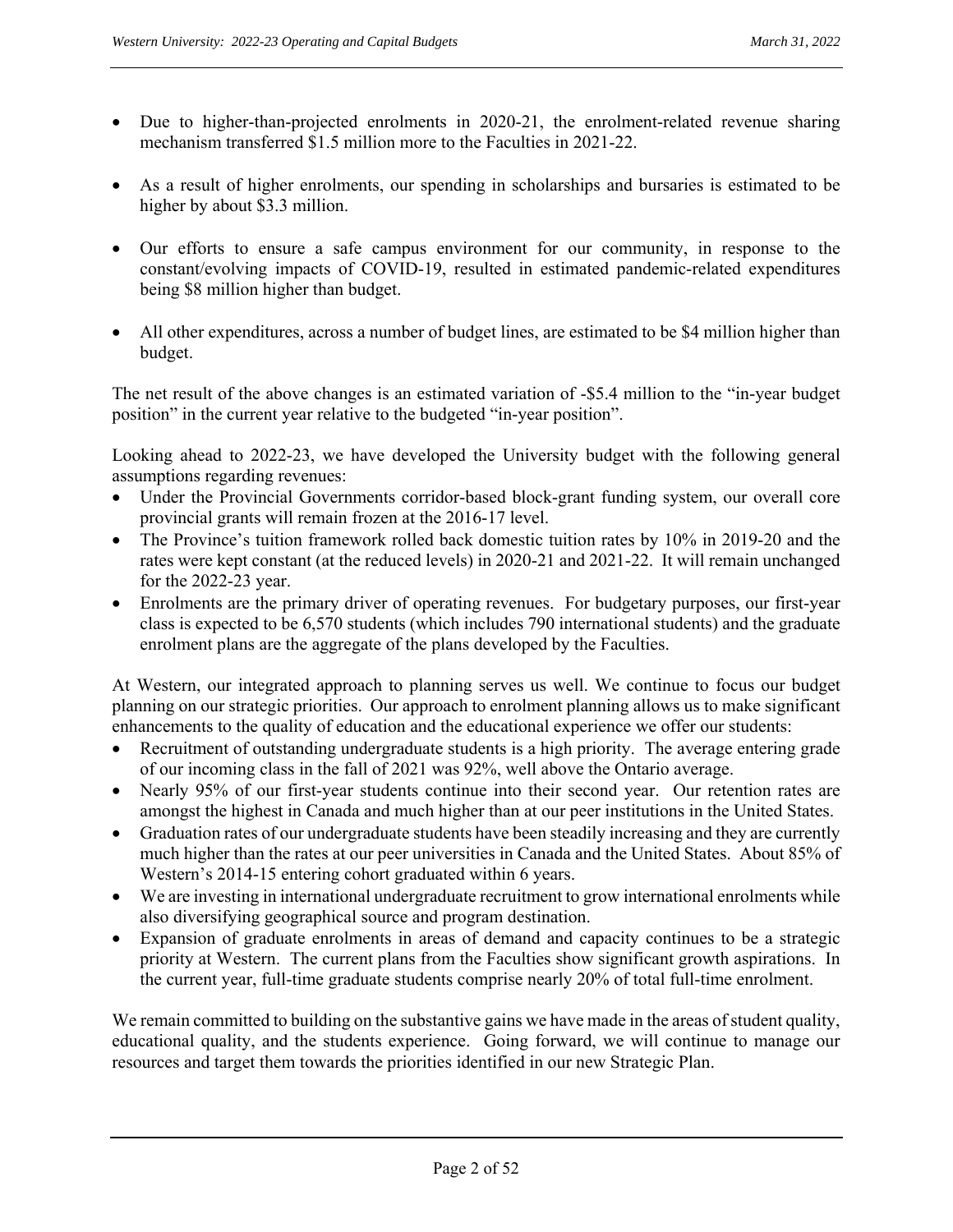

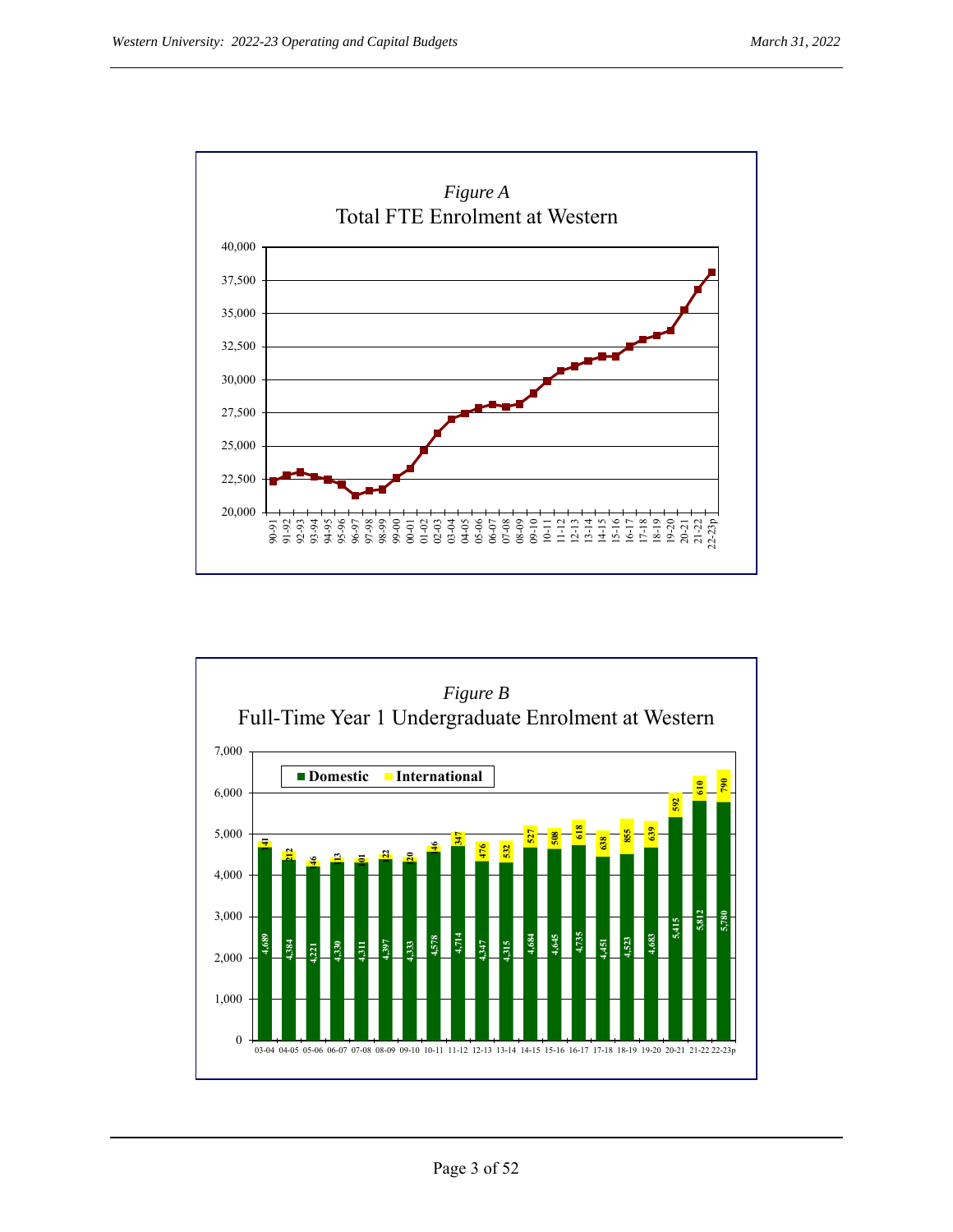## **B. Updates on Priorities and Initiatives from Last Year's Budget**

The following initiatives were included in the 2021-22 Budget and involved substantial investments.

#### **1. Faculty and Staff Renewal**

As an outcome of last year's planning cycle, faculty and staff renewal was identified as a high and immediate priority – and the 2021-22 plans from the Faculties and Support Units (in total) included 94 incremental faculty and 140 additional staff positions. Based on those plans, as of January 31/2022, the University's faculty complement had increased by 35 positions and the staff complement by 107 positions relative to the previous year – and recruitment for the remaining positions continues.

#### **2. Enhancing the Student Experience**

#### *Accessible Education*

A sum of \$1 million in one-time funding was set aside to support Accessible Education initiatives. The University has established a committee to guide the implementation of the standards established by the Council for Advancement of Standards in Higher Education (CAS). The committee has submitted a report to the Provost this spring, with prioritized recommendations.

#### *Western Undergraduate Summer Research Internships (USRIs)*

A sum of \$2 million in one-time funding was allocated to support the continuation of the USRI Program in 2021-22. The program provided experiential research opportunities for 310 students from all Faculties. It also supported 257 faculty members' efforts to advance their research programs. Based on the success of the program, the University intends to continue the USRIs in 2022-23

#### *Western Summer Student Teaching Support Internship Program*

Following on the success of the first year of the program, to support the completion of the transition of some courses to on-line delivery, the Summer Student Teaching Internship Program was continued in 2021-22, with a one-time allocation of \$500,000. The program supported 80 student internships across all Faculties, and the students provided key supports to our academic community with on-line course development.

#### *Academic Advising*

A sum of \$1 million in one-time funding was allocated in support of enhancing and expanding Academic Advising Services at Western. The Provost's Working Group on Academic Advising is nearing the conclusion of its discussions after wide consultation with students, staff, and academic leaders. The Group's recommendations on advancing this crucial aspect of the student academic experience are expected this spring.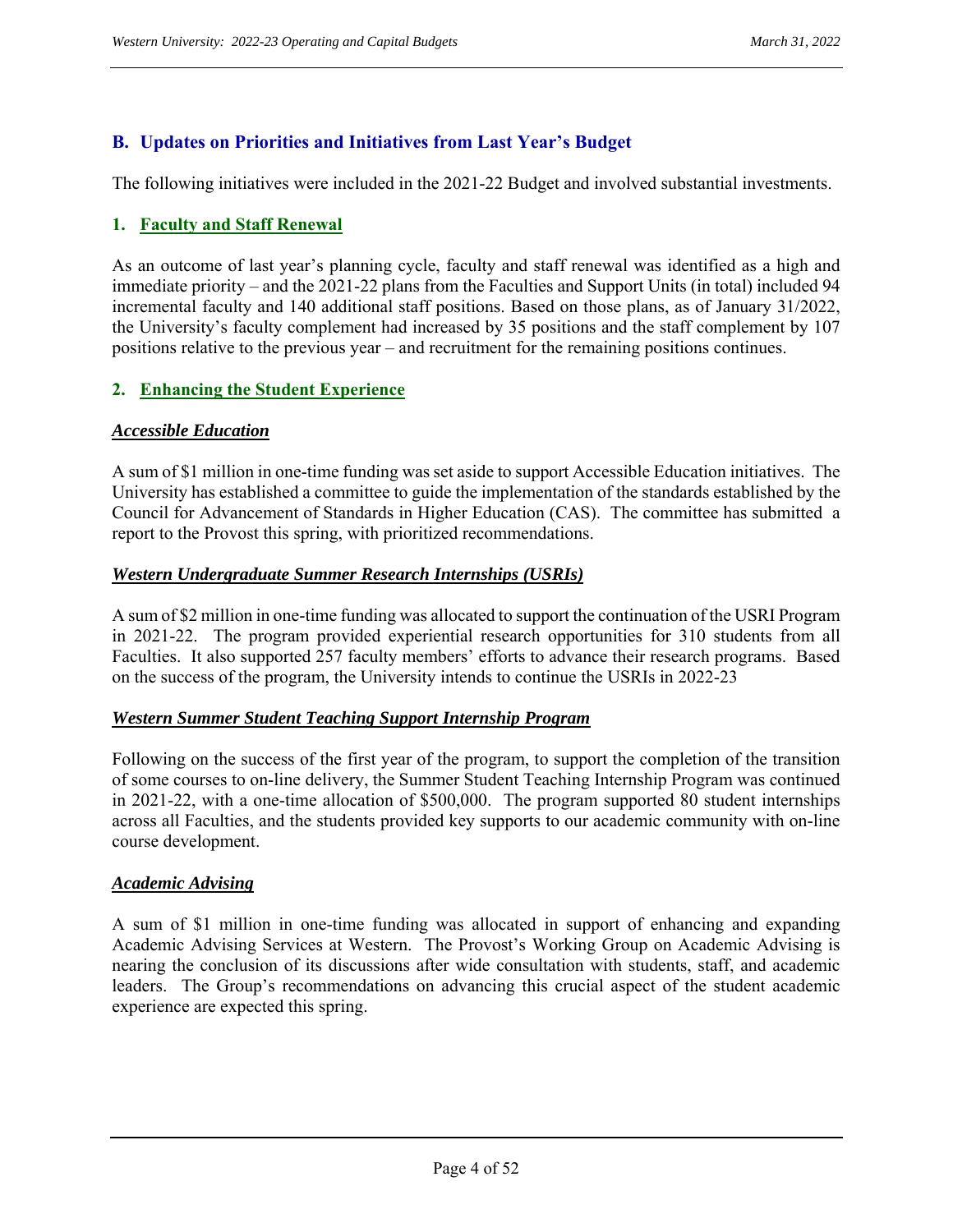### *Creation of the Office of Equity, Diversity, and Inclusion (EDI)*

The 2021-22 Budget allocated \$420,000 in base funding to support the creation of the EDI Office and the recruitment of the Associate Vice-President (EDI). In August 2021, Dr. Opiyo Oloya was appointed as Western's first AVP-EDI – and the EDI Office was officially established. The current staff complement of the EDI Office includes a total of six staff positions. In addition, one-time funding has been provided to support EDI data collection, database creation, and analysis.

#### *Facilities to Support Student Experience, Health, and Well-Being*

Last year's budget signaled two major capital projects aimed at providing space/facilities to support all aspects of student life, including health, wellness, and sports & recreation, a University Gathering Hub and a Multi-Sport Fieldhouse. Site assessment for these projects have been completed and the search for the Architects is currently underway.

#### **3. Support for Scholarship/Research Initiatives**

#### *Expansion of Services Provided by the Vice-President (Research) Portfolio*

In 2021-22, a sum of \$700,000 in base funding was provided to the Vice-President (Research) Portfolio to create a centralized unit dedicated to supporting innovation and partnerships – to be led by a new Associate Vice-President (Innovation & Strategic Partnerships). In February 2022, Dr. David Muir started in the AVP role – and he is currently reviewing the strategies for and structure of the new unit.

#### *Incremental Resources to Support Pan-University Academic Priorities*

Last year's budget committed \$15 million to an endowment to support academic priorities and \$4 million in one-time funding to support a cluster hire program aimed at recruiting Black and Indigenous faculty. The source of this funding (totaling \$19 million) was the program that enabled Faculties to exchange one-time carry-forward funds for base budget. The \$15 million endowment has been set up and will generate annual base funding (starting at \$600,000) to support the Western Research Chair program. The Provost is collaborating with the Deans on the cluster hire initiative with the objective of having some of the hires in place on for the upcoming academic year.

#### *The Postdoctoral Fellowships Program*

The 2021-22 budget allocated a sum of \$310,000 to support the continuation of the Postdoctoral Fellowships Program. The funding supported 11 fellowships for the cohort's second year in the program.

### *An Innovative Clinical Research Platform to Test Simple Scalable Solutions in Care for Big Impact on Health*

Last year's budget set aside \$6 million in one-time funding to support the development of a Clinical Research Platform that will differentiate Western by focusing on clinical studies that address simple scalable solutions in routine care for big impact on health.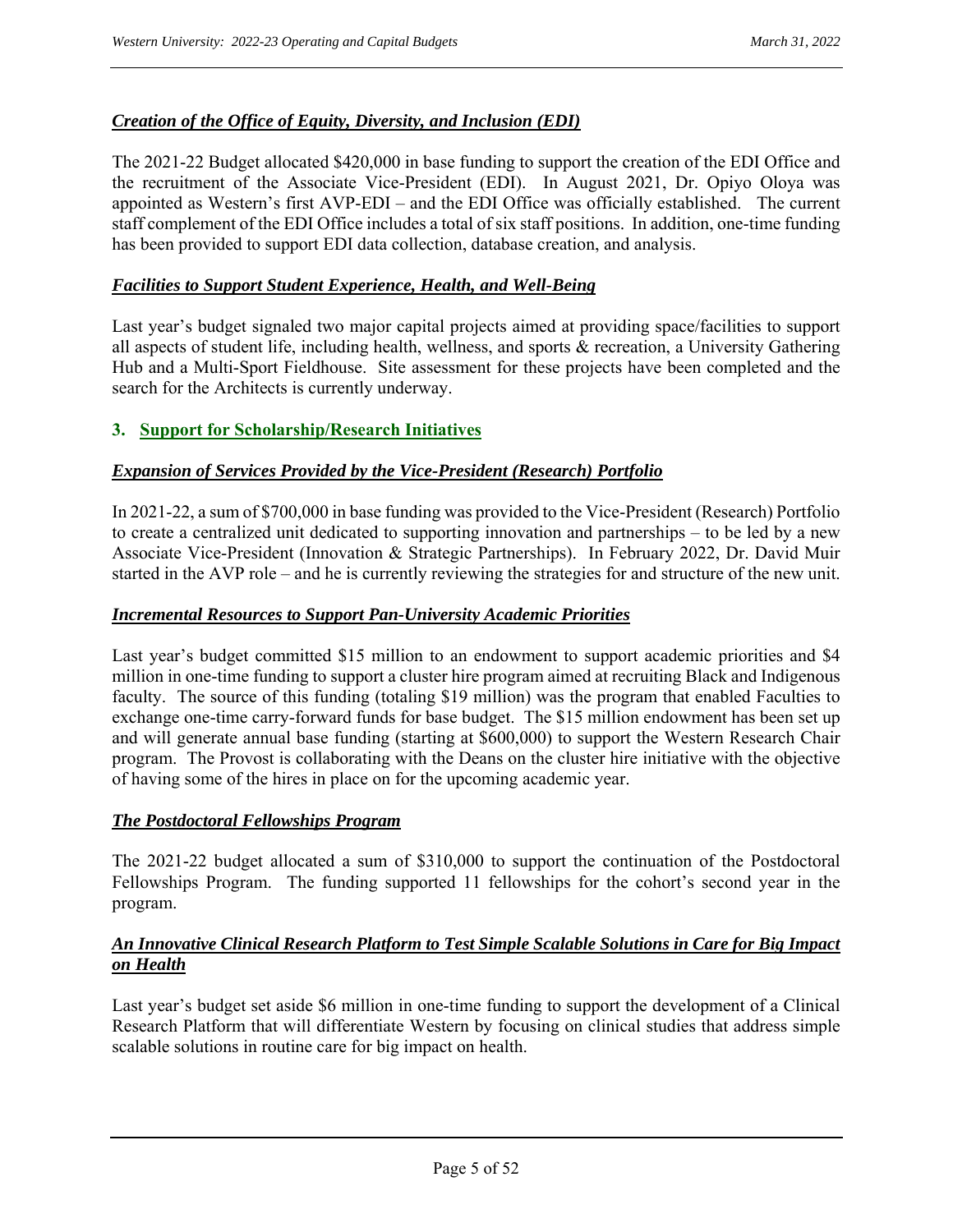Under the leadership of a newly created role of Associate Dean (Clinical Research) in the Schulich School, a large-scale, multi-centre, pragmatic randomized trials program for studies that are Simple, Scalable, and Sustainable (S3) has been launched. In collaboration with the Faculty of Health Sciences, a development team consisting of a Director, trialists, a methodologist, and a bio-statistician has been established. Progress to-date includes:

- Creation of the S3 Blueprint, including plans for cost-recovery for long-term sustainability and growth
- Launching of info sessions and virtual workshops
- Onboarding three existing trials onto the S3 platform
- Supporting the development of two new trial protocols

#### *Support of University-level Research Institutes*

A sum of \$750,000 in one-time funding was allocated in the 2021-22 budget to support Universitylevel Research Institutes. The funding has been used to support institute-specific initiatives, a new Director for the Institute for Earth and Space Exploration, the Rotman Institute of Philosophy, and the hiring of a lead staff position to support the work of all the institutes.

#### *Interdisciplinary Research Facilities*

Last year's budget re-affirmed the construction of an Interdisciplinary Research Facility (involving Medicine, Science, Engineering, and Health Sciences) as part of the University's Long-Range Space plan. The Deans of the four Faculties have developed a vision for the facility which centers around integrated knowledge translation and innovation involving the areas of health assessment, clinical trials, and synthetic biology. The current name for the Facility is the Bio-convergence Centre and the high-level space plan includes core research facilities, teaching and learning laboratories, virtual reality spaces, and collision spaces. The next step, expected to start in early summer 2022, will be the contracting of external consultants with detailed space planning.

#### **4. Investment in Curriculum Enhancement**

#### *Interdisciplinary Curriculum Initiatives (IDCIs)*

A sum of \$2 million in one-time funding was allocated in last year's budget to support the development of interdisciplinary courses/programs both at the graduate and undergraduate levels. Under the leadership of the Vice-Provost (Academic Programs), work is underway to identify barriers to interdisciplinary curriculum, courses, and programs.

#### *EDI Curriculum Development*

Last year's budget set aside \$1 million in one-time funding to support EDI curriculum development across the University. In consultation with the AVP-EDI, the following elements were either completed or underway:

- Recruitment for two Education Developer staff positions
- Two keynote presentations on anti-black racism attended by over 1,400 participants
- Half-day retreat on "decolonizing the curriculum" for the Faculty of Arts and Humanities attended by 83 participants
- 18 workshops with a combined attendance of over 1,200 faculty and teaching assistants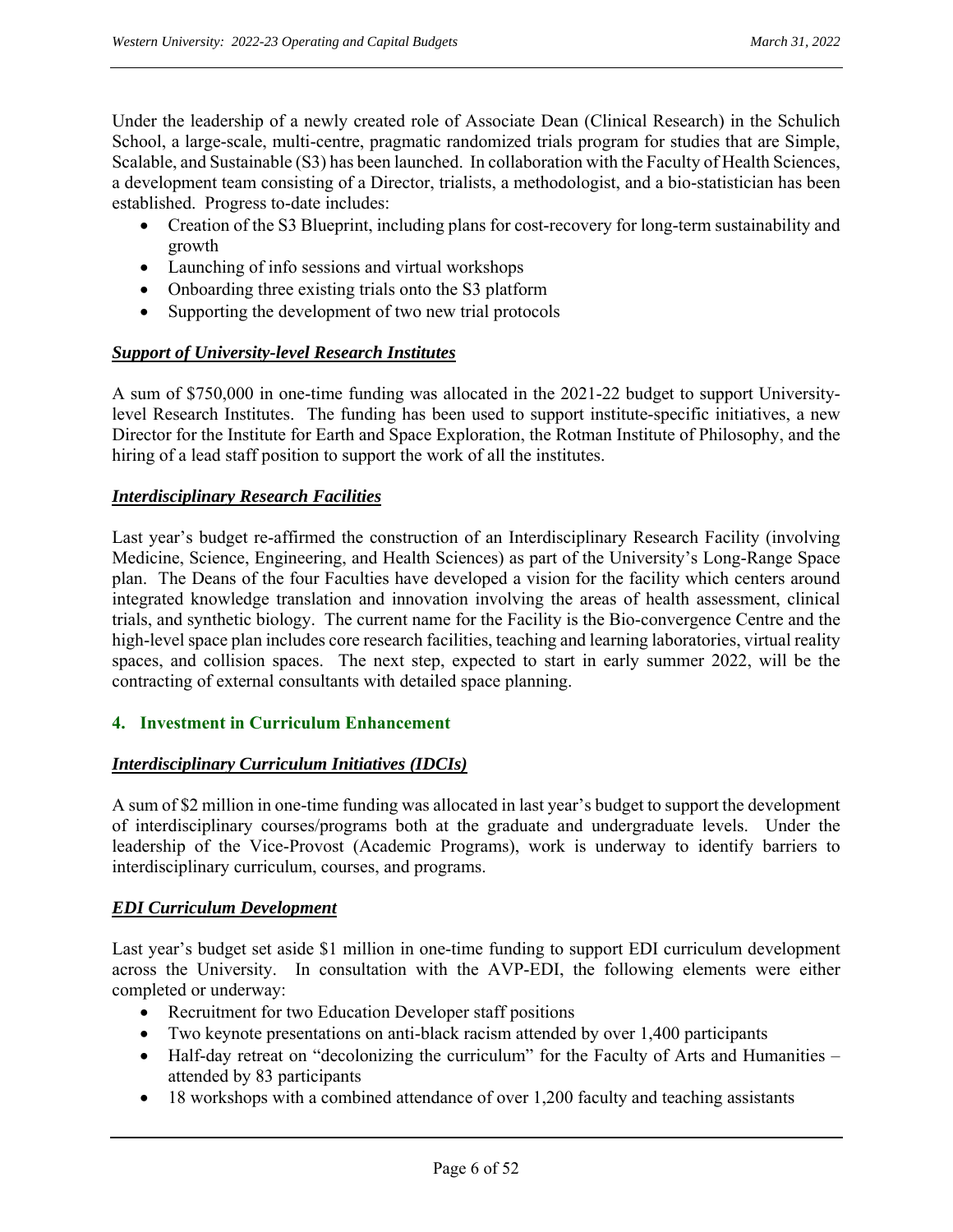#### *Indigenizing University Curriculum*

In 2021-22, a sum of \$1 million in one-time funding was allocated in support of Indigenizing university curriculum. The Centre for Teaching & Learning and the Office of Indigenous Initiatives have collaborated to create a university-wide Teaching Fellow position in Indigenous Learning. Dr. Candace Brunette-Debassige has been appointed for a three-year term starting in July 2021. Early work includes the development of six Indigenous digital learning bundles which are expected to be released in June 2022. Nine faculty members have been recruited to lead the development of these bundles with the expectation that up to seven bundles will be created in each of the next three years.

#### *The Next Round of Strategic Expansion of Engineering*

Last year's budget signaled the next round of Engineering expansion involving a new 5-year undergraduate program that combines the core elements of Artificial Intelligence (AI) and Information & Communications Technology with any of the core disciplines in Engineering. The detailed plan has been developed and approved by the Provost. The main components of the multi-year plan which will formally start in 2022-23 include: undergraduate intake of 800 first-year students, 24 faculty positions and 5 staff positions to Engineering, 4 faculty positions to Science, a sum of \$260,000 in base funding to Arts & Humanities to support the teaching of communications courses to Engineering students, and a new building for Engineering (funded through the Engineering expansion revenues). Formal budget investments will start in 2022-23.

#### **5. A Safe and Sustainable Campus Physical Infrastructure that Supports our Academic Needs**

#### *University-wide Sustainability Initiatives*

The 2021-22 Budget allocated a sum of \$1.5 million in one-time funding to support sustainabilityrelated initiatives and programming under the guidance of the President's Advisory Committee for the Environment and Sustainability (PACES) and \$10 million one-time to support Campus-wide Greenhouse Gas Reduction Initiatives.

This past year has seen the advancement of several important sustainability initiatives, including efforts to reduce the University's greenhouse gas emissions, transforming the campus chilled water network into a year-round energy loop, and the deep energy retrofit program. Near-term plans include more deep energy retrofits, replacement of ageing natural gas boilers with electric boilers, and the implementation of low carbon geothermal/geo-exchange fields on campus.

#### *The Open Space Strategy*

Last year's budget allocated \$10 million in one-time funding to support our multi-year strategy aimed at the transformation of our core campus into a safe and pedestrian-friendly campus. Work on the Open Space Strategy continued throughout the year. The new walkway at Kent North, from Middlesex Drive to Oxford Drive, was opened last fall with some remaining planting to be completed this spring. Biodiversity was a key consideration in the design, as exemplified by the rain garden in front of the Physics & Astronomy Building. Planning and design are under way for enhancements to the outdoor precinct surrounded by Talbot College, University College, the Arts & Humanities Building, and the International & Graduate Affairs Building.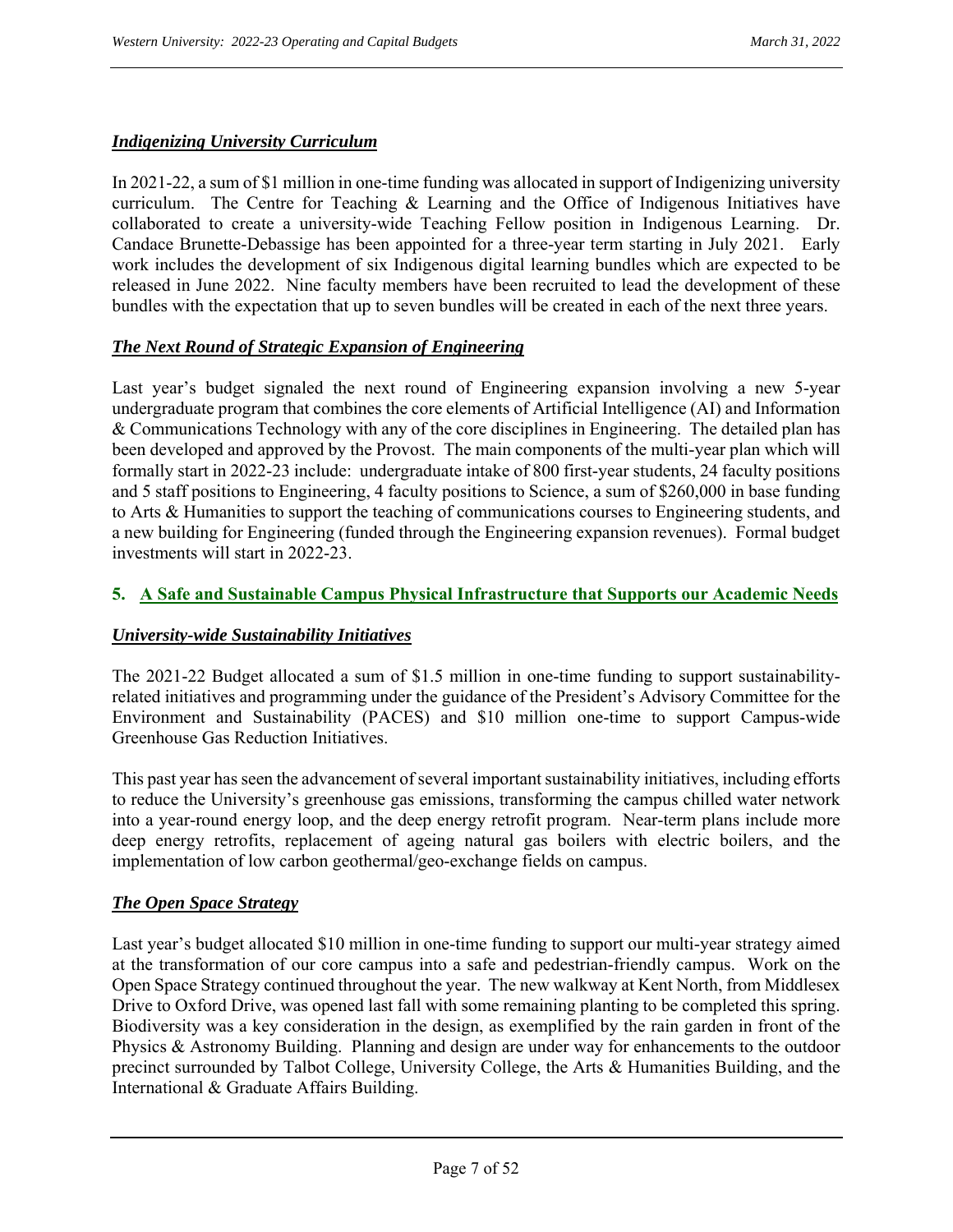#### **6. Implementing our Strategic Plan – Towards Western at 150**

Three separate allocations were made in the 2021-22 budget to support the aspirations of our new Strategic Plan: \$20 million one-time to support the implementation of priorities recommended in the new Strategic Plan, \$2.5 million one-time to the Vice-President (Advancement) Portfolio to begin the planning for our next fundraising campaign, and \$1 million base funding to Western Communications to enhance our central communications infrastructure.

A call for proposals for the \$20 million Strategic Priorities Fund went out to the University community in October 2021 – with the possibility of submitting proposals in three separate rounds. In round 1, a total of 16 proposals (out of the 38 reviewed) were funded with a total allocation of \$11.8 million. In round 2, a total of 8 proposals (out of 30 reviewed) were funded with a total allocation of \$1.5 million. The deadline of round 3 submissions is April 14, 2022.

The funding allocated to the Vice-President (Advancement) Portfolio and Western Communications has been used to hire additional staff in strategic areas aimed at supporting our fundraising activities and enhancing our communications capabilities in the areas of branding, marketing, advancement activities, scholarship/research communications, Indigenous and EDI initiatives, and student recruitment.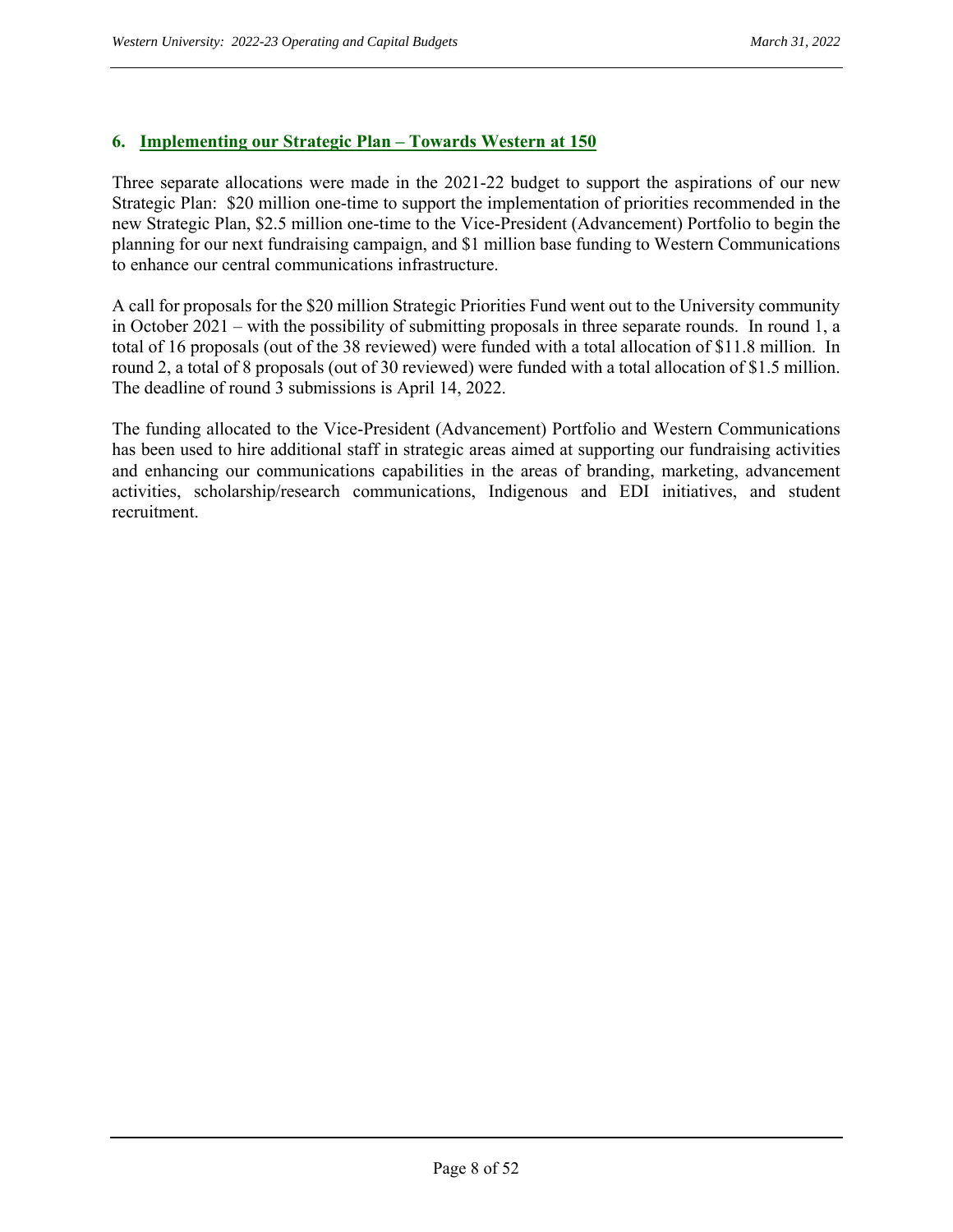#### **C. Priorities for the 2022-23 Budget and New Initiatives**

The recently completed planning process identified the following high priority initiatives that are directly aligned with the three themes in our new Strategic Plan.

#### **Theme 1: Greater Impact**

#### *Growth: Enrolments*

- 1. A central element of "Greater Impact" is to grow strategically in areas of demand and societal need. In support of this imperative, two specific initiatives are recommended in the 2022-23 Budget.
	- o As indicated in section B.4., the next round of Engineering expansion is underway with a fully developed multi-year plan involving expansion of enrolments, faculty/staff complements, space/facilities, and investments in other Faculties that contribute in a significant manner to the teaching of Engineering students.
	- o A new funding program to support Faculties with PhD enrolment growth is being implemented in 2022-23 and will continue in the next 3-year planning cycle. The program provides per-incremental-student funding to the Faculties for PhD enrolment growth (on top of the standard revenue sharing allocations), as follows: \$20,000 for Arts & Humanities, FIMS, and Music; \$18,000 for Education, Health Sciences, and Social Science; and \$14,000 for Engineering, Law, Medicine, and Science.

*It should be noted that, as part of the Faculty Academic Plans development process, some Faculties are exploring options and funding plans for strategic enrolment growth, similar to the multi-year Engineering expansion initiative. The outcomes of these considerations will be included in the Faculty Academic Plans to be submitted in the summer of 2022.* 

#### *Growth: Faculty and Staff Renewal/Expansion*

Faculty and staff renewal and expansion, commensurate with enrolment growth, is a key priority in our Strategic Plan. In support of this, the following budget allocations are recommended:

- 2. Last year's budget allocated \$4 million to the Provost's Academic Renewal Fund (PARF) in support of a cluster hire initiative aimed at recruiting Black and Indigenous faculty. In this budget, we are recommending the allocation of \$25 million one-time (Table 8, line 2) to augment last year's allocation and to create a PARF endowment that will provide permanent annual funding to support faculty hiring focused on equity deserving groups. The Provost will work with the Deans and develop the long-range plan for the use of the annual endowment income. *Note that this recommendation also supports Theme 2 in our Strategic Plan – People, Community, and Culture*.
- 3. The Endowed Chairs Matching Program, whereby private donations to support faculty positions through the creation of endowed chairs are matched by the University, was introduced in 2010-11. To-date, a total of \$83.5 million has been allocated for matching purposes. Of this, \$70 million has already been spent as matching funds for a total 42 chairs, leaving \$13.5 million unspent. The Vice-President (Advancement) is currently in discussions regarding an additional 8 chairs which will require \$18 million in matching funds thus leaving a shortfall of \$4.5 million. It is expected that this matching program will be a central component of our next fundraising campaign, and further incremental matching funds will be required. Therefore, it is recommended that \$15 million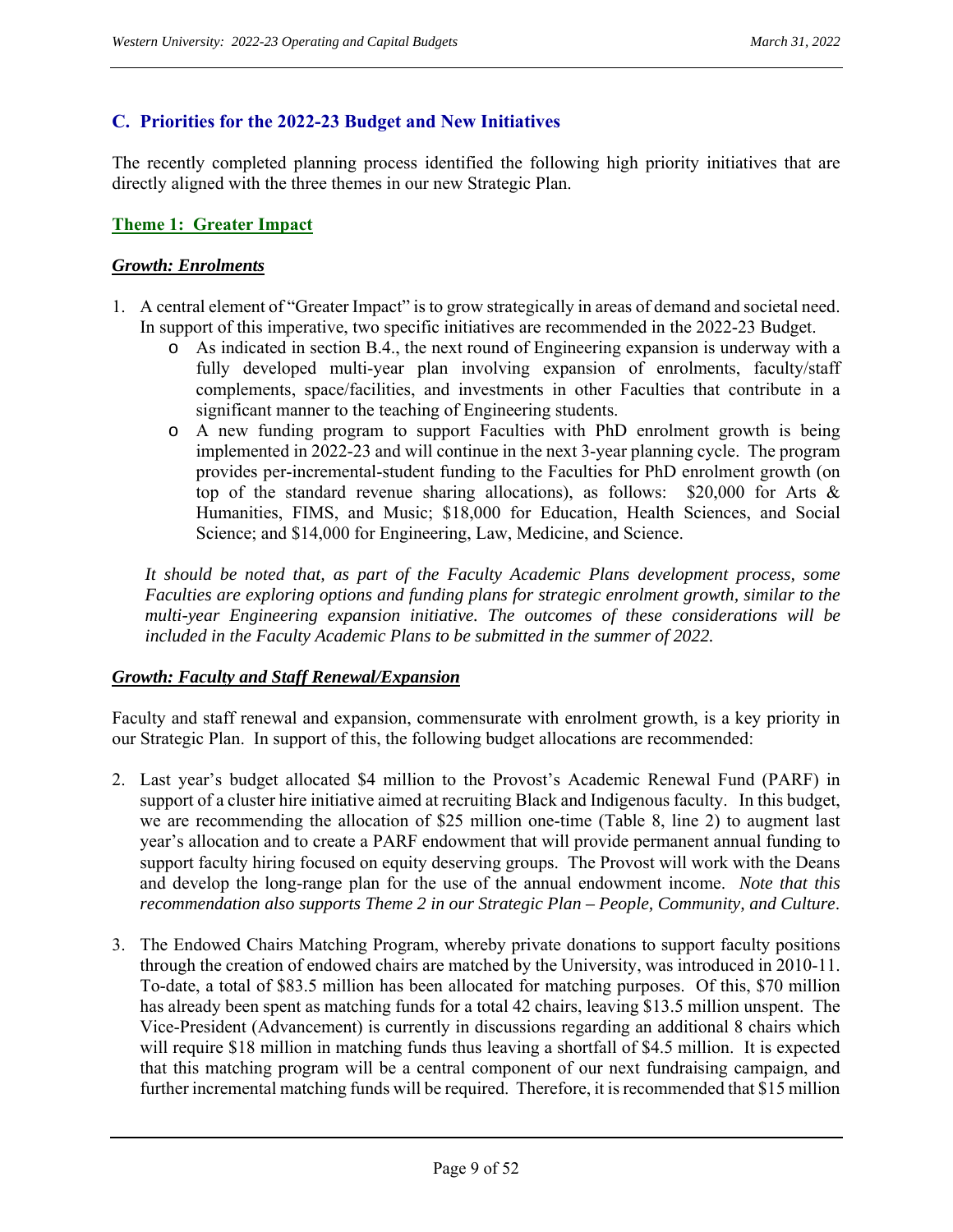in one-time funding (Table 8, line 3) be allocated to support the Endowed Chairs Matching Program.

- 4. Last year's budget allocated \$15 million to an endowment to support the Western Research Chairs Program (WRCs). It is recommended that we augment that initial transfer with an additional allocation of \$22.1 million from funds received through the carry-forward exchange program (Table 8, line 16). *Note that this recommendation also supports the Research Impact aspect of Theme 1 – Greater Impact*.
- 5. The program that enables Faculties to exchange one-time carry-forward funds for base budget continues in 2022-23. The Faculties exchanged \$16 million carry-forward for \$2.4 million base funding and the Support Units exchanged \$10 million carry-forward for \$1.5 million base funding. The major portion of the \$3.9 million in base funding is being used to support faculty and staff appointments.
- 6. The base budget recommendations to the Faculties and Support Units (Tables 4 and 6) include substantial allocations through the Academic Priorities Fund (APF), the Support Unit Priorities Fund (SUPF), other targeted strategic base allocations, and the carry-forward exchange for base budget program. The Faculties final plans, which include these budget allocations, show a growth of 127 faculty positions and 105 staff positions in 2022-23 over the current year (as of January 31/2022).

#### *Space, Facilities, and Infrastructure to Support Growth*

- 7. In order to ensure that we offer the best educational environment for our students and to support our faculty and staff with adequate state-of-the-art facilities, the Strategic Plan calls for investment in facilities and infrastructure. In support of this priority, the following one-time allocations are recommended in this budget:
	- o \$40 million (Table 8, line 1) to support our Long-Range Space Plan which is outlined in Table 13 – specifically in direct support of the creation of student and collision spaces in the Social Science Centre (\$5 million), the next phase of the Weldon Library modernization project (\$15 million), and the Bio-convergence Centre (\$20 million);
	- o \$3.75 million for the renewal of Chemistry laboratories (Table 8, line 6);
	- o \$2.62 million to start the multi-year funding plan for the new Engineering Building (Table 8, line7); and
	- o \$900,000 to support a university-wide four-year window maintenance program (Table 8, line 15).

#### *Enhancing our Research Profile and Impact*

- 8. In support of the research aspirations in our Strategic Plan, under the Greater Impact Theme, the following budget allocations are recommended:
	- o \$5.5 million one-time to support the renewal and expansion of clinical research facilities, infrastructure, and equipment (Table 8, line 4);
	- o \$1.9 million one-time to support the continuation of the Post-Doctoral Fellowship Program for another two years – by supporting 15 positions across campus (Table 8, line 9); and
	- o \$4.6 million one-time support for a number of university-wide research initiatives under the direction of the Vice-President Research (Table 8, line 47).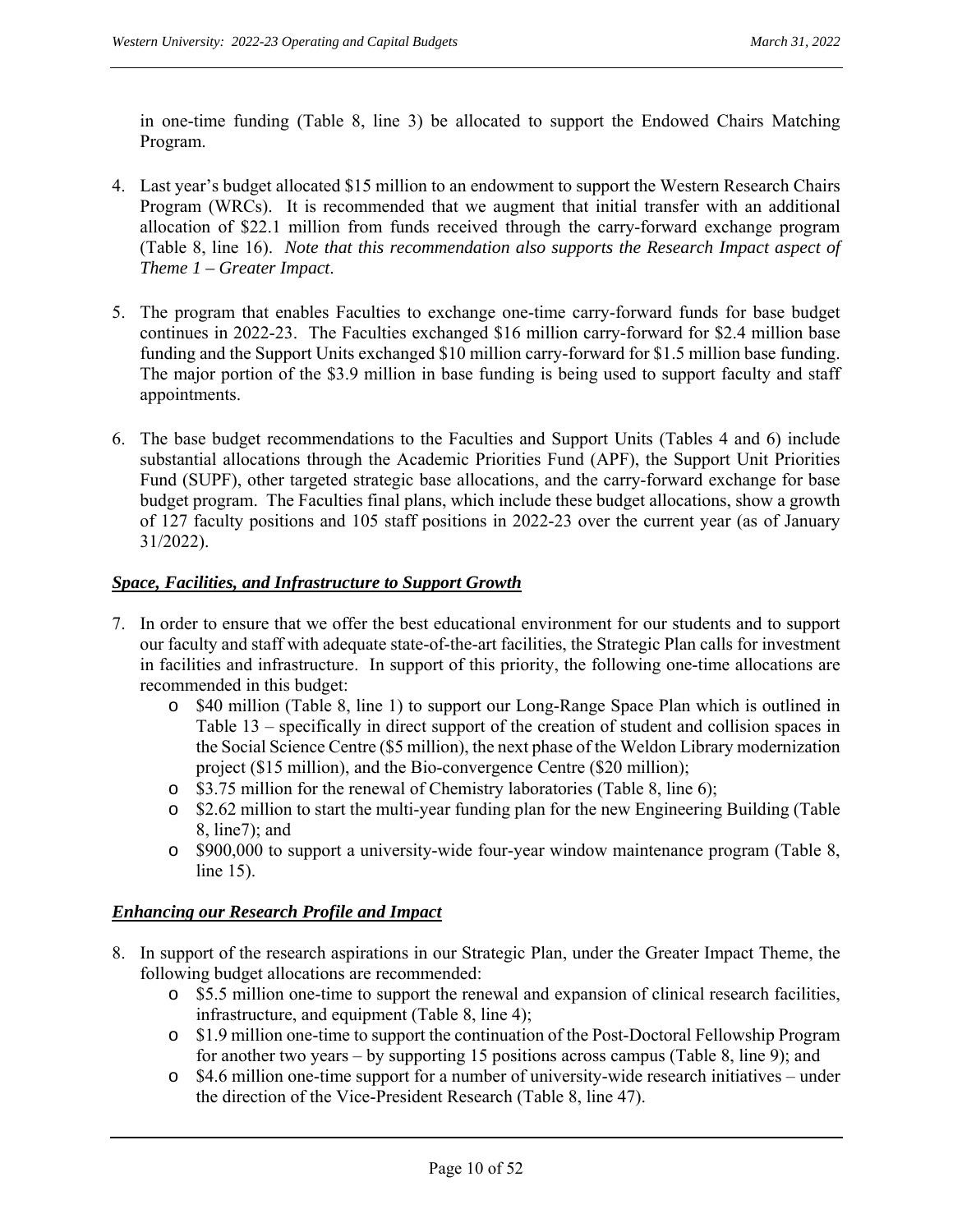*As noted above in Section C.3., a sum of \$22.1 million is being recommended to augment the WRC endowment – which supports the faculty renewal/expansion component and the research impact component of Theme 1 – Greater Impact*.

#### *Build Institutional Capacity through Expanded Fundraising*

9. In support of preparing for our next fundraising campaign through initial branding and marketing initiatives and staffing for the development of campaign plans, this budget recommends the allocation of \$5 million one-time to the fundraising campaign (Table 8, line 5) and \$600,000 onetime for the National Brand Campaign (Table 8, line 11). In addition, unit-specific allocations to the Vice-President (Advancement Portfolio) and Western Communications also support the fundraising priorities (see Table 6, lines 32 and 36 and Table 8, lines 45 and 48).

#### *Enhancing the Learning Experience*

10. A sum of \$2.6 million one-time is recommended to support the continuation of the Undergraduate Summer Research Internship Program (USRI) (Table 8, line 8). In 2022-23, the program is expected to support 360 student internships – and will include an education and training component as part of the overall experiential research opportunity for our students.

#### *State-of-the-Art Information Technology Infrastructure*

11. The commitment in the Strategic Plan to invest in state-of-the art I.T. infrastructure is being supported through the recommendation of \$3 million in one-time funding to support renewal of I.T equipment across campus (Table 8, line 14). This allocation augments the on-going base budget line for I.T. Infrastructure shown in Table 7, line 7.

#### **Theme 2: People, Community, and Culture**

- 12. In support of the priorities under this theme, and in direct support of our goals in the areas of Equity, Diversity, & Inclusion (EDI) and Indigenization, the following budget allocations are recommended for 2022-23:
	- o The allocation of \$25 million one-time described in section C.2. above which directly supports the PARF for recruitment of faculty from equity deserving groups (Table 8, line  $2)$ ;
	- o The provision of \$800,000 one-time to the University Students' Council, to be used over a 2-year period, to support the distribution of menstrual products to our students (Table 8, line 10);
	- o A sum of \$100,000 one-time funding to support an Indigenous Teaching Secondment in the Faculty of Education (Table 8, line19);
	- o An allocation of \$134,000 one-time to support programming initiatives in the newlycreated Indigenous Learning Centre (Table 8, line 35);
	- o Funding support (\$440,000 one-time) to the EDI Office in support of an Anti-Racism Advisor, 15 Black Western Student Community Ambassadors, and various programming initiatives (Table 8, line 44);
	- o Base funding allocations to the Office of Indigenous Initiatives and the EDI Office, as shown in lines 7 and 38 on Table 6;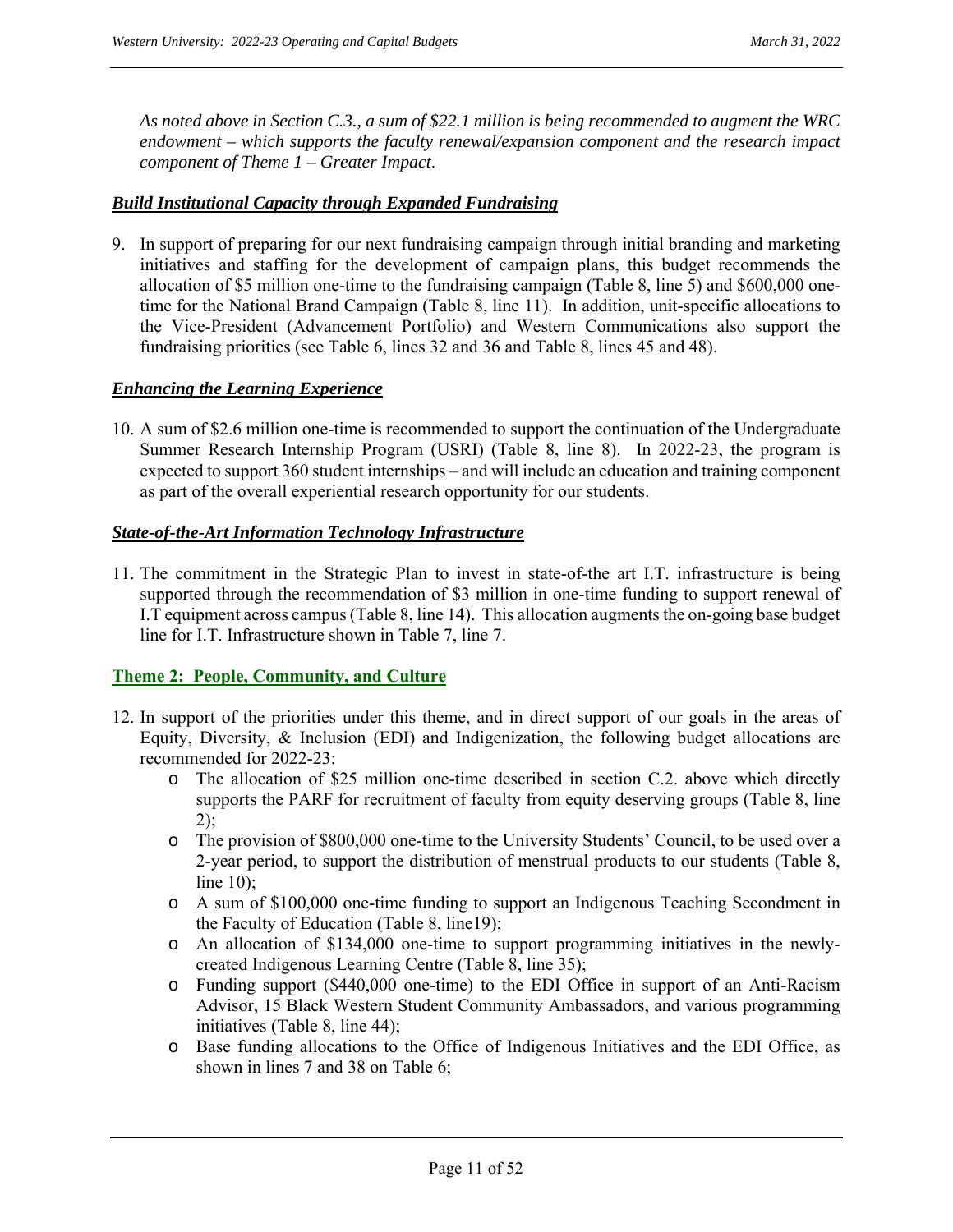- o A sum of \$525,000 in 2022-23 (growing to \$1.9 million over 4 years) to support a new program of scholarships aimed at recruiting Black Students and expansion of scholarships for Indigenous Students (included in Table 5, line 8); and
- o Base funding to the Faculties in support of various EDI and Indigenous initiatives: a joint Arts & Humanities and Social Science faculty position in Black Feminist Studies  $($133,000)$ , an EDI support staff position in Health Sciences  $($60,000 - with $50,000$ match from the Faculty, two staff positions in Indigenous Studies in Social Science (\$100,000 – with \$38,500 match from the Faculty), and the creation of an EDID Office in the Schulich School including an Associate Dean, EDI Specialist, Indigenous Leader, and an Indigenous Scholar (\$500,000 – with a \$200,000 match from the Faculty).

#### **Theme 3: Western's Place in the World**

- 13. The priorities under this theme are directly supported in this budget through the following first set of commitments:
	- o Enhancing Western's campus is a central priority in our Long Range Space Plan (Table 13), and includes the following projects: The Entrepreneurship and Innovation Centre, the University Gathering Hub, the Multi-Sport Field House, the Social Sciences Centre Realignment/Expansion project, and the Open Space Strategy;
	- o We have established a new presence in London's downtown core through the acquisition of the building at 450 Talbot Street, and planning for the activities to be housed at that location is currently underway with a projected spending of \$3.7 million in 2022-23 (Table 17, line 15);
	- o The on-going range of university-wide Campus Sustainability, Energy Conservation, and Infrastructure Projects support our aspiration to reduce carbon emissions for campus operations, and we are projecting expenditures of \$21.5 million in 2022-23 (Table 14, line 3); and
	- o We are currently exploring options for a physical presence in Toronto perhaps in alignment with the Ivey Business School's activities in Toronto;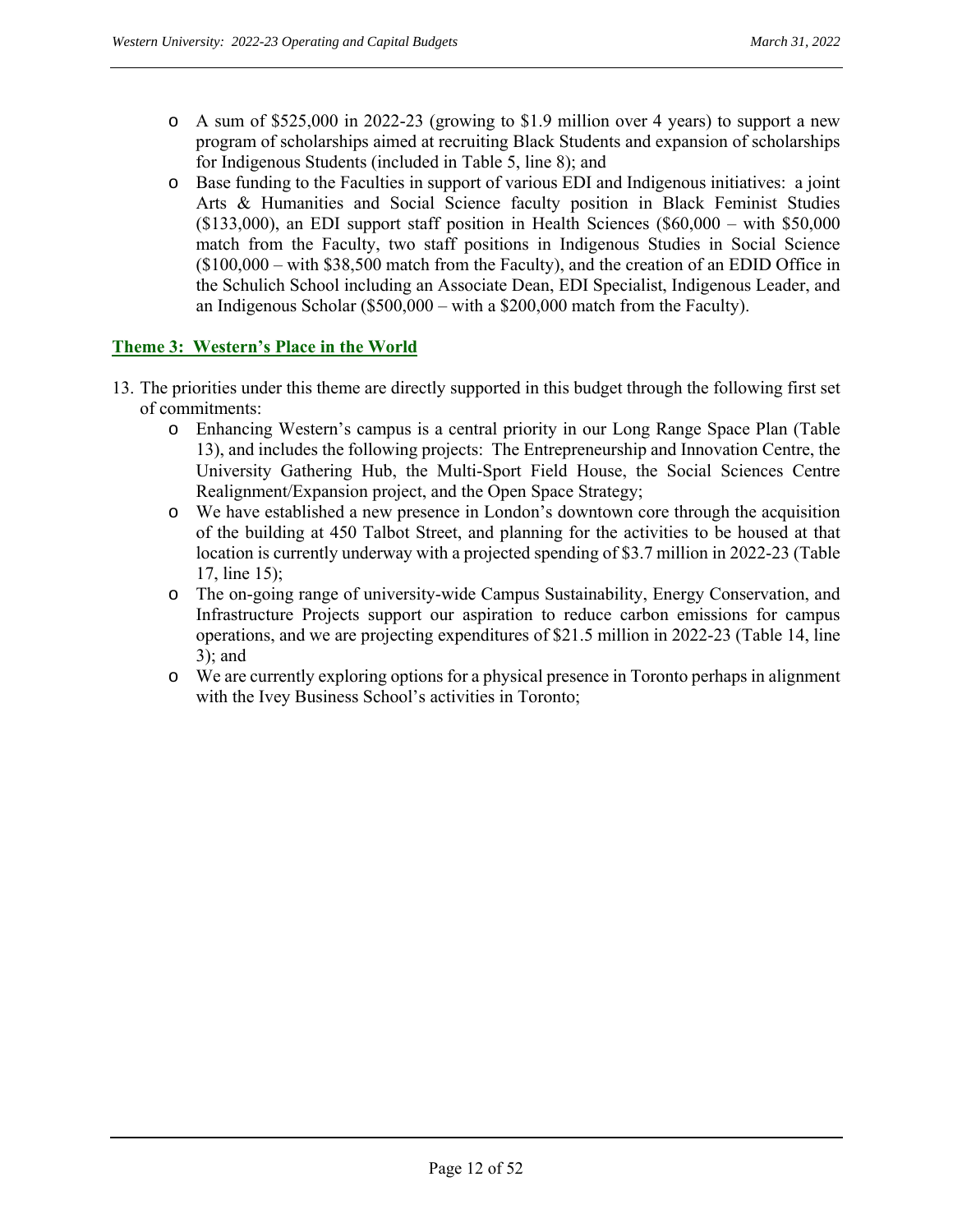### **D. 2022-23 Budget Plan**

We seek approval of the 2022-23 Budget as outlined in this document. The recommendations in this document have been guided by projections of operating revenues and expenditures for the upcoming year. These projections respect the requirement of an operating reserve at the Board-mandated minimum level of \$7.5 million. Table 1 summarizes our current forecast for 2022-23 and the major underlying assumptions are as follows:

#### *Revenues*

- Provincial government on-going grant funding remains constant in 2022-23, consistent with the current corridor funding system and the planned move to performance-based funding.
- The federal government's Research Support Fund, which is in recognition of the indirect costs of granting-council-supported research covered by the University's operating budget, is expected to increase modestly in 2022-23.
- As required by the Province, domestic tuition rates were rolled back 10% in 2019-20 and were held constant in 2020-21 and 2021-22. This continues for 2022-23.

International tuition rates are de-regulated, and our proposed rate increases are shown in Tables 10 and 11.

- The Senate-approved enrolment projections and plans, which align with our growth aspirations and drive tuition revenue projections, are shown in Table 12. As indicated earlier, our first-year class (for budgetary purposes) is assumed to be an intake of 6,570 students.
- COVID-19 had a significant impact on our Ancillary Units and therefore the transfers from these units to the Operating Budget (i.e. associated with space/rent costs and central administrative services provided by the University) were reduced substantially in each of 2020-21 and 2021-22. For the coming year, we are expecting our ancillary operations to return to pre-COVID operational levels and the revenue from this source (included in line 13 of Table 1) reflects this ramp up of operations.

#### *Expenditures*

- Faculty and Support Unit base budgets have been adjusted to reflect the 3% Inflationary Budget Adjustment (IBA).
- Enrolment-related revenue sharing with the Faculties, which transfers nearly 50% of such incremental revenue to the Faculty budgets, continues in 2022-23.
- Non-salary costs associated with major University-wide budget items (e.g. utilities, insurance, and I.T. infrastructure) are based on the current estimates from the units that manage these expenditures.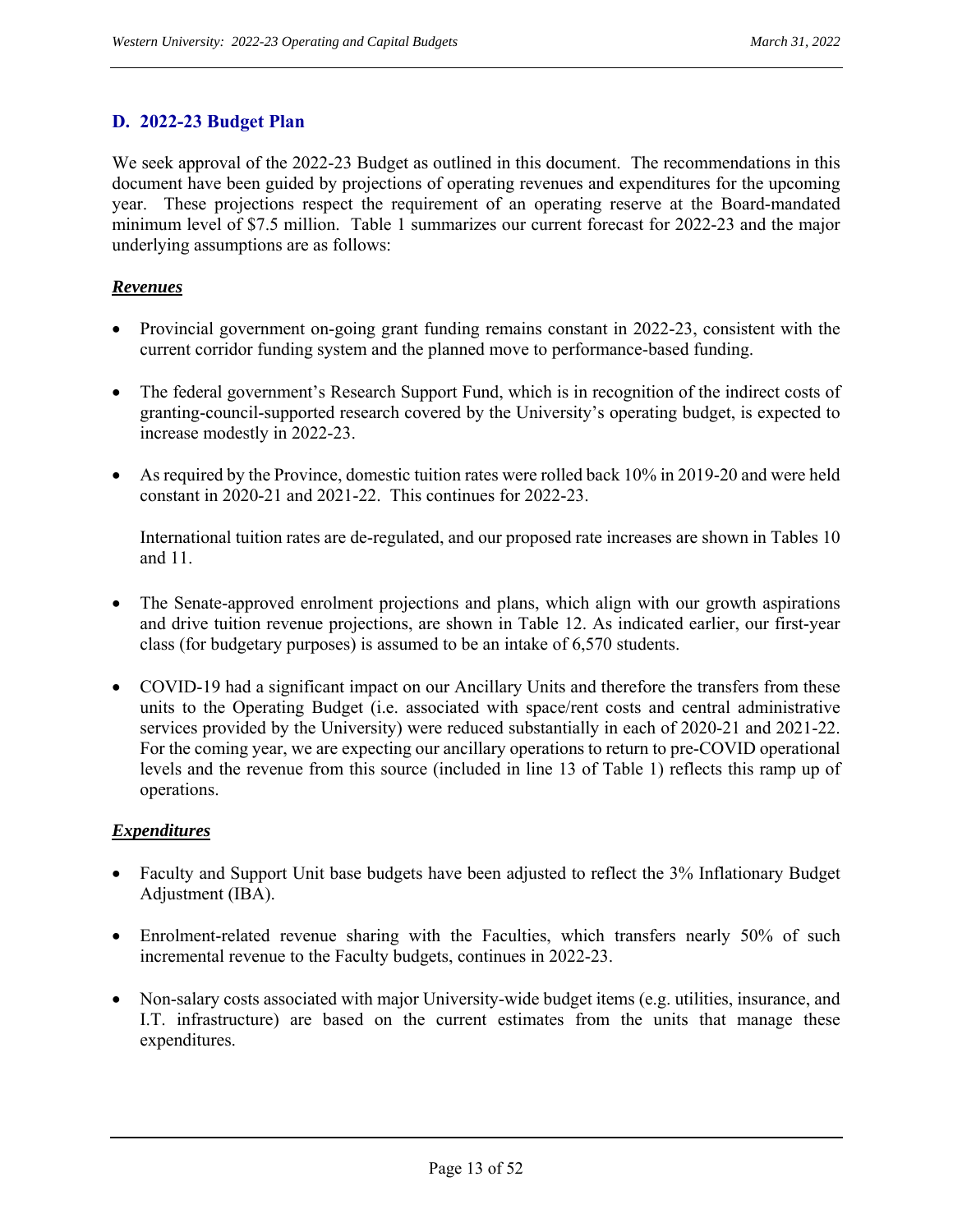Central funding to cover the costs of negotiated employee compensation increases have been set aside and these funds will be transferred to Faculty and Support Unit budgets throughout the year, as the various compensation provisions are implemented.

#### *Net Position and the Operating Reserve*

 As can be seen in line 33 of Table 1, the Operating Reserve is projected to be at \$72.2 million at the end of the current year (i.e. 2021-22). The reserve is projected to be \$44.2 million at the end of the upcoming year (2022-23) – above the current Board-mandated minimum level of \$7.5 million.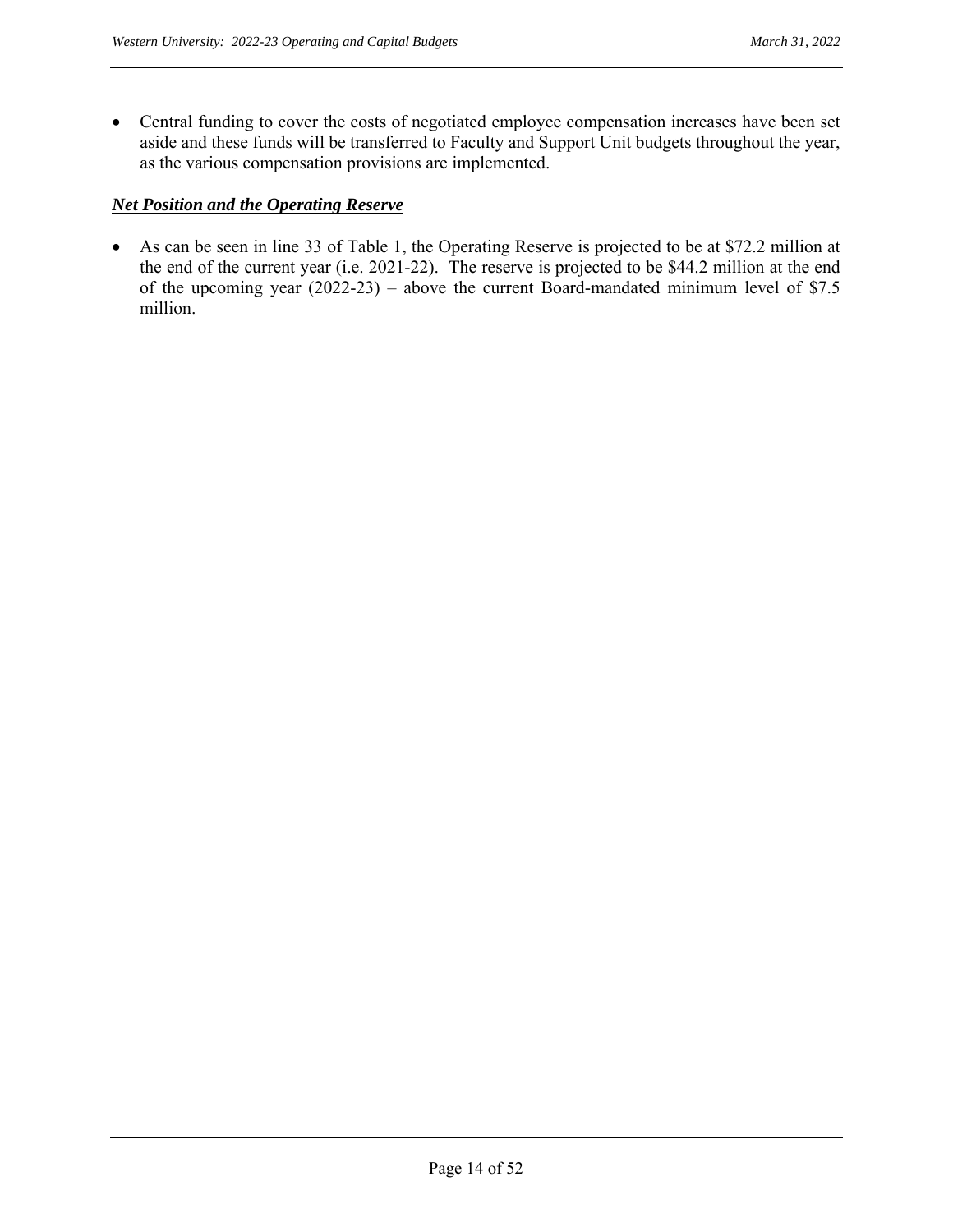|                |                                                    | 2019-20 | 2020-21 | 2021-22 | 2022-23 |
|----------------|----------------------------------------------------|---------|---------|---------|---------|
| 1              | <b>REVENUES</b>                                    |         |         |         |         |
| $\overline{2}$ | <b>Government Grants</b>                           |         |         |         |         |
| 3              | Provincial: Core Operating Grant (Enrolment-based) | 241.8   | 203.9   | 175.0   | 145.9   |
| $\overline{4}$ | Provincial: Differentiation Envelope               | 22.0    |         |         |         |
| 5              | Provincial: Performance based Grant                | 0.0     | 67.4    | 96.2    | 125.3   |
| 6              | Provincial: Special Purpose Grants                 | 20.8    | 12.3    | 14.1    | 12.5    |
| $\tau$         | Federal: Research Support Fund (FRSF)              | 11.5    | 11.5    | 11.6    | 12.0    |
| 8              | <b>Total</b>                                       | 296.1   | 295.0   | 297.0   | 295.7   |
| 9              | <b>Tuition Revenue</b>                             | 401.5   | 419.0   | 446.5   | 464.8   |
| 10             | <b>All Other Revenues</b>                          |         |         |         |         |
| 11             | Canada Research Chairs (CRCs)                      | 6.8     | 8.5     | 8.7     | 8.2     |
| 12             | Recoverable Salaries                               | 26.5    | 26.6    | 26.9    | 26.9    |
| 13             | All Other                                          | 76.5    | 70.2    | 72.3    | 77.9    |
| 14             | <b>Total</b>                                       | 109.8   | 105.3   | 107.9   | 113.0   |
| 15             | <b>Total Revenues</b>                              | 807.4   | 819.3   | 851.4   | 873.5   |
|                |                                                    |         |         |         |         |
| 16             | <b>EXPENDITURES</b>                                |         |         |         |         |
| 17             | <b>Faculties</b>                                   |         |         |         |         |
| 18             | <b>Base Budgets</b>                                | 423.6   | 424.3   | 451.4   | 453.7   |
| 19             | Revenue Sharing Allocations                        | 5.5     | 9.7     | 0.0     | 3.9     |
| 20             | Canada Research Chairs (CRCs)                      | 5.9     | 7.4     | 7.6     | 7.1     |
| 21             | All Other                                          | 47.1    | 45.8    | 47.1    | 47.2    |
| 22             | <b>Total</b>                                       | 482.1   | 487.2   | 506.1   | 511.9   |
| 23             | <b>Scholarships and Bursaries</b>                  | 33.0    | 35.1    | 38.5    | 40.4    |
| 24             | <b>Support Areas</b>                               | 105.3   | 109.2   | 114.3   | 118.6   |
| 25             | <b>University-wide Expenditures</b>                | 78.6    | 76.3    | 77.7    | 84.1    |
|                | 26 Provision for Cost Fluctuations                 |         |         | 0.4     | 20.6    |
| 27             | <b>One-Time Allocations</b>                        | 104.5   | 136.3   | 115.8   | 125.9   |
| $28\,$         | <b>Total Expenditures</b>                          | 803.5   | 844.1   | 852.8   | 901.5   |
|                |                                                    |         |         |         |         |
| 29             | <b>REVENUES minus EXPENDITURES</b>                 | 3.9     | $-24.8$ | $-1.4$  | $-28.0$ |
|                |                                                    |         |         |         |         |
| 30             | <b>OPERATING RESERVE</b>                           |         |         |         |         |
| 31             | <b>Beginning Operating Reserve</b>                 | 94.5    | 98.4    | 73.6    | 72.2    |
| 32             | Surplus / (Deficit) -- from Line 28 above          | 3.9     | $-24.8$ | $-1.4$  | $-28.0$ |
| 33             | <b>Ending Operating Reserve</b>                    | 98.4    | 73.6    | 72.2    | 44.2    |

**Table 1 2022-23 BUDGET PLAN**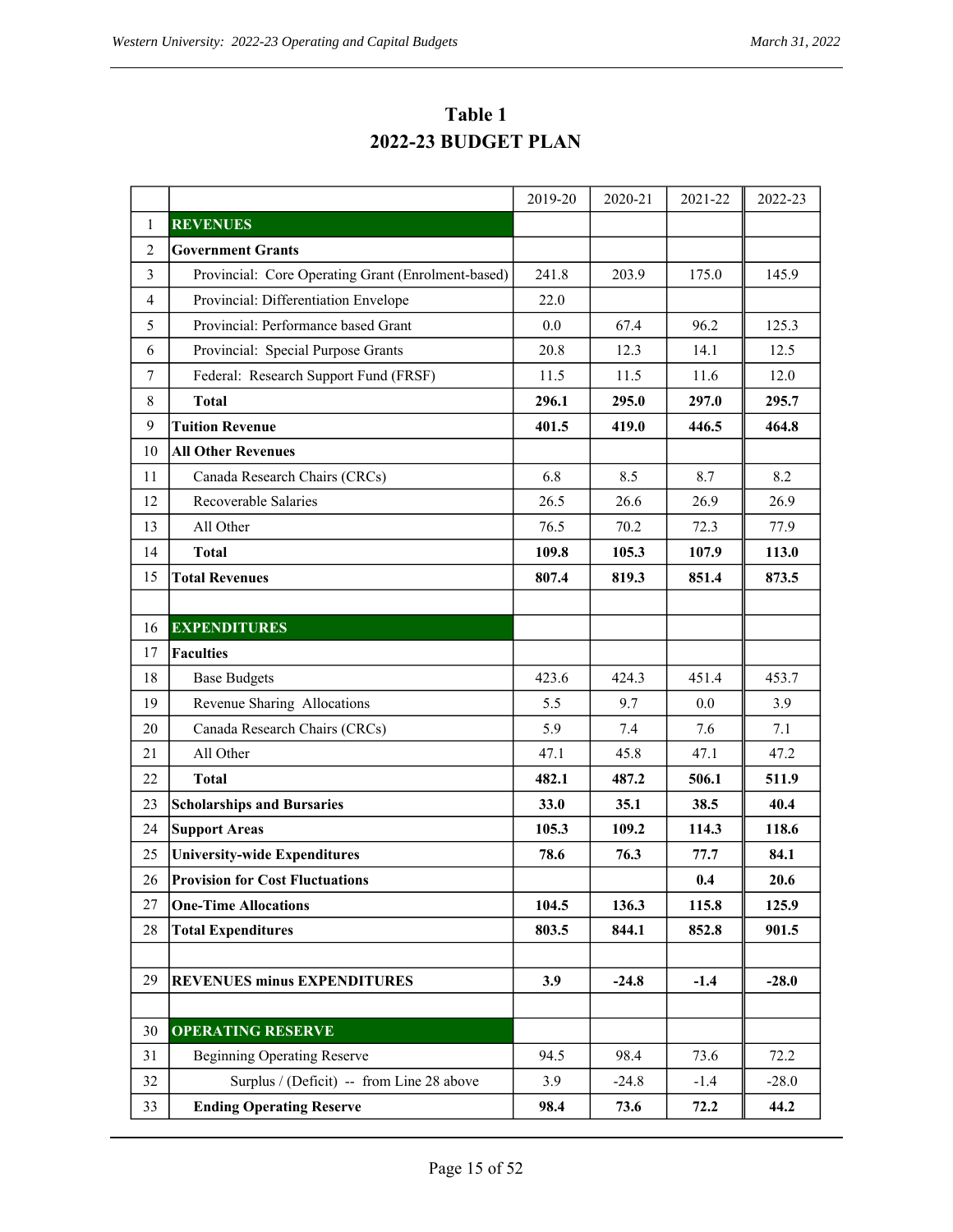# **E. Summary of the 2022-23 Operating Budget**

Table 2 summarizes the 2022-23 Operating Budget, including total revenues, expenditures by area, net position for the year, and the projected operating reserve.

| Line 5:  | Total operating revenue is projected to be $$873.4$ million in 2022-23 – an increase of<br>2.6% over 2021-22. Details of the operating revenues are shown in Table 3.                                                                                                                                                                                                                                              |
|----------|--------------------------------------------------------------------------------------------------------------------------------------------------------------------------------------------------------------------------------------------------------------------------------------------------------------------------------------------------------------------------------------------------------------------|
| Line 13: | Total expenditures are projected to be \$901.4 million in $2022-23$ – an increase of 5.7%<br>over 2021-22. Details of the expenditures (by area) are shown in Tables 4 through 8.                                                                                                                                                                                                                                  |
| Line 14: | The in-year net position is projected to be a (planned) deficit of \$1.4 million in 2021-<br>22 and a deficit of \$28.0 million in 2022-23. The planned deficit for the coming year<br>(i.e. the \$28.0 million) is the result of recommended "one-time" spending in areas of<br>strategic priority to the University – and is made possible by the availability of "one-<br>time" funds in our operating reserve. |

*Line 17*: The Operating Reserve is forecast to be \$72.2 million at the end of 2021-22 and \$44.2 million at the end of 2022-23.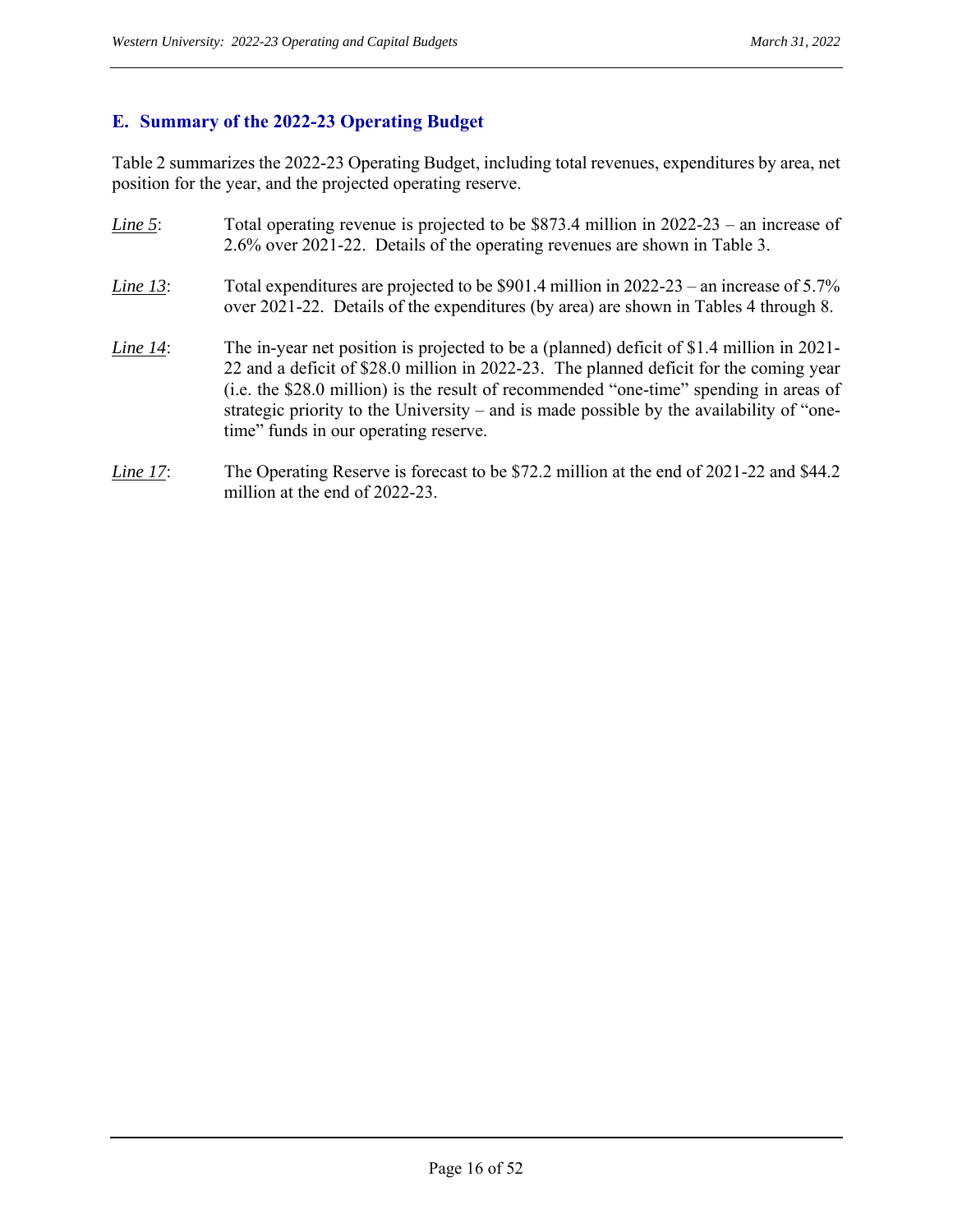# **Table 2**

|                |                                            | $\langle a \rangle$ |                   | < <c></c>         |
|----------------|--------------------------------------------|---------------------|-------------------|-------------------|
|                |                                            | 2021-22<br>Budget   | 2022-23<br>Budget | \$ Change<br>from |
|                |                                            | (QFeb 28, 2022)     |                   | 2021-22           |
| 1              | <b>Operating Revenues (Table 3)</b>        |                     |                   |                   |
| $\overline{c}$ | <b>Government Grants</b>                   | 297,046,345         | 295,706,150       | $-1,340,195$      |
| 3              | <b>Tuition Revenue</b>                     | 446,488,250         | 464,766,184       | 18,277,934        |
| 4              | All Other                                  | 107,900,164         | 112,954,075       | 5,053,911         |
| 5              | <b>Total Revenues</b>                      | 851,434,759         | 873,426,409       | 21,991,650        |
|                |                                            |                     |                   |                   |
| 6              | <b>Expenditure Budgets</b>                 |                     |                   |                   |
| $\tau$         | Faculties (Table 4)                        | 506,092,283         | 511,903,800       | 5,811,517         |
| 8              | Scholarships and Bursaries (Table 5)       | 38,531,352          | 40,365,398        | 1,834,046         |
| 9              | Support Areas (Table 6)                    | 114,343,285         | 118,588,940       | 4,245,655         |
| 10             | University-wide Expenditures (Table 7)     | 77,671,930          | 84,075,191        | 6,403,261         |
| 11             | Provision for Cost Fluctuations            | 400,000             | 20,580,024        | 20,180,024        |
| 12             | One-Time Allocations                       | 115,767,946         | 125,909,222       | 10,141,276        |
| 13             | <b>Total Expenditures</b>                  | 852,806,796         | 901,422,575       | 48,615,779        |
|                |                                            |                     |                   |                   |
| 14             | Surplus / (Deficit) - Line 5 minus Line 13 | $-1,372,037$        | $-27,996,166$     |                   |

# **SUMMARY OF OPERATING BUDGET: 2022-23**

| 15 | <b>Beginning Operating Reserve Balance</b>         | 73,607,026   | 72,234,989    |  |
|----|----------------------------------------------------|--------------|---------------|--|
| 16 | Surplus / (Deficit) -- Line 14 above               | $-1,372,037$ | $-27,996,166$ |  |
| 17 | <b>Closing Operating Reserve Balance</b>           | 72,234,989   | 44,238,823    |  |
|    |                                                    |              |               |  |
| 18 | <b>Board-mandated Minimum Level Reserve Target</b> | 7,500,000    | 7,500,000     |  |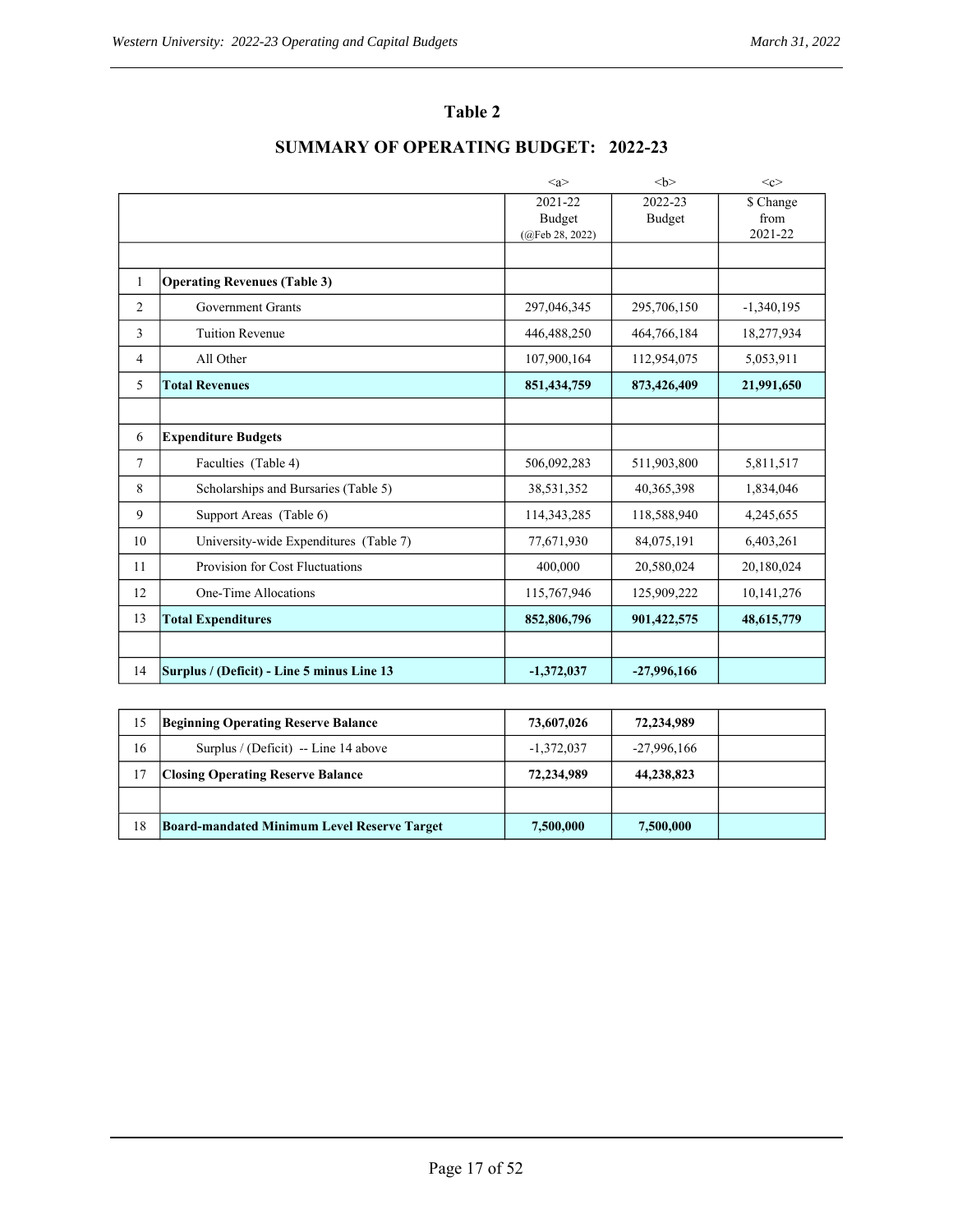# **F. Details of the 2022-23 Operating Revenue Forecasts (Table 3)**

#### *Government Grants*

In 2017-18, the Provincial Government introduced an enrolment corridor-based funding system whereby the major portion of provincial grants would flow as a block grant, provided the institution maintains an overall level of domestic enrolments. In 2019-20, the Province had signaled the move to a performance-based funding system whereby, gradually, over the next 5 years (starting with 2020- 21), the major portion of grant funding would be tied to ten performance/outcomes metrics. However, in response to the global pandemic and its impact on university operations, the Province has delayed the actual metrics-based implementation until the end of 2022-23. However, while the total amount of grant funding remains unchanged, the Government has notionally presented the grants transitioning to the performance-based system, but with no change in the overall grant funding level (i.e. the sum of lines 2 and 3 in Table 3 remain unchanged).

#### *Tuition Fees*

The recommended tuition fee rates for 2022-23 are summarized in Tables 10 and 11. Tuition revenue projections are a function of tuition rates and the enrolment forecasts shown in Table 12.

#### *Domestic Students*

As noted earlier (in section A), tuition for domestic students remains unchanged.

#### *International Students*

Recent University budgets highlighted the fact that Western's international undergraduate student tuition rates were below the average of our peer research-intensive institutions in Ontario and it was noted that, looking forward, our recommendations for these tuition fees will seek to move Western's tuition rates to the level of our peers. The recommendations for international undergraduate tuition fees continue on the path to narrowing the gap with our peer institutions.

Starting with the fall term of 2018, tuition rates for international Ph.D. students have been set at the same rate as domestic students.

#### *All Other Revenues*

A number of other sources contribute to the University's Operating Budget. Major items to note are the Canada Research Chairs (CRCs), the Fee-for-Services Transfer from the Affiliated University Colleges, Fundraising associated with Student Financial Aid, Royalties and Licenses, and the Fee-for-Services Transfer from Ancillaries and Other Self-funded Operations.

 Table 9 summarizes the distribution of currently-occupied CRCs at Western. Our current allocation is a total of 77 CRCs. The occupancy of the Chairs turns over dynamically as terms end and begin. There are 59 occupied Chairs in the current year and we are projecting 56 occupied chairs in 2022-23, with \$8.2 million in associated revenue. An additional 19 CRCs are currently allocated and are in the selection and recruitment phase. These positions should be finalized in 2022-23. Two additional Indigenous CRCs are open.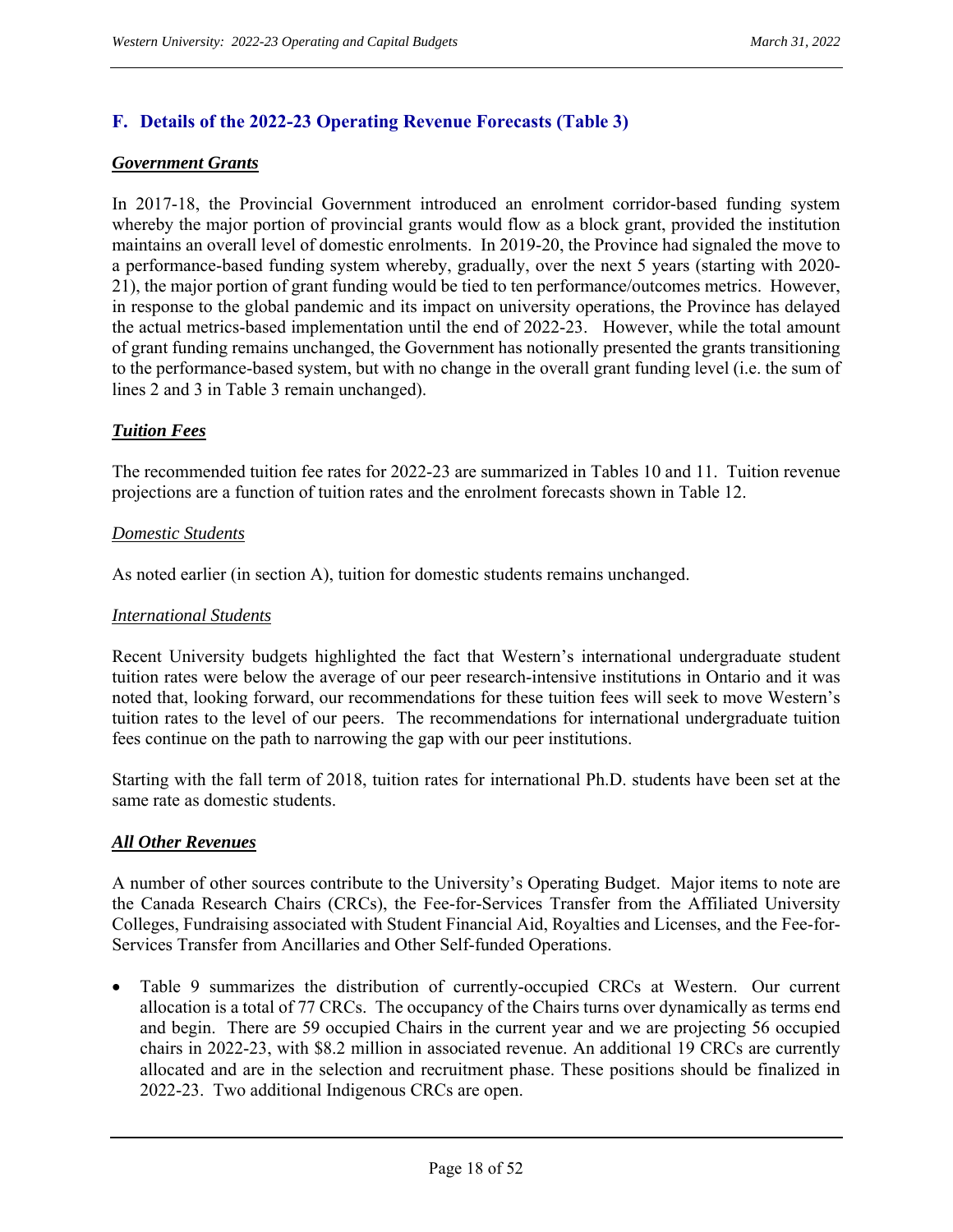- The Fee-for Services Transfer from the Affiliated University Colleges represents payments for services and teaching provided to their students. The transfer rate is 12% of the Colleges' grant and tuition revenue. Our current projection is that the transfer will increase to \$13.7 million in the coming year, due to enrolment increases at the Colleges.
- Fundraising for needs-based Student Awards continues to be of high priority for the University. In 2022-23, we project a sum of \$9.4 million from this source.
- The revenue from Royalties and Licenses includes patents/licenses associated with the Robarts Research Institute which flows to the Schulich School. The projected decline in 2022-23 is the result of unexpected one-time licensing activity in 2021-22 which is not expected to repeat in the coming year.
- Western's self-funded operations and ancillary units transfer substantial funds to the University Operating Budget by way of payments associated with facilities/land costs and services provided by the University. As noted earlier, our ancillary operations are expected to return to pre-COVID operational levels which will result in the transfers from these units returning to pre-COVID levels. This category also includes the payment from the Ivey Business School to the University for services provided by the University to Ivey, a component within the funding model for the Ivey School that was introduced in 2004-05.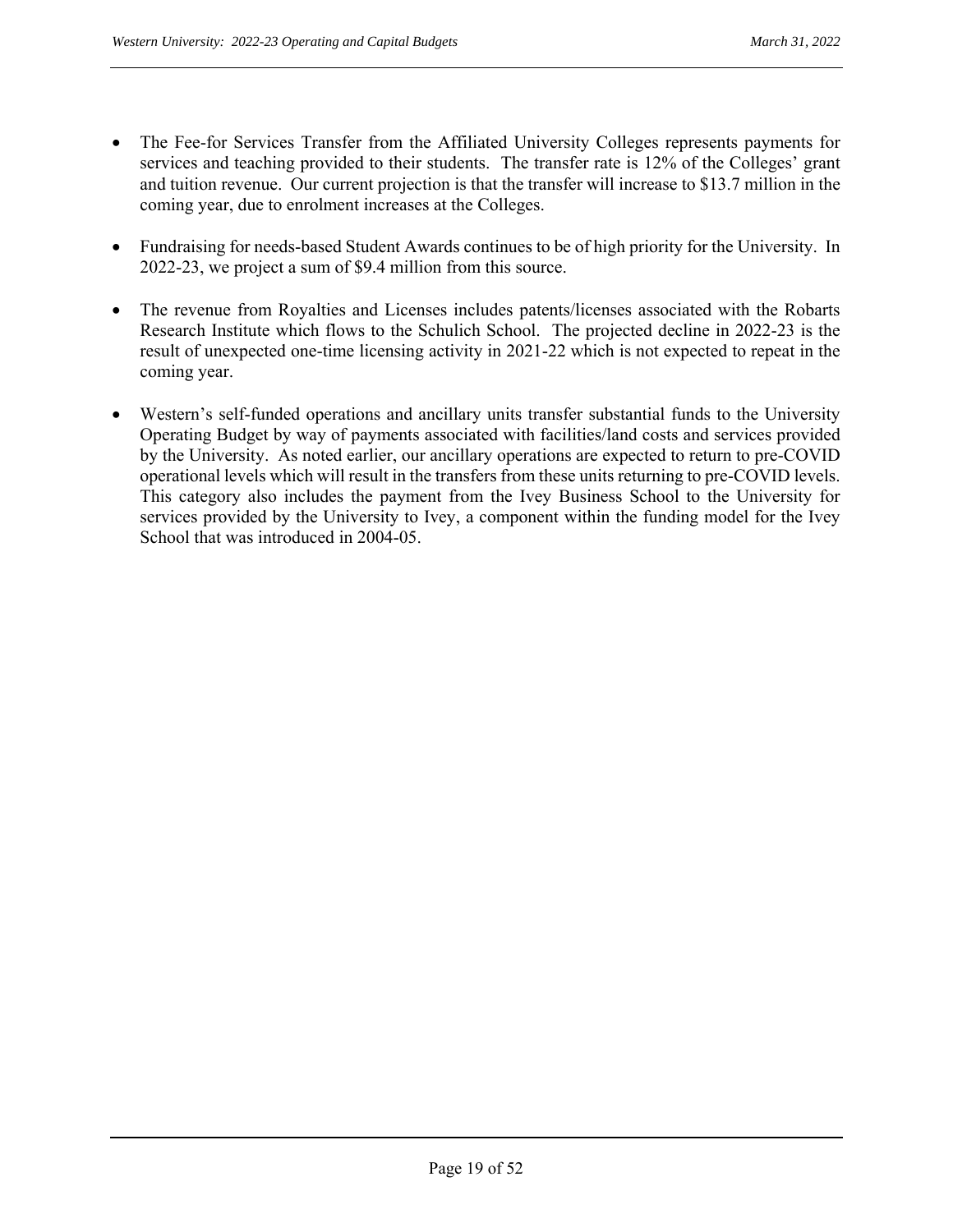# **G. Details of the 2022-23 Expenditure Recommendations**

#### **1. Faculty Budget Recommendations**

Table 4 shows the 2022-23 **base budget recommendations** for Western's Faculties. Final 2022-23 base budgets are the net result of the following:

- Starting base budgets;
- The Inflationary Budget Adjustments (IBA);
- Faculty Turnover Recovery (for pre-2016 retirements), which returns the greater of \$93,000 or 60% of the retiring or departing member's salary to the Faculty budget;
- Academic Priorities Fund (APF) allocations;
- Program expansion funding and/or targeted government allocations; and
- Funds associated with CRC positions (detailed in Table 9).

The **Inflationary Budget Adjustment (IBA)**, which reduces the base budget by 3%, is applied annually. This adjustment is required to help fund inflationary costs, which are primarily the annual employee salary increases as negotiated through collective bargaining agreements. *It should be noted that central funding to cover the costs of negotiated employee compensation increases will be incrementally added to Faculty base budgets (in year) as the information is available – i.e. the funds will be added to the figures shown in column <g> of Table 4.* For information, during the period 2009- 10 through 2020-21 (in total), central funding to the Faculties for compensation increases exceeded the Inflationary Budget Adjustments by \$2.1 million.

As an outcome of the 2016-17 planning cycle, to provide Faculties with resources to support faculty renewal, the **Faculty Turnover Recovery Program** was temporarily suspended. Turnover recovery was waived for all tenured/probationary faculty retirements (or exits of faculty members at age 55 or higher) signed between February 1, 2016 and June 30, 2023 when the faculty member leaves the University by July 1, 2023. Turnover recovery associated with all previous exits, which are currently built into the Faculties' budget plans, will be applied as planned. The Turnover Recovery Policy will be reviewed as part of the next multi-year planning cycle.

The **Academic Priorities Fund (APF)** shown in line 18 of Table 4 was established in 2011-12. The Provost's APF recommendations are in direct response to requests from the Faculties and are made in the context of the following considerations:

- The Faculty's overall resource situation relative to enrolments/teaching
- Plans for program expansion and/or development of new graduate and undergraduate programs
- Projected revenue sharing allocations
- Resources relative to similar programs/Faculties
- Cost structure variations among disciplines/Faculties
- Relationship between resources, enrolments, and faculty/staff complements
- Scholarship/research activities and new initiatives, including interdisciplinary or cross-Faculty initiatives
- Investments made in recent years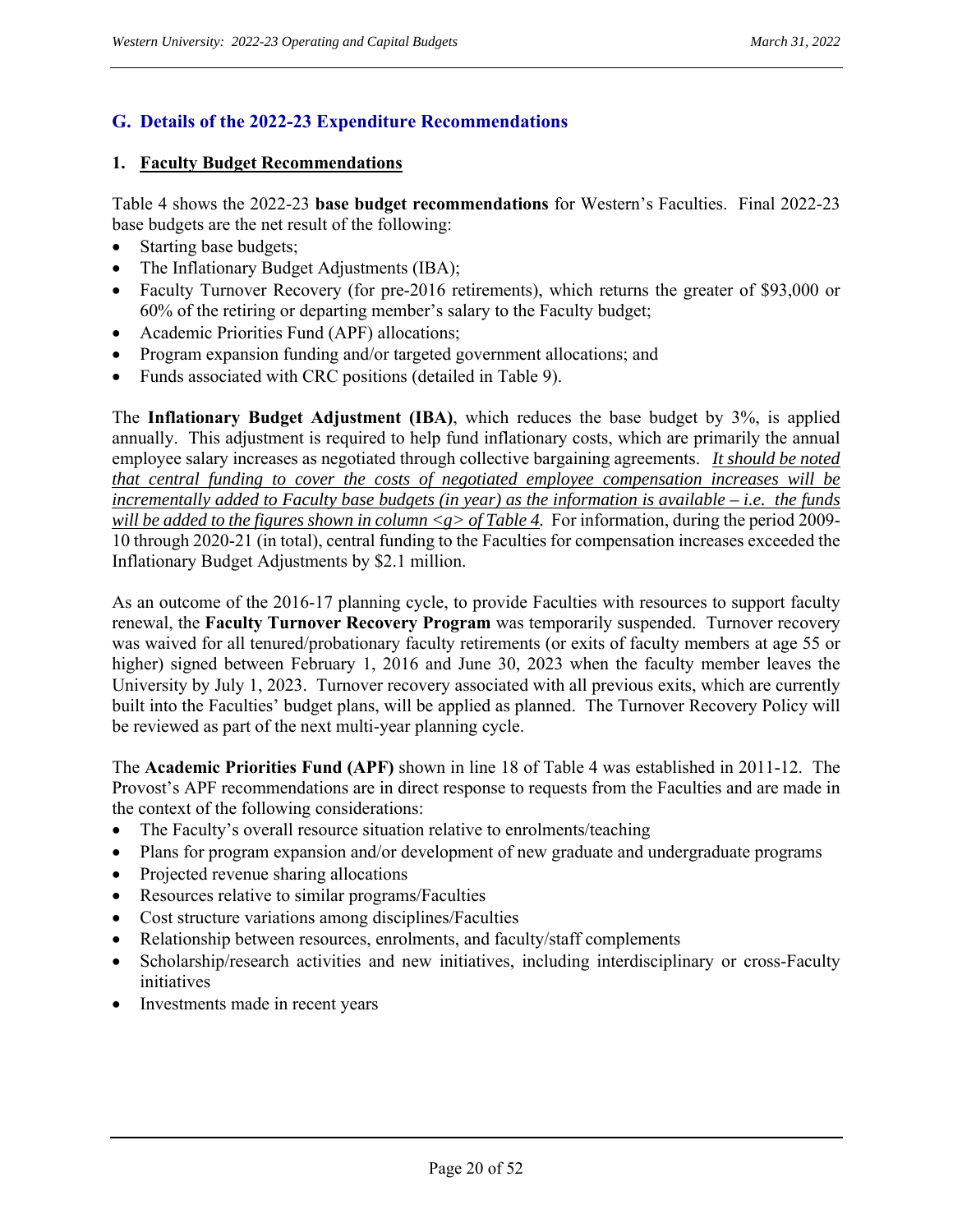The **Faculty-specific APF base recommendations** for 2022-23 (shown in column <d> of Table 4) are:

- \$299,500 to the Faculty of Arts & Humanities in support of a work-integrated learning staff position, a faculty position in Philosophy (Ethics, AI), and a faculty position in Black Feminist Studies (joint with Social Science);
- \$175,000 to the Faculty of Education for a faculty position;
- \$500,000 to the Faculty of Health Sciences in support of three faculty positions (Advanced Health Care, Health Care Leadership, Biostatistics & Epidemiology), a faculty position in Health Information Science (joint with FIMS), and two staff positions (EDI and Experiential Learning);
- \$137,500 to the Faculty of Information & Media Studies for the faculty position in Health Information Science (joint with Health Sciences) and an Indigenous Program Coordinator staff position (joint with Law);
- \$47,500 to the Faculty of Law for the Indigenous Program Coordinator staff position (joint with FIMS);
- \$500,000 to the Schulich School of Medicine & Dentistry in support of EDI initiatives;
- \$250,000 to the Don Wright Faculty of Music in support of a limited-term faculty position and tenure-track position in Popular Music;
- \$500,000 to the Faculty of Science for three tenure-track faculty positions in support of expansion in the program;
- \$491,500 to the Faculty of Social Science in support of two faculty positions (Physical Geography, Dan Management), the faculty position in Black Feminist Studies (joint with A&H), three staff position (two in Indigenous Studies and an Alumni Development Officer role).

The **Other Base Changes** for the Faculties (shown in column <e> of Table 4) consist of:

- \$260,000 to Arts & Humanities in support of the incremental teaching associated with the Engineering expansion plan;
- \$300,000 to Education resulting from the exchange of carry-forward for base budget;
- \$1.7 million to Engineering as a direct result of enrolment expansion and this funding will support 8 faculty positions and 2 staff positions;
- \$150,000 to Health Sciences resulting from the exchange of carry-forward for base budget;
- \$150,000 to FIMS resulting from the exchange of carry-forward for base budget;
- \$150,000 to Law resulting from the exchange of carry-forward for base budget;
- \$1.1 million to Science resulting from the exchange of carry-forward for base budget (\$750,000) and \$373,363 in support of the incremental teaching associated with the Engineering expansion plan. The funding is expected to support two faculty positions;
- \$900,000 to Social Science resulting from the exchange of carry-forward for base budget.

The **funding model for the Ivey Business School**, introduced in 2004-05, flows all tuition fees and government grants deriving from enrolments directly to Ivey. Under this funding model, the Ivey School does not participate in the University's other funding programs such as the APF, the Research Infrastructure Support Fund (RISF), and other targeted special funding programs, and the Faculty is responsible for all its costs, including annual employee compensation increases. The Faculty also transfers an annual amount to the central budget reflecting the cost of general services provided to the Faculty by the University.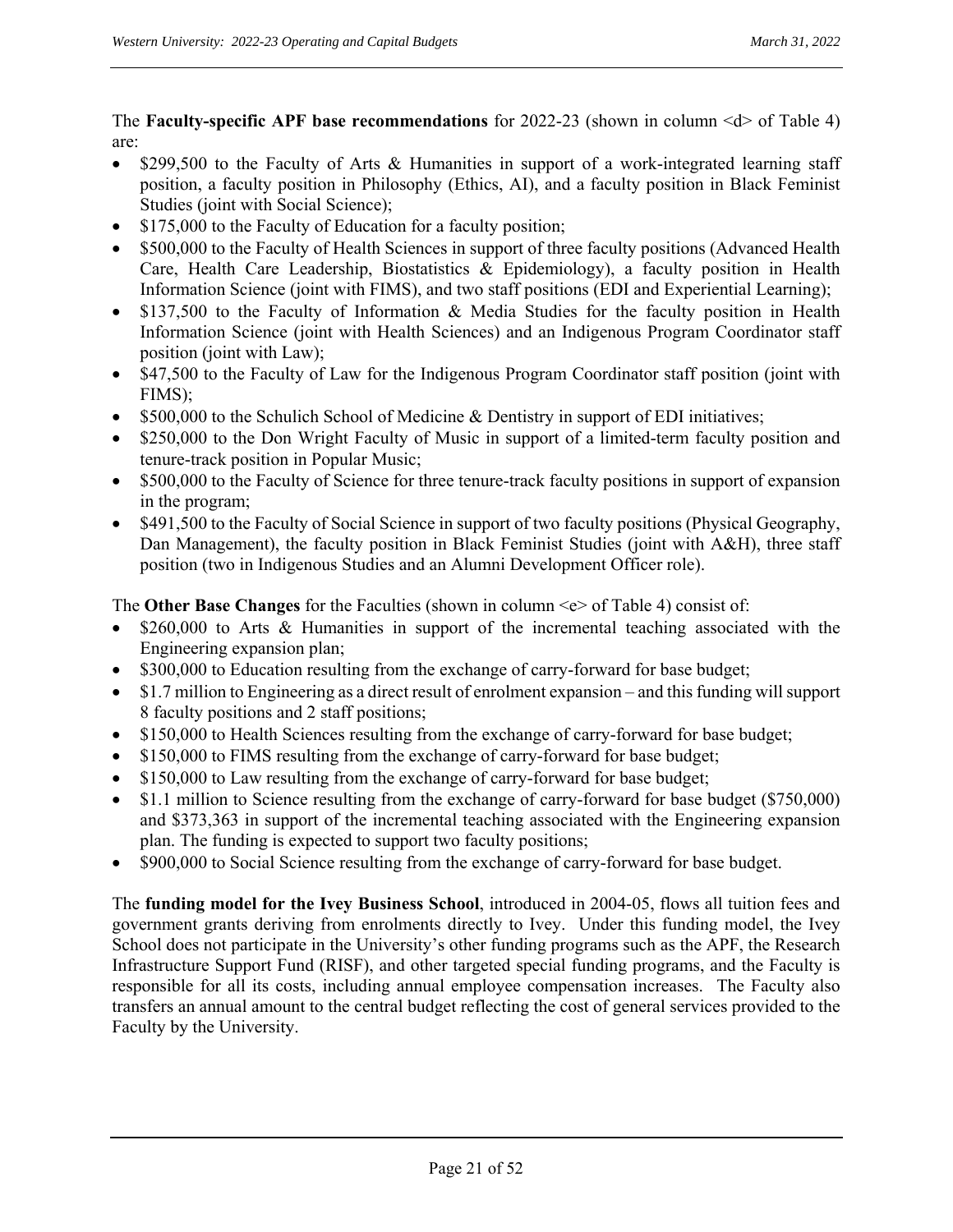Over and above the base budget allocations, the Faculties receive substantial additional on-going funds through the **enrolment-related revenue sharing mechanism** that was implemented in 2011-12. A proportion of tuition revenue deriving from incremental enrolments flows to the Faculties, as follows:

- 40% on direct-entry undergraduate enrolments/teaching
- 40% on second-entry (or professional) undergraduate enrolments
- 50% on graduate enrolments

*Note: In order to support Faculties facing undergraduate enrolment pressures, the undergraduate enrolment baselines for the Arts & Humanities, FIMS, and Music were lowered by 10%.* 

The Faculties are projected to receive \$3.9 million in 2022-23 through this mechanism, as shown in column g, line 15. This amount is in addition to the \$16.5 million that was rolled into Faculty base budgets in 2021-22.

The Faculties also receive additional budgetary support through:

- **One-time operating budget allocations** (totaling \$13.8 million) which are detailed in Table 8 (lines 17 to 29);
- The new **PhD enrolment growth funding support program**, estimated at \$2 million (Table 4, line 16);
- **The Research Infrastructure Support Fund (RISF)** totaling \$750,000 (Table 4, line 17); and
- Support for **Faculty-specific capital projects** through the University's Capital Budget.

A consolidated summary of the Provost's allocation recommendations for the Faculties (direct to the Faculties, from the various sources described above) is presented in Figure C. These recommendations are for the 2022-23 Budget.

# *Figure C*  **SUMMARY OF 2022-23 ALLOCATION RECOMMENDATIONS FOR THE FACULTIES**

(direct allocations to the Faculties through the planning process)

|                |                             | <b>Base</b> | One-Time           | Capital     |
|----------------|-----------------------------|-------------|--------------------|-------------|
|                |                             | Allocations | <b>Allocations</b> | Allocations |
| 1              | Arts & Humanities           | 559,500     | 300,000            | 153,500     |
| 2              | Education                   | 475,000     | 100,000            | 123,000     |
| $\mathbf{3}$   | Engineering                 | 1,688,313   | 800,000            | 715,500     |
| $\overline{4}$ | <b>Health Sciences</b>      | 650,000     | 1,500,000          |             |
| 5              | Information & Media Studies | 287,500     | 288,400            |             |
| 6              | Law                         | 197,500     | 190,000            | 161,500     |
| 7              | Medicine & Dentistry        | 500,000     | 500,000            |             |
| 8              | Music                       | 250,000     | 500,000            |             |
| 9              | Science                     | 1,623,363   | 700,000            |             |
| 10             | Social Science              | 1,391,500   | 500,000            |             |
| 11             | <b>Total</b>                | 7,622,676   | 5,378,400          | 1,153,500   |

 *Note: These recommendations are for the 2022-23 budget -- and should be considered in the context of resource allocations made in previous recent planning cycles.*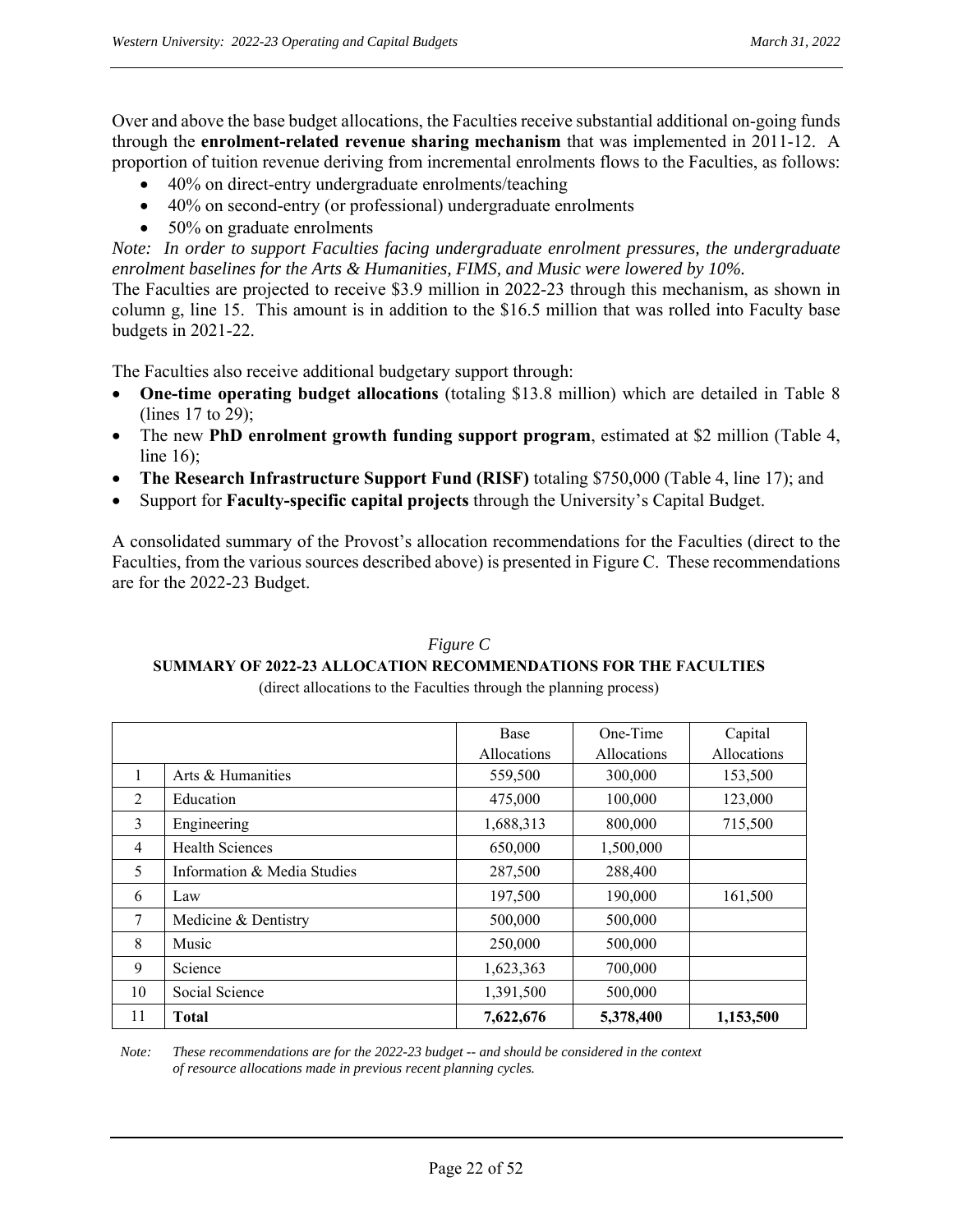## **2. Scholarships and Bursaries**

Base budget allocations for centrally funded student support are shown in Table 5. Overall student support funding is projected to be \$40.4 million in 2022-23, a 22% increase over the 2019-20 level of \$32.0 million.

- Fundraising for undergraduate and graduate student needs-based awards continues to be a high priority for the University. In 2022-23, we project a sum of \$9.4 million from this source.
- As the footnote in Table 5 indicates, graduate student funding is now addressed through the Faculty budgets and the Faculty Plans estimate a total of \$58.3 million in 2022-23 for this priority item.

# **3. Support Unit Budget Recommendations**

Table 6 shows the 2022-23 base budget recommendations for Support Units. Final 2022-23 base budgets are the net result of the following:

- Starting base budgets;
- The Inflationary Budget Adjustments (IBA);
- Support Units Priorities Fund (SUPF) allocations; and Other strategic base allocations.

The **Support Unit Priorities Fund (SUPF)** was established in 2011-12, and the unit-specific base allocations for 2022-23 (shown in column  $\lt c$  of Table 6) are:

- \$98,000 to the Vice-Provost (Academic Programs) Portfolio in support of Quality Assurance (QA) Coordinator staff position and the QA Academy ;
- \$200,000 to Western Technology Services to maintain staffing levels;
- \$102,000 to Western Libraries for a Research & Scholarly Communications (RSC) Librarian position ;
- \$112,000 to the Registrar's Office for Digital Recruitment leadership staff position;
- \$124,000 to the Office of Indigenous Initiatives in support of an administrative staff position and the Indigenous Research Centre, which is also supported by the Vice-President (Research) budget;
- \$130,000 to the Vice-Provost (Academic Planning, Policy, and Faculty) Portfolio to maintain staffing levels;
- \$79,000 to the School of Graduate & Postdoctoral Studies for an EDI Graduate Academic Advisor staff position;
- \$130,000 to the Office of Institutional Planning & Budgeting to maintain staffing levels;
- \$544,125 to Facilities Management for five staff positions in the areas of information technology support, sustainability, architectural services, and operations analysis;
- \$103,660 to Campus Safety & Emergency Services for a Building Card Access Administrator staff position and technology initiatives;
- \$140,000 to Internal Audit for an incremental Internal Auditor position;
- \$180,000 to Legal Services to support an additional Legal Counsel position;
- \$500,000 to the Vice-President (Research) Portfolio in support of additional staffing in the areas of Research Support, Awards & Distinctions, Research Impact, Knowledge Exchange, and EDI and Indigenous Research;
- \$300,000 to the Vice-President (Advancement) Portfolio in support of Faculty-based development officer positions;
- \$300,000 to Human Resources for additional staffing in the areas of Safety & Well-Being and Talent Acquisition & Retention;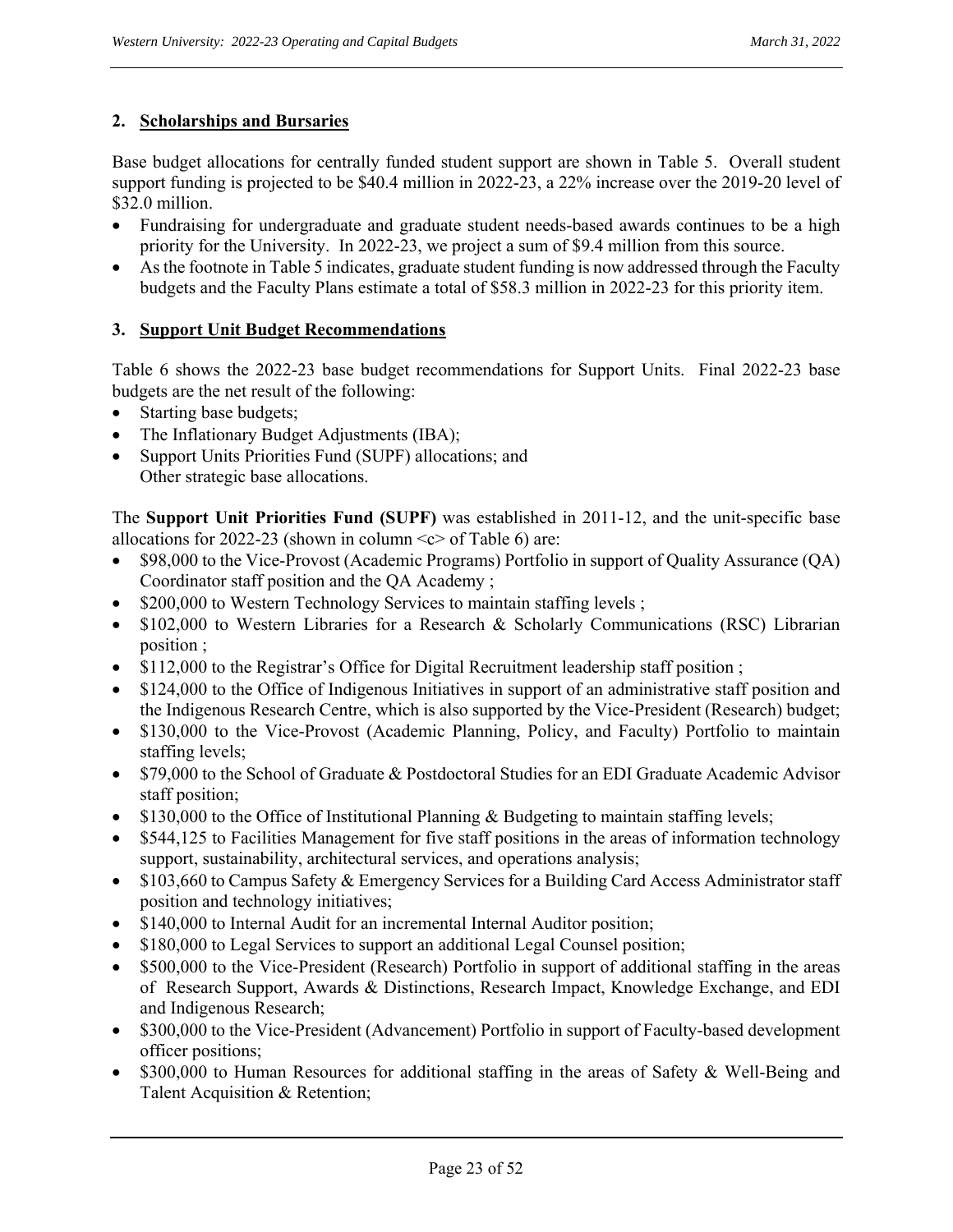• \$300,000 to Western Communications in support of new positions in the areas of marketing, brand copywriting, and research communications.

The Provost and the Vice-President (Operations & Finance) are also carrying forward a portion of the SUPF resources associated with their units for allocation in the future. These are shown in lines 14 and 22 of Table 6.

The **Other Base Changes** for the Support Units (shown in column <d> of Table 6) consist of:

- \$750,000 to Western Technology Services resulting from the exchange of carry-forward for base budget;
- \$225,000 to the Libraries resulting from the exchange of carry-forward for base budget;
- \$400,000 to the Registrar's Office in support of international student recruitment, including incremental staffing and digital recruitment initiatives;
- \$117,500 to the Student Experience Portfolio in support of two staff positions in the area of Genderbased Sexual Violence supports and increased programming, in partnership with the Student Services Committee;
- \$584,738 to Facilities Management to support the operating costs of incremental space/facilities and \$375,000 resulting from the exchange of carry-forward for base budget;
- \$630,000 to Campus Safety & Emergency Services in support of four Special Constable positions and the Director position;
- \$500,000 to Animal Care & Veterinary Services in support of incremental staffing;
- \$200,000 to Human Resources to augment the additional SUPF-funded staffing in the areas of Safety & Well-Being and Talent Acquisition & Retention;
- \$700,000 to Western Communications in support of five staff positions in the areas of fundraisingrelated marketing and student recruitment related communications.

Similar to the Faculties, the Support Units also receive additional budgetary support through:

- **One-time operating budget allocations** (\$9.4 million) which are detailed in Table 8 (lines 30) through 49); and
- Support for **Unit-specific capital projects** through the University's Capital Budget.

#### **4. University-wide Expenditures**

Table 7 summarizes University-wide Expenditures. These are expenses that extend across all areas of the University.

- The increase in the University's physical plant **Utilities** is the net result of the campus gradually returning to normal operations, projected utilities rate increases, utilization patterns, anticipated savings resulting from the implementation of energy efficiency initiatives, and the opening of new buildings.
- The **Library Acquisitions Budget** continues to be a high priority and is being maintained at the current level of \$15.4 million.
- The **Maintenance, Modernization, and Infrastructure (MMI)** transfer to the Capital Budget is being maintained at the Board-approved level of \$15.5 million. This budget item will be reviewed as part of the next multi-year planning cycle.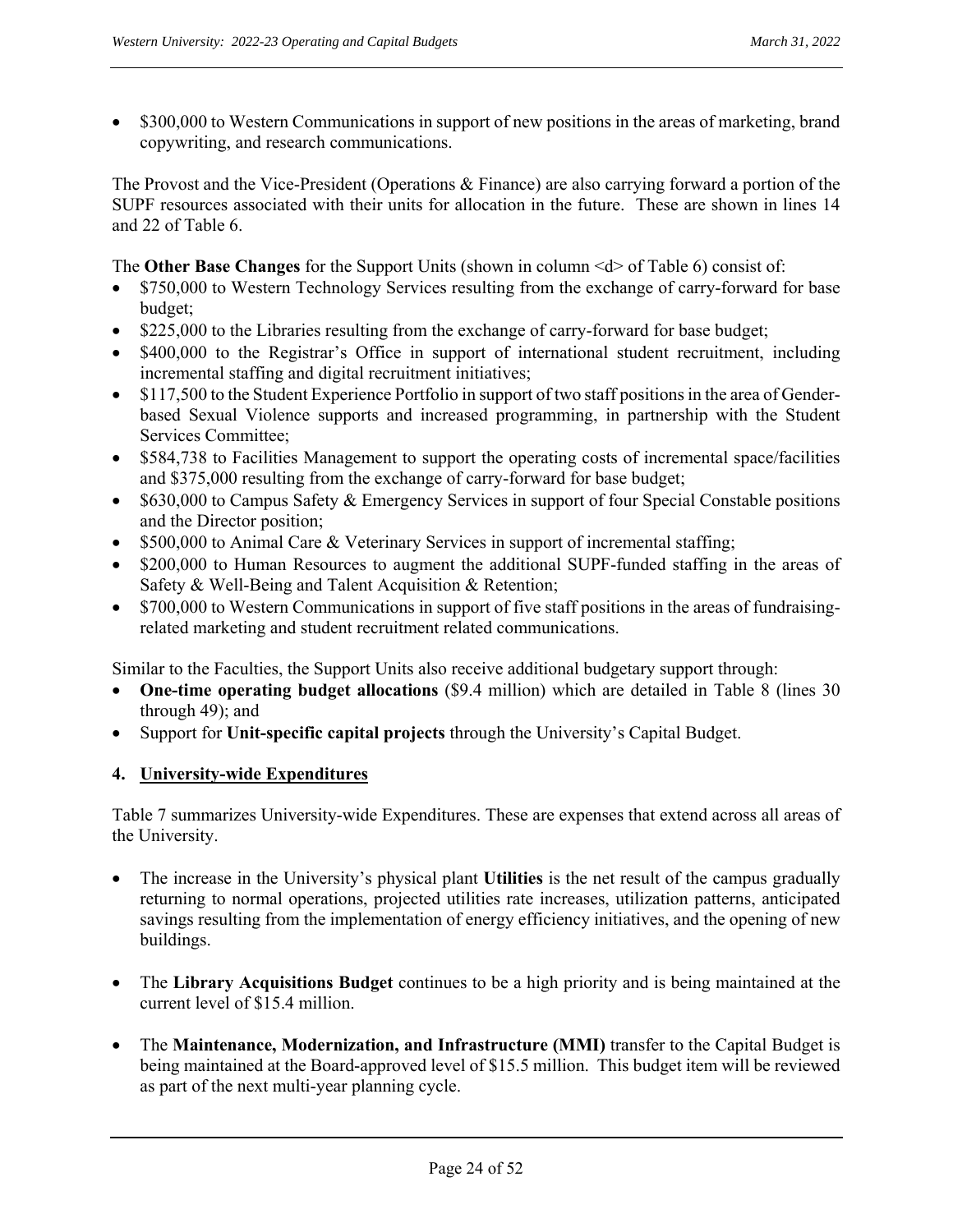- The **FRSF Transfer to Capital** continues at the \$3 million level and these funds are used to support major projects in our Long-range Space Plan that involve research facilities.
- The **Information Technology Infrastructure Fund (ITIF)** supports rapidly-expanding University-wide central IT infrastructure including our networks, wireless technologies, internet bandwidth, IT security infrastructure, general university computer labs, instructional support and eLearning software applications, central university databases, the hardware necessary to run the applications and databases, and maintenance costs associated with all the hardware and software.
- **Contingency** is being set at approximately \$2.2 million or 0.25% of Operating Revenues, as in previous years.

## **5. One-Time Recommendations**

As noted above, the Faculties and Support Units will receive substantial one-time funding in 2022-23. The specific one-time recommendations are summarized in Table 8 and include unit-specific items as well as allocations for University-wide initiatives.

As described earlier in Section C of this document, the following high priority university-wide initiatives are recommended for support in the 2022-23 budget – with one-time allocations:

- **Long-Range Space Plan**: \$40 million
- Creation of a Provost Academic Renewal Fund endowment to support **Faculty Hiring for equity deserving groups**: \$25 million
- **The Endowed Chairs Matching Program** \$15 million
- Renewal and Expansion of **Clinical Research Facilities, Infrastructure, and Equipment**: \$5.5 million
- Support for our **next Fundraising Campaign**: \$5 million
- **Modernization of Chemistry Laboratories**: \$3.75 million
- Multi-year plan to fund a **new Engineering Building** to accommodate the enrolment expansion: \$2.6 million
- Continuation of the **Undergraduate Summer Research Internship Program**: \$2.6 million
- Continuation of the **Postdoctoral Fellowships Program**: \$1.9 million
- Support for the University Students' Council (USC) with its **Menstrual Product distribution** program: \$800,000 – to be used over the next two years
- A **National Brand Campaign** in support of our next fundraising campaign: \$600,000

The program that enabled units to exchange carry-forward for base budget generated a total \$26 million in one-time funding and this has been re-allocated to support the following priority initiatives:

- University-wide **Information Technology Infrastructure Upgrades**: \$3 million
- University-wide **Window Maintenance Program**: \$900,000 (over 4 years)
- Add to the **WRC Endowment Program** created last year: \$22.1 million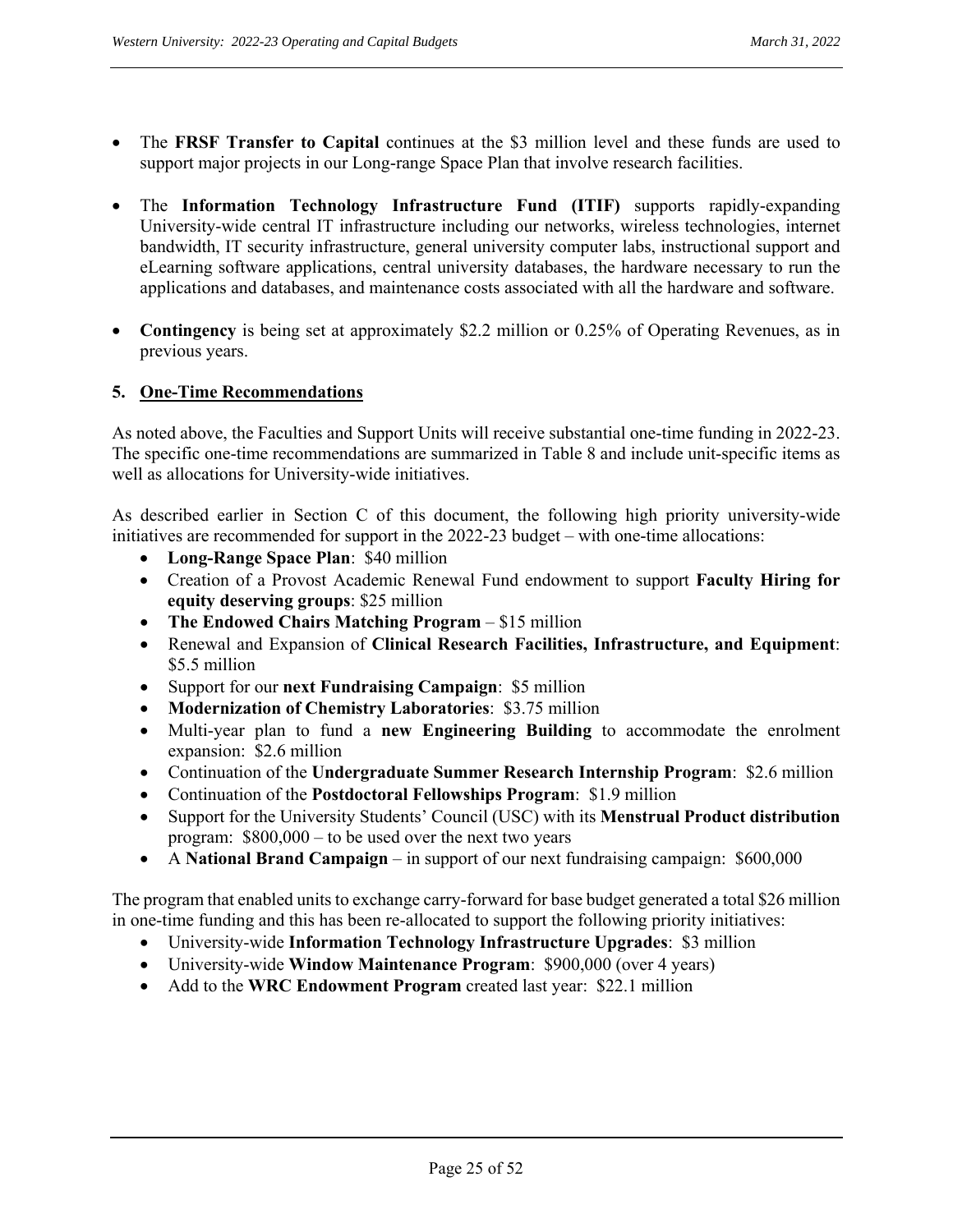# **Table 3**

# **2022-23 OPERATING REVENUES**

|                |                                                                   | 2021-22<br>Budget<br>Forecast | 2022-23       | Increase /<br>(Decrease) |                            |
|----------------|-------------------------------------------------------------------|-------------------------------|---------------|--------------------------|----------------------------|
|                |                                                                   | (QFeb 28, 2022)<br>(1)        | Budget<br>(2) | Amount<br>(3)            | % Change<br>$(2)$ to $(1)$ |
| $\mathbf{1}$   | <b>Government Grants</b>                                          |                               |               |                          |                            |
| 2              | Provincial: Core Operating Grant (Enrolment-based)                | 175,040,587                   | 145,925,489   | $-29,115,098$            | $-16.6%$                   |
| 3              | Provincial: Performance-based Grant                               | 96,194,786                    | 125,309,884   | 29,115,098               | 30.3%                      |
| $\overline{4}$ | Provincial: Special Purpose Grants                                | 14,125,526                    | 12,470,777    | $-1,654,749$             | $-11.7%$                   |
| 5              | Federal Research Support Fund (FRSF)                              | 11,685,446                    | 12,000,000    | 314,554                  | 2.7%                       |
| 6              | <b>Sub-Total Government Grants</b>                                | 297,046,345                   | 295,706,150   | -1,340,195               | $-0.5\%$                   |
|                |                                                                   |                               |               |                          |                            |
| $\tau$         | <b>Tuition Revenue</b>                                            |                               |               |                          |                            |
| 8              | Undergraduate                                                     | 290,570,000                   | 299,268,069   | 8,698,069                | 3.0%                       |
| 9              | Graduate                                                          | 65,640,000                    | 68,833,688    | 3,193,688                | 4.9%                       |
| 10             | Sub-Total General Programs                                        | 356,210,000                   | 368, 101, 757 | 11,891,757               | 3.3%                       |
| 11             | Ivey Programs (HBA, MBAs, MSc, PhD)                               | 78,941,579                    | 84,406,686    | 5,465,107                | 6.9%                       |
| 12             | International Medical and Dental Students                         | 9,720,671                     | 10,641,741    | 921,070                  | 9.5%                       |
| 13             | Sub-Total Other Programs                                          | 88,662,250                    | 95,048,427    | 6,386,177                | 7.2%                       |
| 14             | Miscellaneous Fees                                                | 1,616,000                     | 1,616,000     | $\mathbf{0}$             | $0.0\%$                    |
| 15             | <b>Sub-Total Tuition Revenue</b>                                  | 446,488,250                   | 464,766,184   | 18,277,934               | 4.1%                       |
|                |                                                                   |                               |               |                          |                            |
| 16             | <b>Other Revenues</b>                                             |                               |               |                          |                            |
| 17             | Canada Research Chairs (CRCs)                                     | 8,700,000                     | 8,200,000     | $-500,000$               | $-5.7\%$                   |
| 18             | Fee for Services Transfer from Affiliated University Colleges     | 12,859,056                    | 13,702,140    | 843,084                  | 6.6%                       |
| 19             | Recoverable Salaries                                              | 26,879,200                    | 26,879,200    | $\boldsymbol{0}$         | $0.0\%$                    |
| 20             | Fundraising -- Need-based Student Awards and Bursaries            | 9,420,000                     | 9,420,000     | $\mathbf{0}$             | $0.0\%$                    |
| 21             | <b>Application Fees</b>                                           | 2,500,000                     | 2,412,500     | $-87,500$                | $-3.5%$                    |
| 22             | <b>Research Overhead Revenues</b>                                 | 3,100,000                     | 3,100,000     | $\boldsymbol{0}$         | $0.0\%$                    |
| 23             | Royalties and Licences                                            | 7,288,253                     | 5,875,000     | $-1,413,253$             | -19.4%                     |
| 24             | Scholarship/Research Initiatives in the SSHRC Disciplines         | 382,481                       | 440,123       | 57,642                   | 15.1%                      |
| 25             | Fee for Services Transfer from Self-Funded & Ancillary Operations | 33,710,400                    | 40,514,000    | 6,803,600                | 20.2%                      |
| 26             | Miscellaneous Revenues                                            | 3,060,774                     | 2,411,112     | $-649,662$               | $-21.2\%$                  |
| 27             | <b>Sub-Total Other Revenues</b>                                   | 107,900,164                   | 112,954,075   | 5,053,911                | $4.7\%$                    |
|                |                                                                   |                               |               |                          |                            |
| 28             | <b>Total Revenues</b>                                             | 851,434,759                   | 873,426,409   | 21,991,650               | $2.6\%$                    |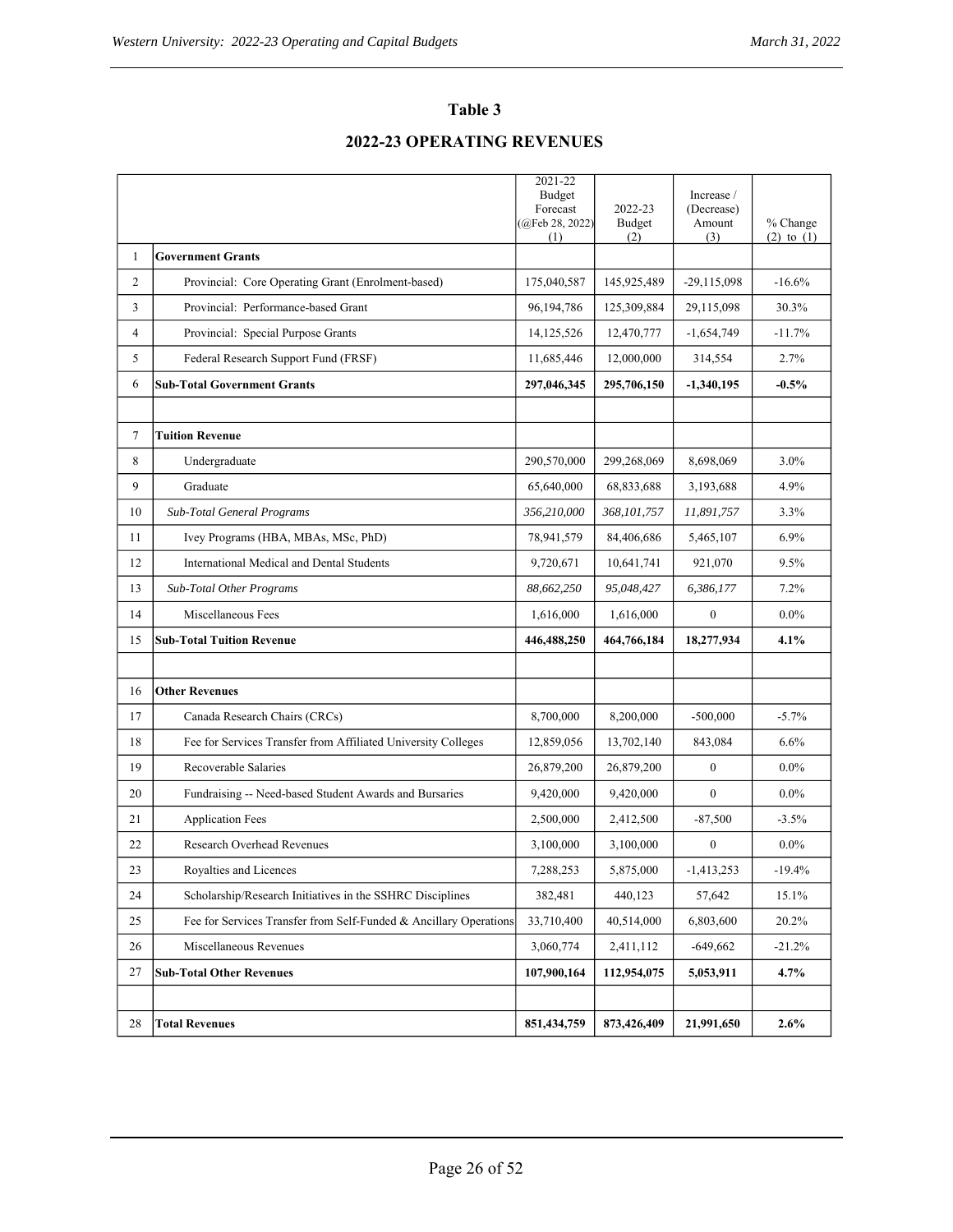|                 |                                                              |                        | <b>FACULTIES</b><br>Table 4       |                     |              |                  |                    |                      |
|-----------------|--------------------------------------------------------------|------------------------|-----------------------------------|---------------------|--------------|------------------|--------------------|----------------------|
|                 |                                                              | ş                      | $\frac{\triangle}{\triangledown}$ | $\hat{\mathcal{S}}$ | ╬            | $\hat{\diamond}$ | ↔                  | $\frac{5}{5}$        |
|                 |                                                              | Base Budget<br>2021-22 | $\mathbb B\mathbb A$              | Turnover<br>Faculty | APF          | Other<br>Base    | Research<br>Canada | Resulting<br>2022-23 |
|                 | Faculties                                                    | (@Feb 28, 2022)        |                                   | Recovery            |              | Changes          | Chairs             | <b>Base Budget</b>   |
| 2               | Arts & Humanities                                            | 32,434,560             | $-957,437$                        | $-82,241$           | 299,500      | 260,000          | $-170,000$         | 31,784,382           |
| 3               | Education                                                    | 19,978,452             | $-609,649$                        |                     | 175,000      | 300,000          |                    | 19,843,803           |
| 4               | Engineering                                                  | 36,882,092             | $-1,067,463$                      |                     |              | 1,688,313        | $-90,000$          | 37,412,942           |
| 5               | <b>Health Sciences</b>                                       | 35,134,474             | $-1,038,734$                      |                     | 500,000      | 150,000          |                    | 34,745,740           |
| $\circ$         | Information & Media Studies                                  | 11,343,223             | $-337,597$                        | $-91,512$           | 137,500      | 150,000          |                    | 11,201,614           |
| $\overline{ }$  | $_{\rm Law}$                                                 | 9,687,673              | $-287,930$                        |                     | 47,500       | 150,000          |                    | 9,597,243            |
| ${}^{\infty}$   | Medicine & Dentistry                                         | 75,844,174             | $-2,217,726$                      |                     | 500,000      |                  |                    | 74,126,448           |
| ç               | Music                                                        | 11,114,998             | $-333,450$                        |                     | 250,000      |                  |                    | 11,031,548           |
| $\approx$       | Science                                                      | 67,365,530             | $-1,974,166$                      | $-91,485$           | 500,000      | 1,123,363        |                    | 66,923,242           |
|                 | Social Science                                               | 66,231,940             | $-1,961,158$                      |                     | 491,500      | 900,000          | $-170,000$         | 65,492,282           |
| $\overline{12}$ | <b>Sub-Total Faculties (excluding Business)</b>              | 366,017,116            | $-10,785,310$                     | $-265,238$          | 2,901,000    | 4,721,676        | $-430,000$         | 362,159,244          |
| 13              | <b>Business</b>                                              | 91,728,581             |                                   |                     |              | 5,655,537        | $\circ$            | 97,384,118           |
| $\overline{4}$  | Sub-Total Faculties                                          | 457,745,697            | $-10,785,310$                     | $-265,238$          | 2,901,000    | 10,377,213       | $-430,000$         | 459,543,362          |
| 15              | Revenue Sharing Allocation                                   | $\circ$                |                                   |                     |              | 3,901,132        |                    | 3,901,132            |
| $\overline{16}$ | PhD Enrolment Growth Support                                 | $\circ$                |                                   |                     |              | 2,000,000        |                    | 2,000,000            |
| $\overline{17}$ | Research Infrastructure Support Fund (RISF)                  | 750,000                |                                   |                     |              |                  |                    | 750,000              |
| 18              | Faculty Recruitment Initiatives                              | 500,000                |                                   |                     |              |                  |                    | 500,000              |
| $\overline{19}$ | Academic Priorities Fund (APF)                               | 6,077,435              |                                   |                     | $-2,901,000$ |                  |                    | 3,176,435            |
| $\overline{c}$  | Total -- with Revenue Sharing Allocation                     | 465,073,132            | $-10,785,310$                     | $-265,238$          | $\bullet$    | 16,278,345       | $-430,000$         | 469,870,929          |
|                 |                                                              |                        |                                   |                     |              |                  |                    |                      |
| $\overline{21}$ | All Other                                                    |                        |                                   |                     |              |                  |                    |                      |
| 22              | Western Strategic Success Programs                           | 1,500,000              |                                   |                     |              |                  |                    | 1,500,000            |
| 23              | Education: Continuing Education for Teachers                 | 1,204,875              |                                   |                     |              | 92,650           |                    | 1,297,525            |
| $\overline{24}$ | Medicine & Dentistry: International Tuition and Primary Care | 10,070,476             |                                   |                     |              | 921,070          |                    | 10,991,546           |
| 25              | Faculty Share of Research Overheads                          | 985,600                |                                   |                     |              |                  |                    | 985,600              |
| 26              | Faculty Scholars & Distinguished University Professors       | 239,000                |                                   |                     |              |                  |                    | 239,000              |
| 27              | Graduate and Undergraduate Program Reviews                   | 140,000                |                                   |                     |              |                  |                    | 140,000              |
| 28              | Recoverable Salaries                                         | 26,879,200             |                                   |                     |              |                  |                    | 26,879,200           |
| 29              | Sub-Total                                                    | 41,019,151             | $\bullet$                         | $\bullet$           | $\bullet$    | 1,013,720        | $\bullet$          | 42,032,871           |
|                 |                                                              |                        |                                   |                     |              |                  |                    |                      |
|                 | 30 Total Academic Units                                      | 506,092,283            | $-10,785,310$                     | $-265,238$          | $\bullet$    | 17,292,065       | $-430,000$         | 511,903,800          |
|                 | $\overline{1}$                                               |                        | י<br>יינ                          |                     |              |                  | $(1 - L)$          |                      |

Note: Funding to cover the costs of negotiated employee salary and benefits increases will be incrementally added to Faculty base budgets (in year, to column g), as the information is available. *Note: Funding to cover the costs of negotiated employee salary and benefits increases will be incrementally added to Faculty base budgets (in year, to column g), as the information is available.*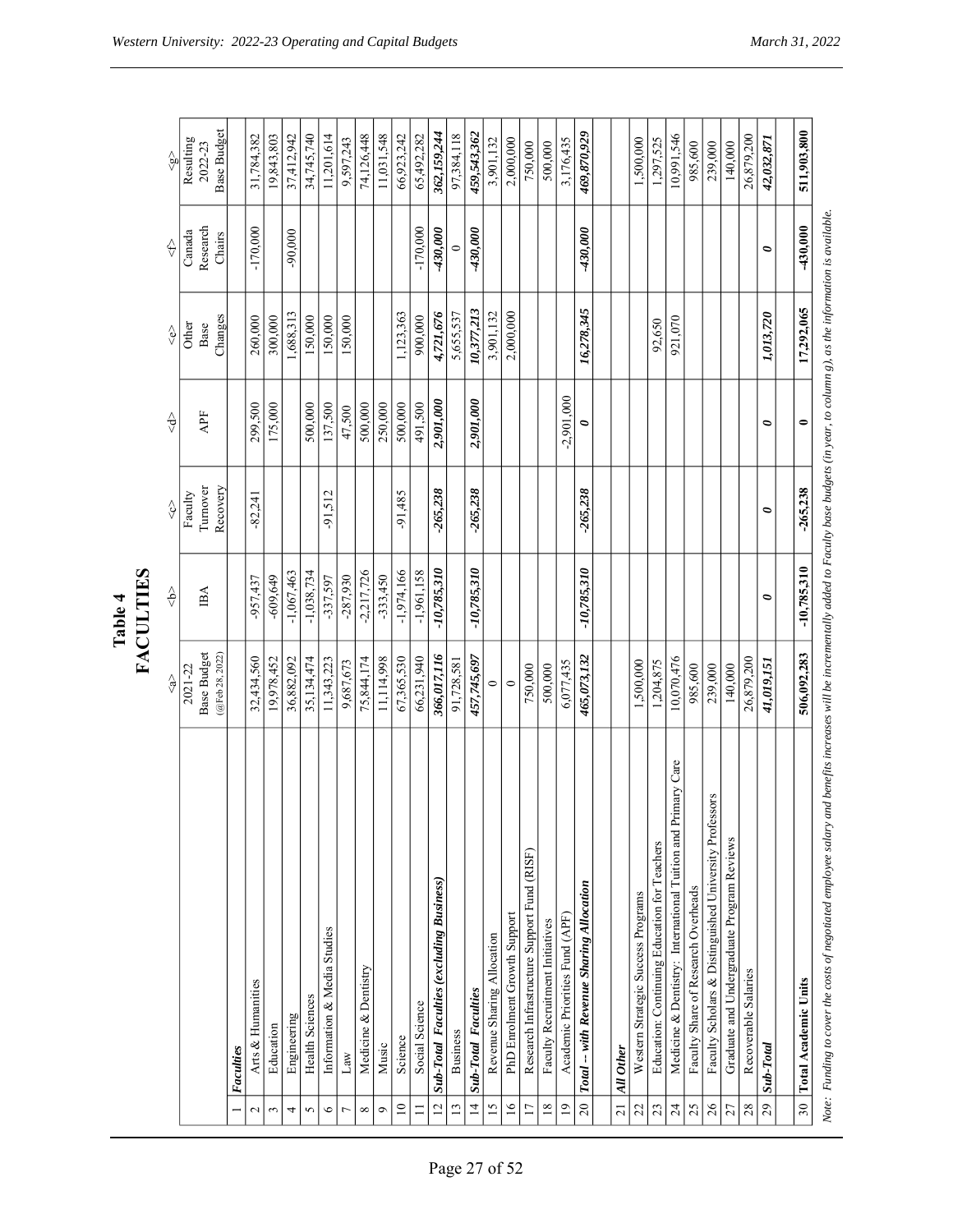## **Table 5**

# **SCHOLARSHIPS and BURSARIES**

|                |                                                | $\langle a \rangle$                              |           | < <c></c>                                  |
|----------------|------------------------------------------------|--------------------------------------------------|-----------|--------------------------------------------|
|                |                                                | 2021-22<br><b>Base Budget</b><br>(QFeb 28, 2022) | Changes   | Resulting<br>2022-23<br><b>Base Budget</b> |
| 1              | Undergraduate Scholarships                     | 10,405,297                                       | 1,200,000 | 11,605,297                                 |
| $\overline{2}$ | Government-Mandated Tuition Re-Investment      | 16,051,787                                       | 634,046   | 16,685,833                                 |
| 3              | Western Bursaries and Fellowships              | 1,975,267                                        |           | 1,975,267                                  |
| $\overline{4}$ | Privately-Funded Need-based Awards & Bursaries | 9,420,000                                        |           | 9,420,000                                  |
| 5              | <b>MCU</b> Bursaries                           | 479,001                                          |           | 479,001                                    |
| 6              | Global Opportunities Awards                    | 200,000                                          |           | 200,000                                    |
| 7              | <b>Total Scholarships and Bursaries</b>        | 38,531,352                                       | 1,834,046 | 40,365,398                                 |

*Graduate student funding is now addressed through the Faculty budgets. In 2021-22, this funding is estimated to be \$56.5 million and the plan for 2022-23 is \$58.3 million.*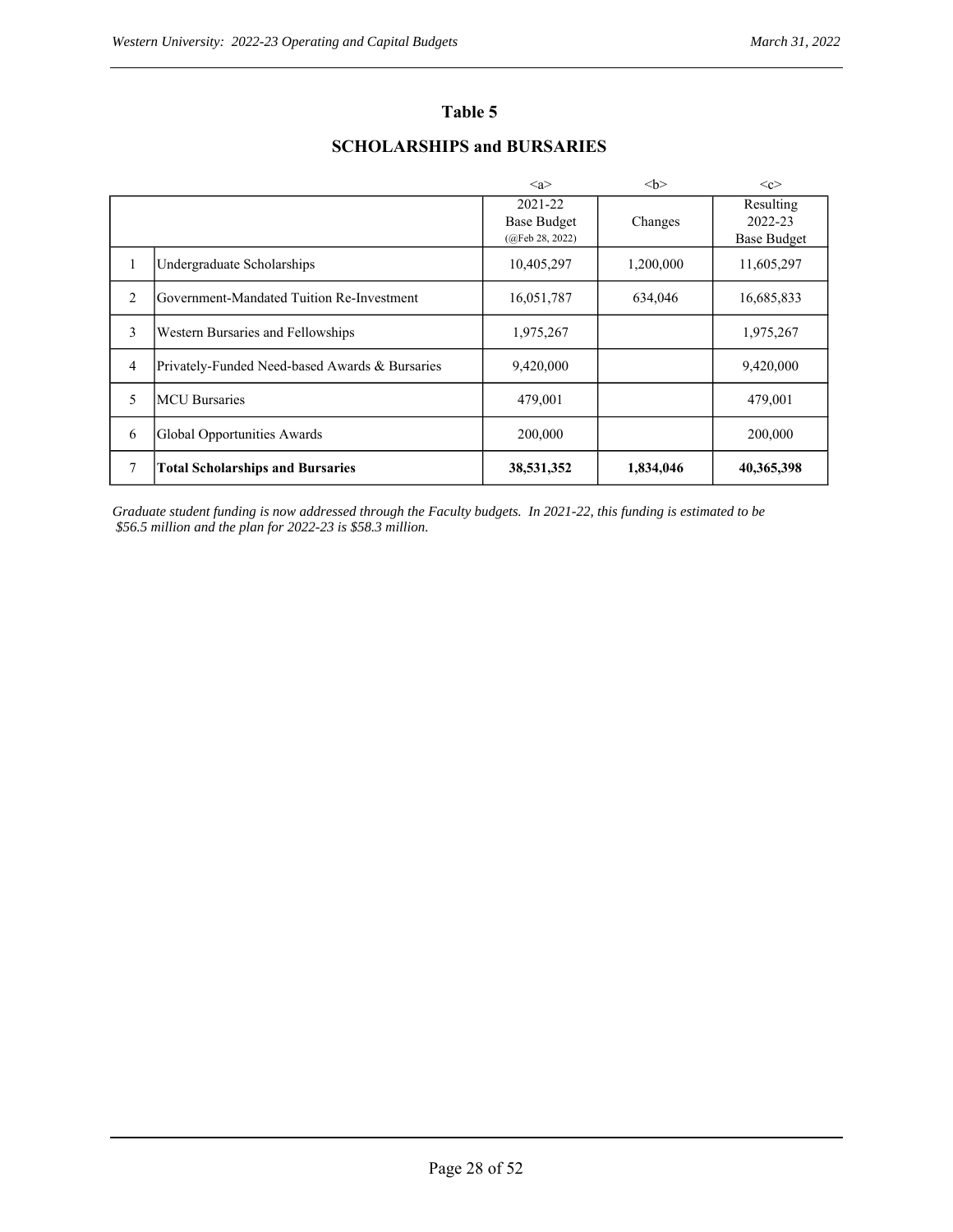| Table 6              |
|----------------------|
| <b>SUPPORT AREAS</b> |

|    | <b>SUPPORT AREAS</b>                                            |                                       |                          |                       |           |                        |
|----|-----------------------------------------------------------------|---------------------------------------|--------------------------|-----------------------|-----------|------------------------|
|    |                                                                 | <a></a>                               | $<$ b $>$                | $<$ c>                | <d></d>   | $\leq$ e>              |
|    |                                                                 | 2021-22                               |                          |                       | Other     | Resulting              |
|    |                                                                 | <b>Base Budget</b><br>(@Feb 28, 2022) | <b>IBA</b>               | <b>SUPF</b>           | Base      | 2022-23                |
| 1  | <b>Reporting to the Provost</b>                                 |                                       |                          |                       | Changes   | <b>Base Budget</b>     |
| 2  | VP (Academic Programs) Portfolio                                | 1,975,675                             | $-59,270$                | 98,000                |           | 2,014,405              |
| 3  | Western Technology Services                                     | 11,239,778                            | $-337,193$               | 200,000               | 750,000   | 11,852,585             |
| 4  | Libraries                                                       | 12,949,773                            | $-388,493$               | 102,000               | 225,000   | 12,888,280             |
| 5  | Registrar's Office                                              | 6,964,519                             | $-208,936$               | 112,000               | 400,000   | 7,267,583              |
| 6  | Student Experience Portfolio                                    | 3,025,152                             | $-79,591$                |                       | 117,500   | 3,063,061              |
| 7  | Office of Indigenous Initiatives                                | 1,001,639                             | $-30,049$                | 124,000               |           | 1,095,590              |
| 8  | Office of Vice-Provost (APPF)                                   | 1,603,560                             | $-48,107$                | 130,000               |           | 1,685,453              |
| 9  | Graduate & Postdoctoral Studies                                 | 2,078,179                             | $-62,345$                | 79,000                |           | 2,094,834              |
| 10 | Institutional Planning and Budgeting                            | 2,990,223                             | $-89,707$                | 130,000               |           | 3,030,516              |
| 11 | Western International                                           | 2,489,154                             | $-74,675$                |                       |           | 2,414,479              |
| 12 | McIntosh Gallery - Operating Budget Supplement                  | 283,566                               |                          |                       |           | 283,566                |
| 13 | <b>Teaching Fellows Program</b>                                 | 475,312                               |                          |                       |           | 475,312                |
| 14 | Support Unit Priorities Fund (SUPF)                             | 400,352                               |                          | 25,000                |           | 425,352                |
| 15 | Sub-Total                                                       | 47,476,882                            | $-1,378,366$             | 1,000,000             | 1,492,500 | 48,591,016             |
|    |                                                                 |                                       |                          |                       |           |                        |
| 16 | <b>Reporting to the Vice-President Operations &amp; Finance</b> |                                       |                          |                       |           |                        |
| 17 | <b>Financial Services</b>                                       | 5,424,438                             | $-162,733$               |                       |           | 5,261,705              |
| 18 | <b>Facilities Management</b>                                    | 18,285,138                            | -449,699                 | 544,125               | 584,738   | 18,964,302             |
| 19 | Campus Safety & Emergency Services                              | 3,389,696                             | $-101,691$               | 103,660               | 630,000   | 4,021,665              |
| 20 | Internal Audit                                                  | 524,723                               | $-15,742$                | 140,000               |           | 648,981                |
| 21 | Legal Services                                                  | 782,673                               | $-23,480$                | 180,000               |           | 939,193                |
| 22 | Support Unit Priorities Fund (SUPF)                             | 697,012                               |                          | $-167,785$            |           | 529,227                |
| 23 | Sub-Total                                                       | 29,103,680                            | $-753,345$               | 800,000               | 1,214,738 | 30,365,073             |
|    |                                                                 |                                       |                          |                       |           |                        |
| 24 | <b>Reporting to the Vice-President Research</b>                 |                                       |                          |                       |           |                        |
| 25 | Animal Care/Veterinary Services - Operating Budget Supplement   | 2,142,300                             |                          |                       | 500,000   | 2,642,300              |
| 26 | Research Western                                                | 6,160,074                             | $-184,802$               | 500,000               |           | 6,475,272              |
| 27 | Research Promotion Fund                                         | 1,500,000                             |                          |                       |           | 1,500,000              |
| 28 | Small Grants Support for Arts/Humanities/Social Sciences        | 250,000                               |                          |                       |           | 250,000                |
| 29 | Scholarship/Research Initiatives in the SSHRC Disciplines       | 382,481                               |                          |                       | 57,642    | 440,123                |
| 30 | Western Innovation Fund                                         | 400,000                               |                          |                       |           | 400,000                |
| 31 | Sub-Total                                                       | 10,834,855                            | $-184.802$               | <i><b>500.000</b></i> | 557,642   | 11.707.695             |
|    |                                                                 |                                       |                          |                       |           |                        |
| 32 | <b>Vice-President University Advancement</b>                    | 9,007,503                             | $-270,225$               | 300,000               | 0         | 9,037,278              |
| 33 | <b>General Administration</b>                                   |                                       |                          |                       |           |                        |
| 34 | Human Resources (Including Workplace Health Services)           |                                       |                          | 300,000               | 200,000   |                        |
| 35 | Offices of the President and Vice-Presidents                    | 7,331,707<br>4,134,591                | $-214,827$<br>$-124,038$ |                       |           | 7,616,880<br>4,010,553 |
| 36 | <b>Western Communications</b>                                   | 4,698,930                             | $-140,968$               | 300,000               | 700,000   | 5,557,962              |
| 37 | University Secretariat                                          | 925,934                               | $-27,778$                |                       |           | 898,156                |
| 38 | Office of Equity, Diversity, and Inclusion                      | 829,203                               | $-24,876$                |                       |           | 804,327                |
| 39 | Sub-Total                                                       | 17,920,365                            | $-532,487$               | 600,000               | 900,000   | 18,887,878             |
|    |                                                                 |                                       |                          |                       |           |                        |
| 40 | <b>Total Support Areas</b>                                      | 114,343,285                           | $-3,119,225$             | 3,200,000             | 4,164,880 | 118,588,940            |

*Note: Funding to cover the costs of negotiated employee salary and benefits increases will be incrementally added to Unit base budgets (in year, to column e), as the information is available.*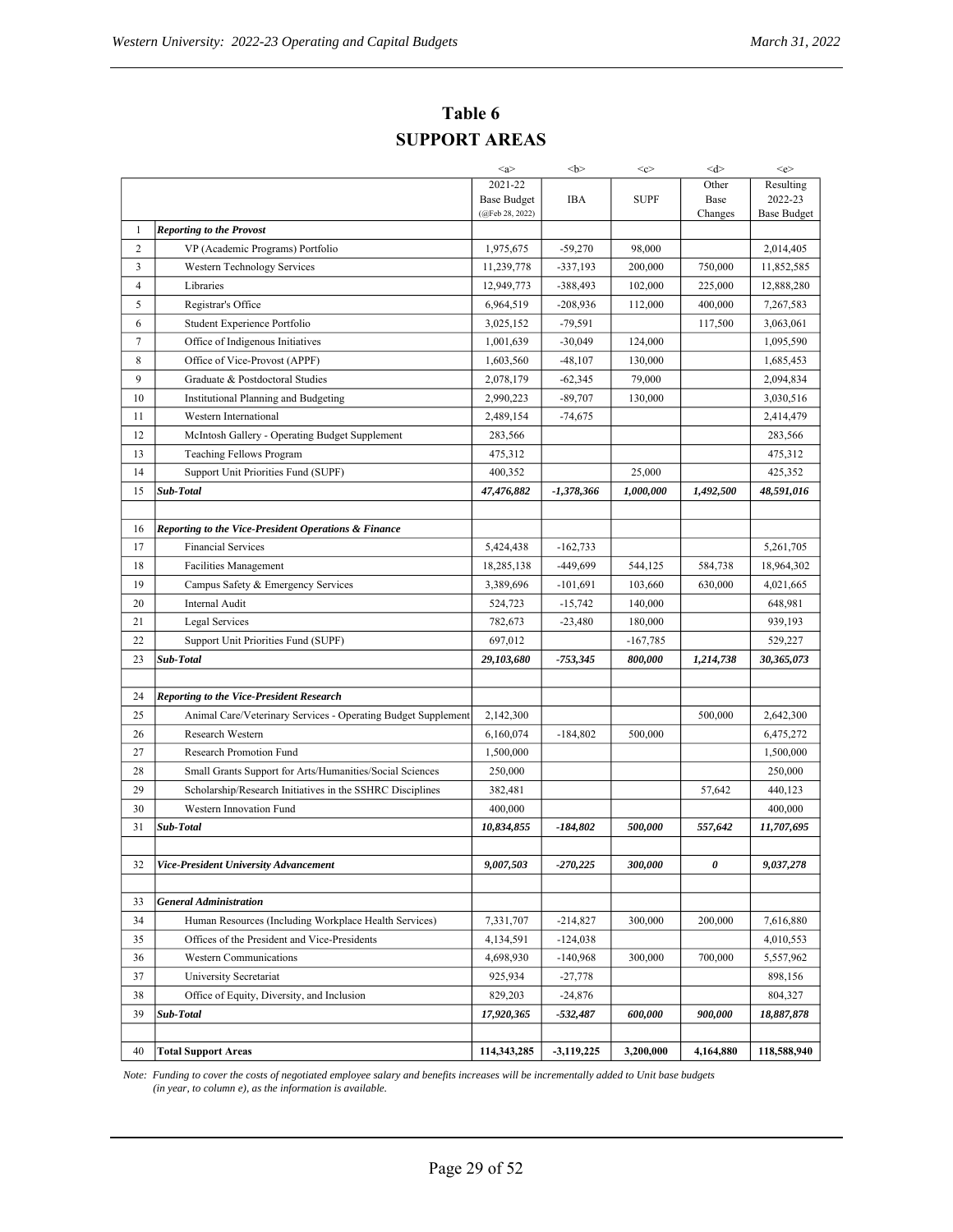# **Table 7 UNIVERSITY-WIDE EXPENDITURES and EMPLOYEE BENEFIT COSTS**

|                |                                                                                                    | $\langle a \rangle$                   |                   | $<$ c>           | d                             |
|----------------|----------------------------------------------------------------------------------------------------|---------------------------------------|-------------------|------------------|-------------------------------|
|                |                                                                                                    | 2021-22                               |                   |                  | Resulting                     |
|                |                                                                                                    | <b>Base Budget</b><br>(@Feb 28, 2022) | New<br>Investment | Other<br>Changes | 2022-23<br><b>Base Budget</b> |
| $\mathbf{1}$   | Utilities                                                                                          | 22,276,869                            |                   | 1,336,873        | 23,613,742                    |
| $\overline{2}$ | Library Acquisitions                                                                               | 15,415,896                            |                   |                  | 15,415,896                    |
| 3              | Transfer to MMI: Operating                                                                         | 15,500,000                            |                   |                  | 15,500,000                    |
| 4              | Transfer to MMI: Ancillaries                                                                       | 600,000                               |                   |                  | 600,000                       |
| 5              | FRSF Transfer to Capital                                                                           | 3,000,000                             |                   |                  | 3,000,000                     |
| 6              | CRC Transfer to Capital                                                                            | 920,000                               |                   | $-56,000$        | 864,000                       |
| $\tau$         | Information Technology Infrastructure Fund                                                         | 10,948,274                            |                   | 328,448          | 11,276,722                    |
| 8              | Property Taxes                                                                                     | 2,492,825                             |                   | 48,100           | 2,540,925                     |
| 9              | Insurance                                                                                          | 3,246,300                             |                   |                  | 3,246,300                     |
| 10             | Contingency                                                                                        | 2,082,830                             |                   | 100,736          | 2,183,566                     |
| 11             | <b>Accessible Education</b>                                                                        | 1,524,516                             |                   | $-100,925$       | 1,423,591                     |
| 12             | Professional Fees                                                                                  | 1,455,500                             |                   |                  | 1,455,500                     |
| 13             | <b>Institutional Memberships</b>                                                                   | 1,315,000                             |                   |                  | 1,315,000                     |
| 14             | Sports and Recreation Services - Operating Budget Supplement                                       | 821,726                               |                   | 7,729            | 829,455                       |
| 15             | The Western Entrepreneurship Ecosystem - Operating Budget Supplement                               | 674,207                               |                   |                  | 674,207                       |
| 16             | Costs Associated with Employee Contracts                                                           | 625,000                               |                   |                  | 625,000                       |
| 17             | Convocation and Diplomas                                                                           | 338,000                               |                   |                  | 338,000                       |
| 18             | Governance-Related Costs                                                                           | 177,800                               |                   |                  | 177,800                       |
| 19             | Ombudsperson                                                                                       | 119,487                               |                   |                  | 119,487                       |
| 20             | University Surveys and Teaching Evaluations                                                        | 75,000                                |                   |                  | 75,000                        |
| 21             | Centre for Research on Violence Against Women and Children - Operating<br><b>Budget Supplement</b> | 55,000                                |                   |                  | 55,000                        |
| 22             | Museum of Ontario Archaeology - Operating Budget Supplement                                        | 50,000                                |                   |                  | 50,000                        |
| 23             | <b>Total University-wide Expenditures</b>                                                          | 83,714,230                            | $\pmb{0}$         | 1,664,961        | 85,379,191                    |
|                |                                                                                                    |                                       |                   |                  |                               |
| 24             | Employee Benefit Plan Costs                                                                        | 125,300,700                           |                   | 9,865,300        | 135,166,000                   |
| 25             | <b>Employee Benefit Recoveries</b>                                                                 | $-131,343,000$                        |                   | $-5,127,000$     | $-136,470,000$                |
| 26             | <b>Net Employee Benefits</b>                                                                       | $-6,042,300$                          | $\pmb{0}$         | 4,738,300        | $-1,304,000$                  |
|                |                                                                                                    |                                       |                   |                  |                               |
| 27             | <b>Net University-wide Expenditures</b>                                                            | 77,671,930                            | $\pmb{0}$         | 6,403,261        | 84,075,191                    |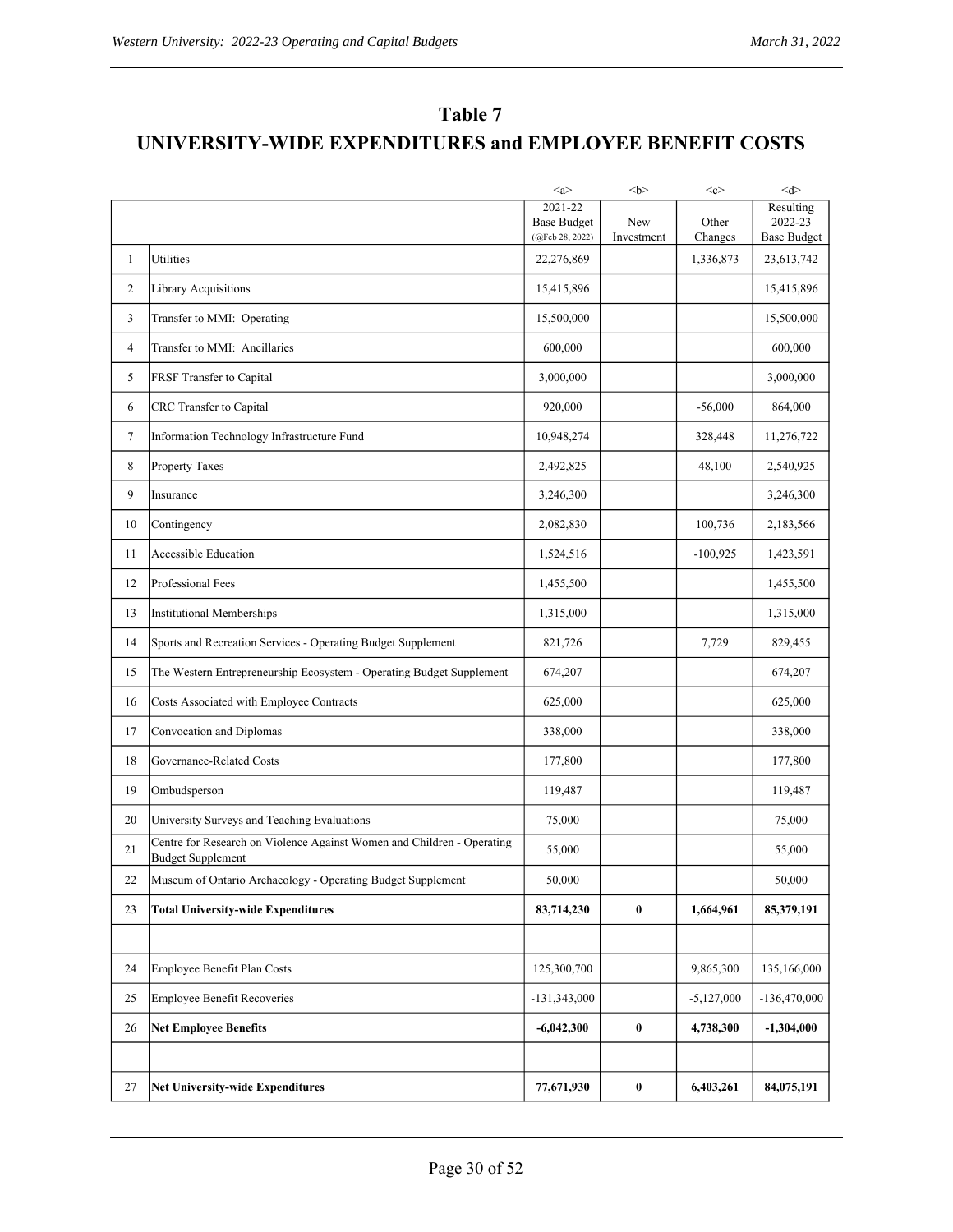## **Table 8 2022-23 ONE-TIME ALLOCATIONS**

|    | Support for Long Range Space Plan                                                                                                                                                                                                                                                                                                        | 40,000,000    |
|----|------------------------------------------------------------------------------------------------------------------------------------------------------------------------------------------------------------------------------------------------------------------------------------------------------------------------------------------|---------------|
| 2  | Faculty Hiring focused on Equity Deserving Groups -- Additional Resources -- Create PARF Endowment                                                                                                                                                                                                                                       | 25,000,000    |
| 3  | <b>Endowed Chairs Matching Program</b>                                                                                                                                                                                                                                                                                                   | 15,000,000    |
| 4  | Renewal and Expansion of Clinical Research Facilities, Infrastructure, and Equipment                                                                                                                                                                                                                                                     | 5,475,000     |
| 5  | Support for Western's Next Fundraising Campaign                                                                                                                                                                                                                                                                                          | 5,000,000     |
| 6  | Modernization of Chemistry Laboratories                                                                                                                                                                                                                                                                                                  | 3,750,000     |
| 7  | Engineering Expansion -- Support for New Building (multi-year plan)                                                                                                                                                                                                                                                                      | 2,622,799     |
| 8  | Undergraduate Summer Research Internship Program (USRI)                                                                                                                                                                                                                                                                                  | 2,600,000     |
| 9  | Post Doctoral Fellowships Program                                                                                                                                                                                                                                                                                                        | 1,900,000     |
| 10 | Menstrual Product Distribution -- Support for University Students' Council (2-Year Pilot)                                                                                                                                                                                                                                                | 800,000       |
| 11 | National Brand Campaign                                                                                                                                                                                                                                                                                                                  | 600,000       |
| 12 | Carryforward Recovered From Faculties                                                                                                                                                                                                                                                                                                    | $-16,000,000$ |
| 13 | Carryforward Recovered From Support Units                                                                                                                                                                                                                                                                                                | $-10,000,000$ |
| 14 | Support for University-wide IT Infrastructure Upgrades                                                                                                                                                                                                                                                                                   | 3,000,000     |
| 15 | Support for University-wide Window Maintenance Initiatives (4-Year Program)                                                                                                                                                                                                                                                              | 900,000       |
| 16 | Support for WRC Program -- Add to Endowment                                                                                                                                                                                                                                                                                              | 22,100,000    |
| 17 | <b>Faculties</b>                                                                                                                                                                                                                                                                                                                         |               |
| 18 | Arts & Humanities: Undergraduate First-Year Recruitment Awards (\$200K) and Senior Development Officer (\$100K)                                                                                                                                                                                                                          | 300,000       |
| 19 | Education: Indigenous Teaching Secondment                                                                                                                                                                                                                                                                                                | 100,000       |
| 20 | Engineering: Round 2 Engineering Expansion -- Faculty Recruitment and Start-up Funding                                                                                                                                                                                                                                                   | 800,000       |
| 21 | Health Sciences: Video & Clinical Capture Suite & Studio Plan (\$350K), Nursing Simulation Equipment Upgrades<br>/Renewal (\$100K), Elborn Short-range Functional Program & Plan (\$50K), LHSB 3rd Floor Renovations (\$1M), and<br>Targetted Government Funding for Clinical Education (\$814K) and Nurse Practitioner Program (\$597K) | 2,910,301     |
| 22 | FIMS: On-Line MLIS Project Manager Staff Position (\$88K), Studio Retrofit / Renewal (\$85K), and Equipment / Furniture<br>for Multi-Media Suite (\$115K)                                                                                                                                                                                | 288,400       |
| 23 | Law: Student Wellness Counsellor Staff Position -- Funding over 2 Years                                                                                                                                                                                                                                                                  | 190,000       |
| 24 | Medicine & Dentistry: Dentistry Autoclave Upgrades (\$500K), Faculty Start-up (\$500K), Targetted Government Funding<br>for Dental Clinical Education (\$1.1M), Robarts Royalties & Licences Flowthrough (\$5M)                                                                                                                          | 7,133,321     |
| 25 | Music: Student Recruitment Initiatives, Technology/Equipment Renewal, Ensemble/Concert Series, Graduate Colloquims                                                                                                                                                                                                                       | 500,000       |
|    | Science: Computer Science Expansion Faculty Start-up Funds (\$500K), Round 2 Engineering Expansion Faculty                                                                                                                                                                                                                               |               |
| 26 | Recruitment and Start-up Funding (\$200K)                                                                                                                                                                                                                                                                                                | 700,000       |
| 27 | Social Science: Create Space to House the Masters in Financial Economics Program                                                                                                                                                                                                                                                         | 500,000       |
| 28 | Support for the Trois-Pistoles Program                                                                                                                                                                                                                                                                                                   | 346,373       |
| 29 | <b>Sub-Total Faculties</b>                                                                                                                                                                                                                                                                                                               |               |
|    |                                                                                                                                                                                                                                                                                                                                          | 13,768,395    |
| 30 | <b>Support Units</b>                                                                                                                                                                                                                                                                                                                     |               |
| 31 | VP (Academic Programs) Portfolio: CTL eLearning Specialist Staff Position                                                                                                                                                                                                                                                                | 100,000       |
| 32 | Western Technology Services: Contract Staff Resources                                                                                                                                                                                                                                                                                    | 200,000       |
| 33 | Libraries: Technology Upgrades                                                                                                                                                                                                                                                                                                           | 77,000        |
| 34 | Student Experience: eLearning Module Development (\$206K) and University Contribution for Artificial Turf Fields<br>(\$212K)                                                                                                                                                                                                             | 417,600       |
| 35 | Office of Indigenous Initiatives: Newly-created Indigenous Learning Space Programming Funds                                                                                                                                                                                                                                              | 134,000       |
| 36 | Vice-Provost (APPF): Contract Staffing (\$110K) and Support for Coaching (\$50K)                                                                                                                                                                                                                                                         | 160,000       |
| 37 | Western International: International World's Challenge Challenge                                                                                                                                                                                                                                                                         | 100,000       |
| 38 | Financial Services: Responsible Investing Coordinator (\$80K), Restricted & Endowment Digital Reform (\$100K),<br>Sustainability/Social Procurent Program (\$150K), and Climate Related Financial Disclosures (\$50K)                                                                                                                    | 380,000       |
| 39 | Campus Safety & Emergency Services: Evening Security Services (\$212K), Record Management Software (\$33K), and<br>Rebranding -- due to Provincial Changes (\$40K)                                                                                                                                                                       | 285,280       |
| 40 | Facilities Management: Contract Staffing (\$439K), Technology Initiatives (\$298), Equipment Renewal/Expansion (\$100K)                                                                                                                                                                                                                  | 837,125       |
| 41 | Internal Audit: Technology Initiatives                                                                                                                                                                                                                                                                                                   | 8,000         |
| 42 | Legal Services: Technology Initiatives                                                                                                                                                                                                                                                                                                   | 10,000        |
| 43 | Human Resources: University-wide Health and Safety Contract Staffing                                                                                                                                                                                                                                                                     | 920,000       |
| 44 | Equity, Diversity & Inclusion: Anti-Racism Advisor (\$90K), Black Western Student Community Ambassadors (\$150K),<br>and Programming Initiatives (\$200K)                                                                                                                                                                                | 440,000       |
| 45 | Western Communications: Technology Initiatives                                                                                                                                                                                                                                                                                           | 345,000       |
| 46 | University Secretariat: Data Management Initiatives                                                                                                                                                                                                                                                                                      | 44,000        |
| 47 | Vice-President (Research): ACVS Infrastructure / Equipment Enhancements (\$1.5M), University-wide<br>Scholarship/Research Initiatives (\$2.6M), and Contract Staffing (\$500K)                                                                                                                                                           | 4,635,023     |
| 48 | Vice-President (University Advancement): IT Initiatives and Contract Staffing                                                                                                                                                                                                                                                            | 300,000       |
| 49 | <b>Sub-Total Support Units</b>                                                                                                                                                                                                                                                                                                           | 9,393,028     |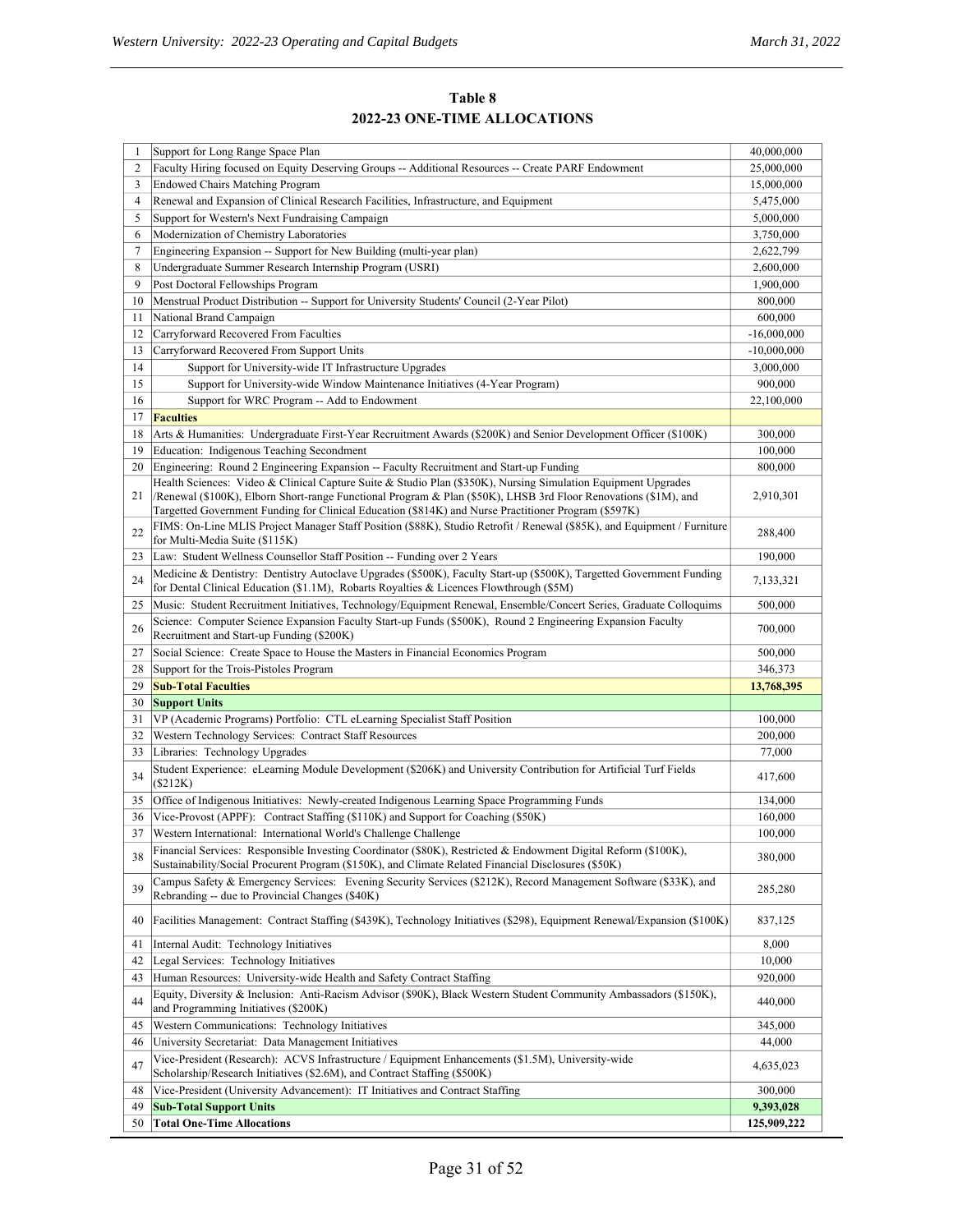# **Table 9**

# **CANADA RESEARCH CHAIRS -- by FACULTY (Cumulative)**

|    |                           |                | <b>2021-22 Final</b> |                |                        |                |           | 2022-23 Preliminary |              |                |              |                |           |
|----|---------------------------|----------------|----------------------|----------------|------------------------|----------------|-----------|---------------------|--------------|----------------|--------------|----------------|-----------|
|    |                           |                | Tier 1               |                | Tier 2<br><b>Total</b> |                | Tier 1    |                     | Tier 2       |                | <b>Total</b> |                |           |
|    |                           | N              | \$                   | N              | \$                     | N              | \$        | N                   | \$           | N              | \$           | N              | \$        |
|    | Arts & Humanities         | $\overline{2}$ | 340,000              | $\overline{2}$ | 180,000                | 4              | 520,000   | $\mathbf{1}$        | 170,000      | $\overline{2}$ | 180,000      | 3              | 350,000   |
| 2  | <b>Business</b>           | 1              | 170,000              | $\mathbf{1}$   | 90,000                 | $\overline{2}$ | 260,000   | $\mathbf{1}$        | 170,000      | $\mathbf{1}$   | 90,000       | $\overline{2}$ | 260,000   |
| 3  | Education                 |                | 170,000              | 3              | 270,000                | $\overline{4}$ | 440,000   | $\mathbf{1}$        | 170,000      | 3              | 270,000      | $\overline{4}$ | 440,000   |
| 4  | Engineering               | 5              | 850,000              | 5              | 450,000                | 10             | 1,300,000 | 5                   | 850,000      | 4              | 360,000      | 9              | 1,210,000 |
| 5  | <b>Health Sciences</b>    | 3              | 510,000              | $\theta$       | $\theta$               | 3              | 510,000   | 3                   | 510,000      | $\theta$       | $\theta$     | 3              | 510,000   |
| 6  | Info & Media Studies      |                |                      | 1              | 90,000                 | $\mathbf{1}$   | 90,000    |                     |              | 1              | 90,000       | 1              | 90,000    |
| 7  | Law                       | $\Omega$       | $\mathbf{0}$         | 1              | 90,000                 | 1              | 90,000    |                     | $\mathbf{0}$ | 1              | 90.000       |                | 90,000    |
| 8  | Medicine & Dentistry      | 6              | 1,020,000            | 10             | 900,000                | 16             | 1,920,000 | 6                   | 1.020.000    | 10             | 900,000      | 16             | 1.920.000 |
| 9  | Music                     |                |                      |                |                        |                |           |                     |              |                |              |                |           |
| 10 | Science                   | 6              | 1,020,000            | 6              | 540,000                | 12             | 1,560,000 | 6                   | 1,020,000    | 6              | 540,000      | 12             | 1,560,000 |
| 11 | Social Science            | 4              | 680,000              | $\overline{2}$ | 180,000                | 6              | 860,000   | 3                   | 510,000      | $\overline{c}$ | 180,000      | 5              | 690,000   |
|    |                           |                |                      |                |                        |                |           |                     |              |                |              |                |           |
| 12 | <b>Total to Faculties</b> | 28             | 4.760.000            | 31             | 2,790,000              | 59             | 7.550,000 | 26                  | 4.420,000    | 30             | 2,700,000    | 56             | 7,120,000 |
|    |                           |                |                      |                |                        |                |           |                     |              |                |              |                |           |
| 13 | <b>Total CRC Funding</b>  |                | 5,600,000            |                | 3.100.000              |                | 8,700,000 |                     | 5,200,000    |                | 3,000,000    |                | 8.200.000 |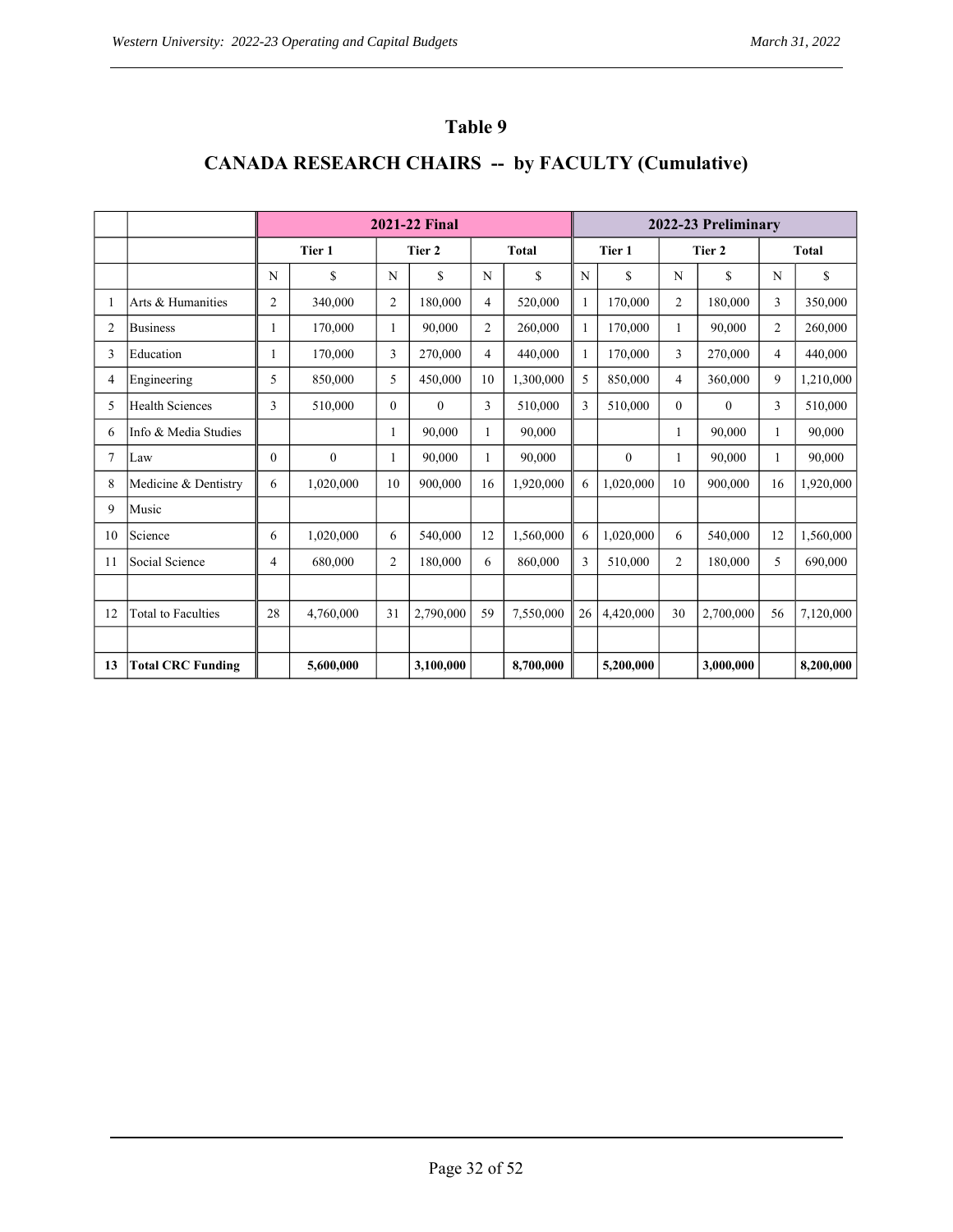| Table 10                                                 |
|----------------------------------------------------------|
| 2022-23 TUITION FEE PROPOSALS FOR UNDERGRADUATE PROGRAMS |

|                         |                                     | <b>Domestic Students</b> |          | <b>International Students</b> |         |          |                     |
|-------------------------|-------------------------------------|--------------------------|----------|-------------------------------|---------|----------|---------------------|
|                         |                                     | Actual                   |          | 2022-23                       | Actual  |          | 2022-23             |
|                         |                                     | 2021-22                  | Proposed | $\langle a \rangle$           | 2021-22 | Proposed | $\langle a \rangle$ |
|                         |                                     | Tuition                  | Tuition  | % Increase                    | Tuition | Tuition  | % Increase          |
| 1                       | <b>First-Entry Programs <b></b></b> |                          |          |                               |         |          |                     |
| $\mathbf{2}$            | Year 1                              | 6,050                    | 6,050    | $0.0\%$                       | 36,208  | 39,105   | 8.0%                |
| $\overline{\mathbf{3}}$ | Year 2                              | 6,050                    | 6,050    | $0.0\%$                       | 34,867  | 37,656   | 4.0%                |
| 4                       | Year 3                              | 6,050                    | 6,050    | $0.0\%$                       | 33,575  | 36,262   | $4.0\%$             |
| 5                       | Year 4                              | 6,050                    | 6,050    | $0.0\%$                       | 32,330  | 34,918   | $4.0\%$             |
| 6                       | Engineering                         |                          |          |                               |         |          |                     |
| $\tau$                  | Year 1                              | 12,294                   | 12,294   | $0.0\%$                       | 49,971  | 53,969   | 8.0%                |
| 8                       | Year 2                              | 12,294                   | 12,294   | $0.0\%$                       | 48,120  | 51,970   | 4.0%                |
| 9                       | Year 3                              | 12,294                   | 12,294   | $0.0\%$                       | 44,683  | 50,045   | 4.0%                |
| 10                      | Year 4                              | 12,294                   | 12,294   | $0.0\%$                       | 41,491  | 46,470   | $4.0\%$             |
| 11                      | M.O.S.                              |                          |          |                               |         |          |                     |
| 12                      | Year 1                              | 6,050                    | 6,050    | $0.0\%$                       | 46,704  | 50,440   | 8.0%                |
| 13                      | Year 2                              | 6,050                    | 6,050    | $0.0\%$                       | 44,974  | 48,572   | $4.0\%$             |
| 14                      | Year 3                              | 6,050                    | 6,050    | $0.0\%$                       | 41,762  | 46,773   | 4.0%                |
| 15                      | Year 4                              | 6,050                    | 6,050    | $0.0\%$                       | 38,779  | 43,432   | 4.0%                |
| 16                      | Nursing                             |                          |          |                               |         |          |                     |
| 17                      | Year 1                              | 6,050                    | 6,050    | $0.0\%$                       | 46,465  | 50,182   | 8.0%                |
| 18                      | Year 2                              | 6,050                    | 6,050    | $0.0\%$                       | 44,744  | 48,324   | $4.0\%$             |
| 19                      | Year 3                              | 6,050                    | 6,050    | $0.0\%$                       | 43,087  | 46,534   | 4.0%                |
| 20                      | Year 4                              | 6,050                    | 6,050    | $0.0\%$                       | 41,491  | 44,810   | 4.0%                |
| 21                      | <b>Second-Entry Programs</b>        |                          |          |                               |         |          |                     |
| 22                      | Business (HBA)                      |                          |          |                               |         |          |                     |
| 23                      | Year 1                              | 25,200                   | 25,200   | $0.0\%$                       | 51,500  | 51,500   | $0.0\%$             |
| 24                      | Year 2                              | 25,200                   | 25,200   | $0.0\%$                       | 50,000  | 51,500   | $0.0\%$             |
| 25                      | Dentistry                           |                          |          |                               |         |          |                     |
| 26                      | Year 1                              | 35,341                   | 35,341   | $0.0\%$                       | 103,407 | 111,680  | 8.0%                |
| 27                      | Year 2                              | 35,341                   | 35,341   | $0.0\%$                       | 99,577  | 107,543  | 4.0%                |
| 28                      | Year 3                              | 35,341                   | 35,341   | $0.0\%$                       | 95,889  | 103,560  | 4.0%                |
| 29                      | Year 4                              | 35,341                   | 35,341   | $0.0\%$                       | 92,338  | 99,725   | 4.0%                |
| 30                      | Education (B.Ed.)                   | 7,271                    | 7,271    | $0.0\%$                       | 37,050  | 38,532   | 4.0%                |
| 31                      | Law                                 |                          |          |                               |         |          |                     |
| 32                      | Year 1                              | 20,151                   | 20,151   | $0.0\%$                       | 39,836  | 43,023   | $8.0\%$             |
| 33                      | Year 2                              | 20,151                   | 20,151   | $0.0\%$                       | 39,836  | 41,429   | $4.0\%$             |
| 34                      | Year 3                              | 20,151                   | 20.151   | $0.0\%$                       | 39,836  | 41.429   | 4.0%                |
| 35                      | Medicine (M.D.)                     |                          |          |                               |         |          |                     |
| 36                      | Year 1                              | 23,986                   | 23,986   | $0.0\%$                       | n.a.    | n.a.     | n.a.                |
| 37                      | Year 2                              | 23,986                   | 23,986   | $0.0\%$                       | n.a.    | n.a.     | n.a.                |
| 38                      | Year 3                              | 23,986                   | 23,986   | $0.0\%$                       | n.a.    | n.a.     | n.a.                |
| 39                      | Year 4                              | 23,986                   | 23,986   | $0.0\%$                       | n.a.    | n.a.     | n.a.                |

*<a> The proposed 2022-23 rates are effective May 1, 2022.* 

*The % increase figures are calculated on the previous year of study in the previous academic year;* 

 *for example, the % increase for year 2 is the increase over the year 1 tuition in the previous academic year. <b> Includes Arts & Humanities, BMedSc program, Health Sciences , Kinesiology, Music, Science,*

*Social Science (excl. M.O.S.).*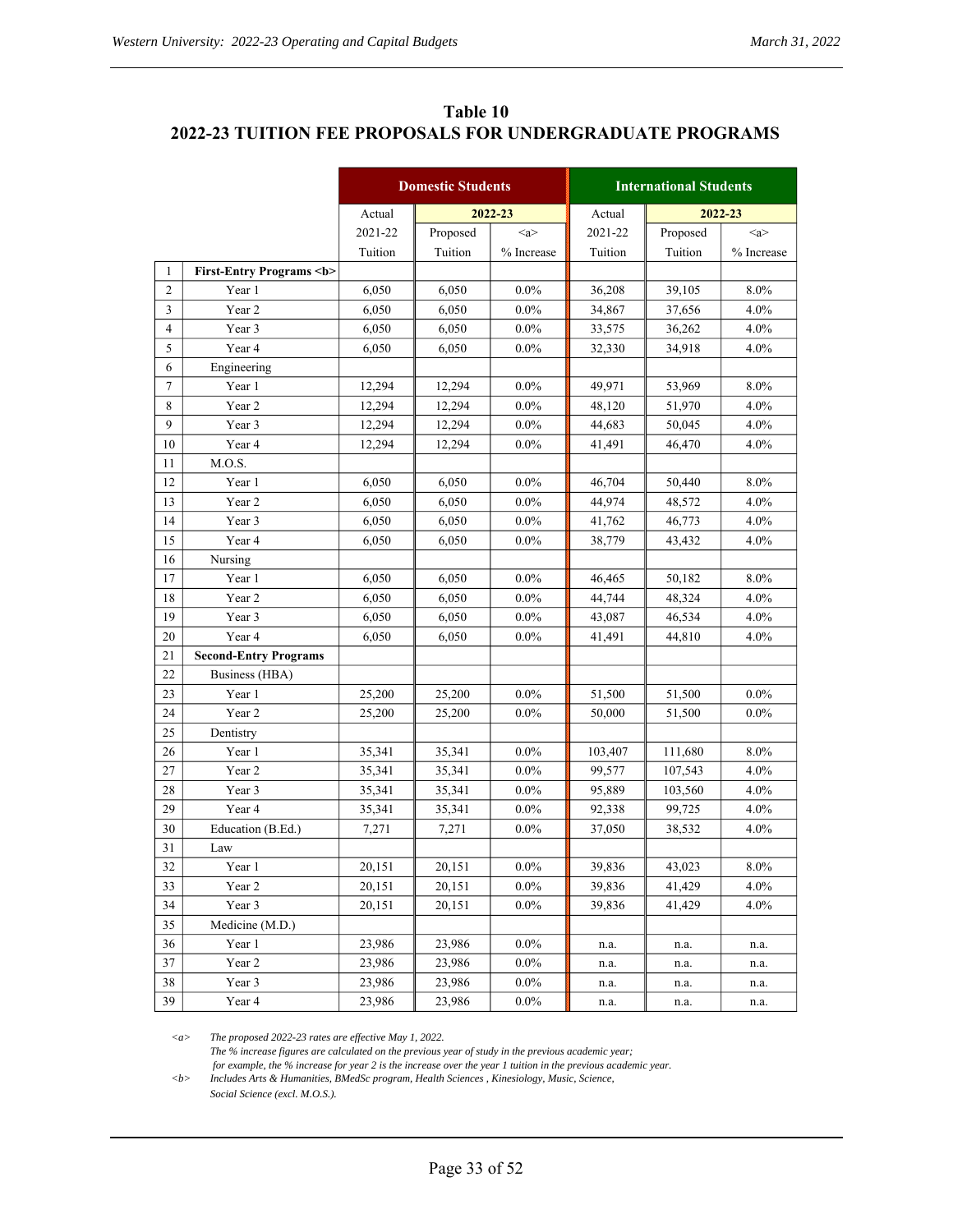# **Table 11 2022-23 TUITION FEE PROPOSALS FOR GRADUATE PROGRAMS**

|                |                                          |         | <b>Domestic Students</b> |                     | <b>International Students</b> |          |                     |  |
|----------------|------------------------------------------|---------|--------------------------|---------------------|-------------------------------|----------|---------------------|--|
|                |                                          | Actual  | 2022-23                  |                     | Actual                        |          | 2022-23             |  |
|                |                                          | 2021-22 | Proposed                 | $\langle a \rangle$ | 2021-22                       | Proposed | $\langle a \rangle$ |  |
|                |                                          | Tuition | Tuition                  | $\%$ Increase       | Tuition                       | Tuition  | % Increase          |  |
| 1              | <b>Masters Category 1</b>                |         |                          |                     |                               |          |                     |  |
| $\overline{2}$ | Arts & Humanities                        | 6,360   | 6,360                    | $0.0\%$             | 18,984                        | 19,364   | 2.0%                |  |
| 3              | Engineering (M.E.Sc.)                    | 6,360   | 6,360                    | $0.0\%$             | 18,984                        | 19,364   | 2.0%                |  |
| $\overline{4}$ | Health & Rehabilitation Sciences         | 6,360   | 6,360                    | $0.0\%$             | 18,984                        | 19,364   | 2.0%                |  |
| 5              | <b>Health Information Sciences</b>       | 8,664   | 8,664                    | $0.0\%$             | 26,790                        | 27,326   | 2.0%                |  |
| 6              | Interdisciplinary Programs <b></b>       | 6,360   | 6,360                    | $0.0\%$             | 18,984                        | 19,364   | 2.0%                |  |
| 7              | Kinesiology                              | 6,360   | 6,360                    | $0.0\%$             | 18,984                        | 19,364   | 2.0%                |  |
| 8              | Law/Studies in Law                       | 10,368  | 10,368                   | $0.0\%$             | 26,749                        | 27,284   | 2.0%                |  |
| 9              | Media Studies                            | 6,360   | 6,360                    | $0.0\%$             | 18,984                        | 19,364   | 2.0%                |  |
| 10             | Medicine (Basic Medical Sciences)        | 6,360   | 6,360                    | $0.0\%$             | 18,984                        | 19,364   | 2.0%                |  |
| 11             | Music                                    | 6,360   | 6,360                    | $0.0\%$             | 18,984                        | 19,364   | 2.0%                |  |
| 12             | Nursing (M.Sc.)                          | 7,639   | 7,639                    | $0.0\%$             | 26,790                        | 27,326   | 2.0%                |  |
| 13             | Science                                  | 6,360   | 6,360                    | $0.0\%$             | 18,984                        | 19,364   | 2.0%                |  |
| 14             | Social Science                           | 6,360   | 6,360                    | $0.0\%$             | 18,984                        | 19,364   | 2.0%                |  |
| 15             | <b>Masters Category 2</b>                |         |                          |                     |                               |          |                     |  |
| 16             | Master in Management Analytics           | 46,000  | 46,000                   | $0.0\%$             | 69,000                        | 72,000   | 4.3%                |  |
| 17             | C.S.D./O.T./P.T. (MPT)                   | 11,294  | 11,294                   | $0.0\%$             | 34,589                        | 35,973   | 4.0%                |  |
| $18\,$         | Dentistry (Orthodontics)                 | 27,373  | 27,373                   | $0.0\%$             | 81,741                        | 85,828   | 5.0%                |  |
| 19             | Education (MA)                           | 10,877  | 10,877                   | $0.0\%$             | 34,589                        | 35,973   | 4.0%                |  |
| 20             | Engineering (M.Eng.)                     | 10,877  | 10,877                   | $0.0\%$             | 39,896                        | 41,093   | 3.0%                |  |
| 21             | Environment & Sustainability             | 12,179  | 12,179                   | $0.0\%$             | 34,589                        | 35,973   | 4.0%                |  |
| 22             | <b>Financial Economics</b>               | 30,549  | 30,549                   | $0.0\%$             | 56,345                        | 56,345   | $0.0\%$             |  |
| 23             | Library & Information Science            | 10,877  | 10,877                   | $0.0\%$             | 34,589                        | 35,973   | 4.0%                |  |
| 24             | M.M. in Journalism & Communication       | 13,543  | 13,543                   | $0.0\%$             | 34,589                        | 35,973   | 4.0%                |  |
| 25             | M.N Nurse Practitioner                   | 10,877  | 10,877                   | $0.0\%$             | 34,589                        | 35,973   | 4.0%                |  |
| 26             | MA in Research for Policy & Evaluation   | 18,000  | 18,000                   | $0.0\%$             | 31,200                        | 32,448   | 4.0%                |  |
| $27\,$         | Master of Data Analytics                 | 23,308  | 23,308                   | $0.0\%$             | 51,135                        | 53,180   | 4.0%                |  |
| $28\,$         | Master of Mgmt. of Applied Science       | 19,690  | 19,690                   | $0.0\%$             | 51,135                        | 53,180   | 4.0%                |  |
| 29             | Medicine (Family Medicine)               | 14,322  | 14,322                   | $0.0\%$             | 34,589                        | 35,973   | 4.0%                |  |
| 30             | Medicine (Pathology Assistant)           | 11,295  | 11,295                   | $0.0\%$             | 34,589                        | 35,973   | 4.0%                |  |
| 31             | Medicine (Public Health)                 | 32,734  | 32,734                   | $0.0\%$             | 55,149                        | 55,149   | $0.0\%$             |  |
| 32             | Interdisciplinary Medical Sciences (MSc) | 11,295  | 11,295                   | $0.0\%$             | 35,000                        | 36,400   | 4.0%                |  |
| 33             | Advanced Health Care Practice (M.Cl.Sc.) | 10,877  | 10,877                   | $0.0\%$             | 34,589                        | 35,973   | 4.0%                |  |
| 34             | <b>Doctoral</b>                          |         |                          |                     |                               |          |                     |  |
| 35             | Doctor of Musical Arts                   | 6,360   | 6,360                    | $0.0\%$             | 6,360                         | 6,360    | $0.0\%$             |  |
| 36             | Doctor of Education (EdD)                | 10,097  | 10,097                   | $0.0\%$             | 34,589                        | 35,973   | 4.0%                |  |
| 37             | PhD Programs                             | 6,360   | 6,360                    | $0.0\%$             | 6,360                         | 6,360    | $0.0\%$             |  |

*<a> The proposed 2022-23 rates are effective September 1, 2022.* 

*<b> Includes Biomedical Engineering, Neuroscience, and Theory & Criticism*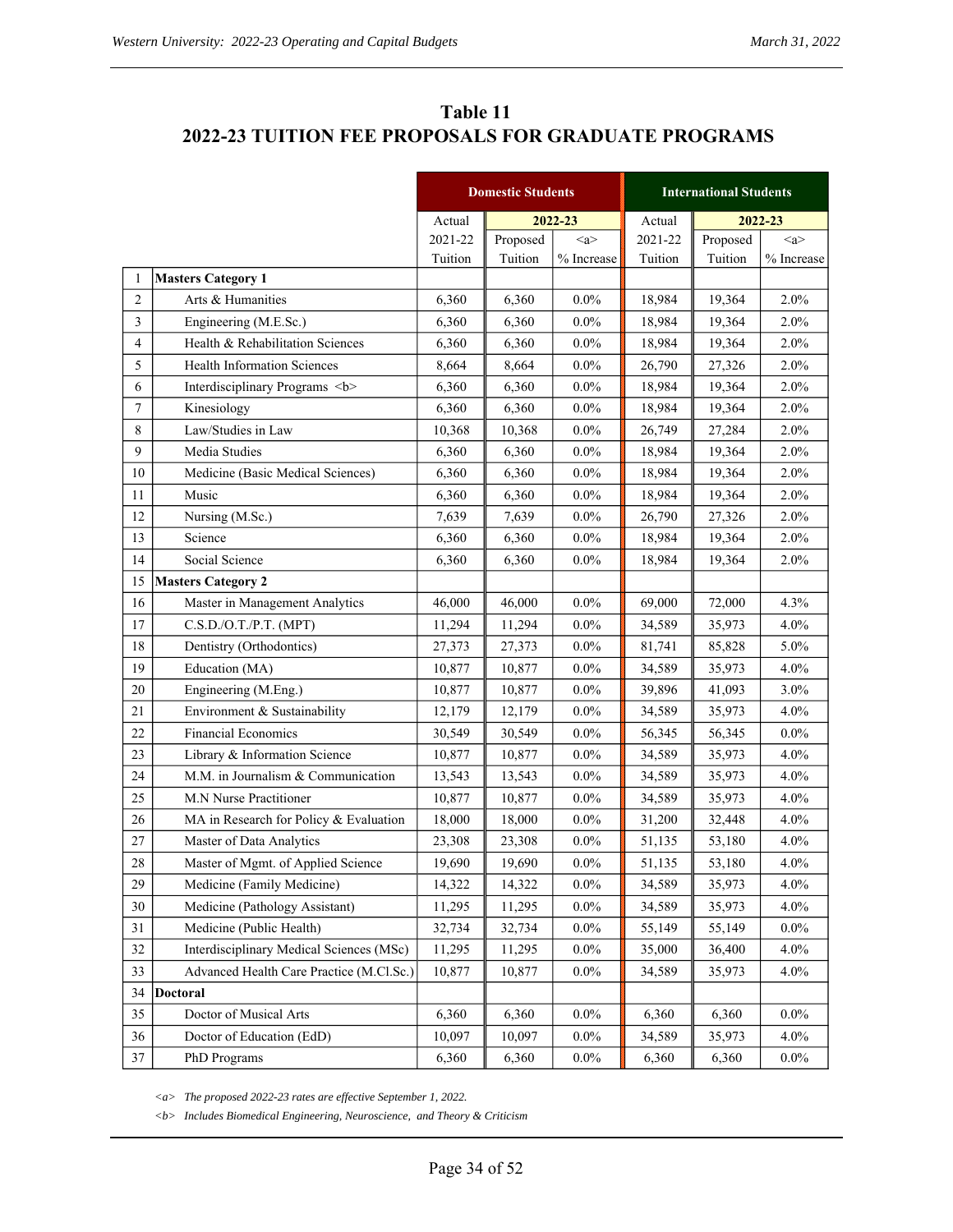|                |                                       | <b>Actual</b> |         |         |         |               |         |
|----------------|---------------------------------------|---------------|---------|---------|---------|---------------|---------|
|                |                                       | 2017-18       | 2018-19 | 2019-20 | 2020-21 | $2021 - 22**$ | 2022-23 |
| $\mathbf{1}$   | <b>Constituent University</b>         |               |         |         |         |               |         |
| $\overline{c}$ | <b>Full-Time Undergraduates</b>       |               |         |         |         |               |         |
| 3              | Arts & Humanities                     | 985           | 938     | 882     | 877     | 853           | 867     |
| $\overline{4}$ | Business (HBA)                        | 1,109         | 1,085   | 1,090   | 1,057   | 1,072         | 1,222   |
| 5              | Dentistry                             | 263           | 262     | 262     | 263     | 264           | 284     |
| 6              | Education                             | 747           | 716     | 697     | 677     | 697           | 712     |
| 7              | Engineering                           | 1,981         | 2,032   | 2,008   | 2,151   | 2,293         | 2,483   |
| 8              | Health Sciences                       |               |         |         |         |               |         |
| 9              | <b>BHSc Program</b>                   | 1,189         | 1,227   | 1,251   | 1,339   | 1,424         | 1,408   |
| 10             | Kinesiology                           | 1,231         | 1,215   | 1,241   | 1,285   | 1,283         | 1,321   |
| 11             | Nursing                               | 960           | 969     | 974     | 989     | 1,028         | 1,072   |
| 12             | Sub-Total                             | 3,380         | 3,411   | 3,466   | 3,613   | 3,735         | 3,801   |
| 13             | Law                                   | 478           | 480     | 485     | 490     | 482           | 490     |
| 14             | Media, Information, & Tech            | 898           | 916     | 895     | 871     | 899           | 917     |
| 15             | Medicine                              |               |         |         |         |               |         |
| 16             | MD Program                            | 699           | 685     | 683     | 686     | 688           | 684     |
| 17             | <b>BMedSci Program</b>                | 1,021         | 1,000   | 1,036   | 1,161   | 1,252         | 1,300   |
| 18             | Music                                 | 412           | 414     | 449     | 443     | 434           | 435     |
| 19             | Science                               | 4,948         | 5,143   | 5.326   | 5,535   | 5,809         | 5,972   |
| 20             | Social Science                        | 6,501         | 6,497   | 6,503   | 6,882   | 7,348         | 7,677   |
| 21             | <b>Total Full-Time Undergraduates</b> | 23,422        | 23,579  | 23,782  | 24,706  | 25,826        | 26,844  |
| 22             | <b>Concurrent Programs</b>            | 231           | 247     | 288     | 345     | 380           | 380     |
| 23             | <b>Medical Residents</b>              | 934           | 956     | 936     | 940     | 968           | 940     |
| 24             | <b>Full-Time Graduates</b>            |               |         |         |         |               |         |
| 25             | Masters                               | 3,750         | 3,734   | 3,946   | 3,869   | 4,360         | 4,606   |
| 26             | Doctoral                              | 2,185         | 2,177   | 2,219   | 2,231   | 2,345         | 2,409   |
| 27             | <b>Total Full-Time Graduates</b>      | 5,935         | 5,911   | 6,165   | 6,100   | 6,705         | 7,015   |
| 28             | <b>Total Full-Time Enrolment</b>      | 30,522        | 30,693  | 31,171  | 32,091  | 33,879        | 35,179  |
| 29             | <b>Part-Time FTEs</b>                 |               |         |         |         |               |         |
| 30             | Undergraduate **                      | 2,012         | 2,061   | 1,988   | 2,563   | 2,345         | 2,350   |
| 31             | Education (AQs) **                    | 401           | 456     | 435     | 447     | 447           | 450     |
| 32             | Masters                               | 95            | 114     | 110     | 122     | 128           | 120     |
| 33             | Doctoral                              | 29            | 32      | 32      | 35      | 29            | 35      |
| 34             | <b>Total Part-Time FTEs</b>           | 2,537         | 2,663   | 2,566   | 3,167   | 2,949         | 2,955   |
| 35             | <b>Total Constituent FTEs</b>         | 33,059        | 33,356  | 33,737  | 35,258  | 36,828        | 38,134  |
| 36             | <b>Affiliated University Colleges</b> |               |         |         |         |               |         |
| 37             | <b>Full-Time Undergraduates</b>       |               |         |         |         |               |         |
| 38             | <b>Brescia</b>                        | 1,306         | 1,392   | 1,421   | 1,301   | 1,171         | 1,211   |
| 39             | Huron                                 | 882           | 1,038   | 1,266   | 1,431   | 1,525         | 1,583   |
| 40             | King's                                | 3,034         | 3,162   | 3,267   | 3,415   | 3,253         | 3,337   |
| 41             | <b>Total Full-Time Undergraduates</b> | 5,222         | 5,592   | 5,954   | 6,147   | 5,949         | 6,131   |
| 42             | <b>Part-Time Undergraduate FTEs</b>   |               |         |         |         |               |         |
| 43             | <b>Brescia</b>                        | 84            | 76      | 73      | 70      | 71            | 71      |
| 44             | Huron                                 | 65            | 64      | 48      | 57      | 59            | 58      |
| 45             | King's                                | 234           | 254     | 265     | 299     | 263           | 258     |
| 46             | <b>Total Part-Time FTEs</b>           | 383           | 394     | 386     | 426     | 393           | 387     |
| 47             | <b>Graduate FTEs</b>                  |               |         |         |         |               |         |
| 48             | Brescia                               | 35            | 38      | 40      | 35      | 31            | 32      |
| 49             | Huron                                 | 7             | 5       | 11      | 13      | 10            | 10      |
| 50             | King's                                | 48            | 50      | 61      | 60      | 62            | 60      |
| 51             | <b>Total Graduate FTEs</b>            | 90            | 93      | 112     | 108     | 103           | 102     |
| 52             | <b>Total Affiliate FTEs</b>           | 5,695         | 6,079   | 6,452   | 6,681   | 6,445         | 6,620   |
| 53             | <b>Total UWO FTEs</b>                 | 38,754        | 39,435  | 40,189  | 41,939  | 43,273        | 44,754  |

## **Table 12 SUMMARY OF ENROLMENT FORECAST**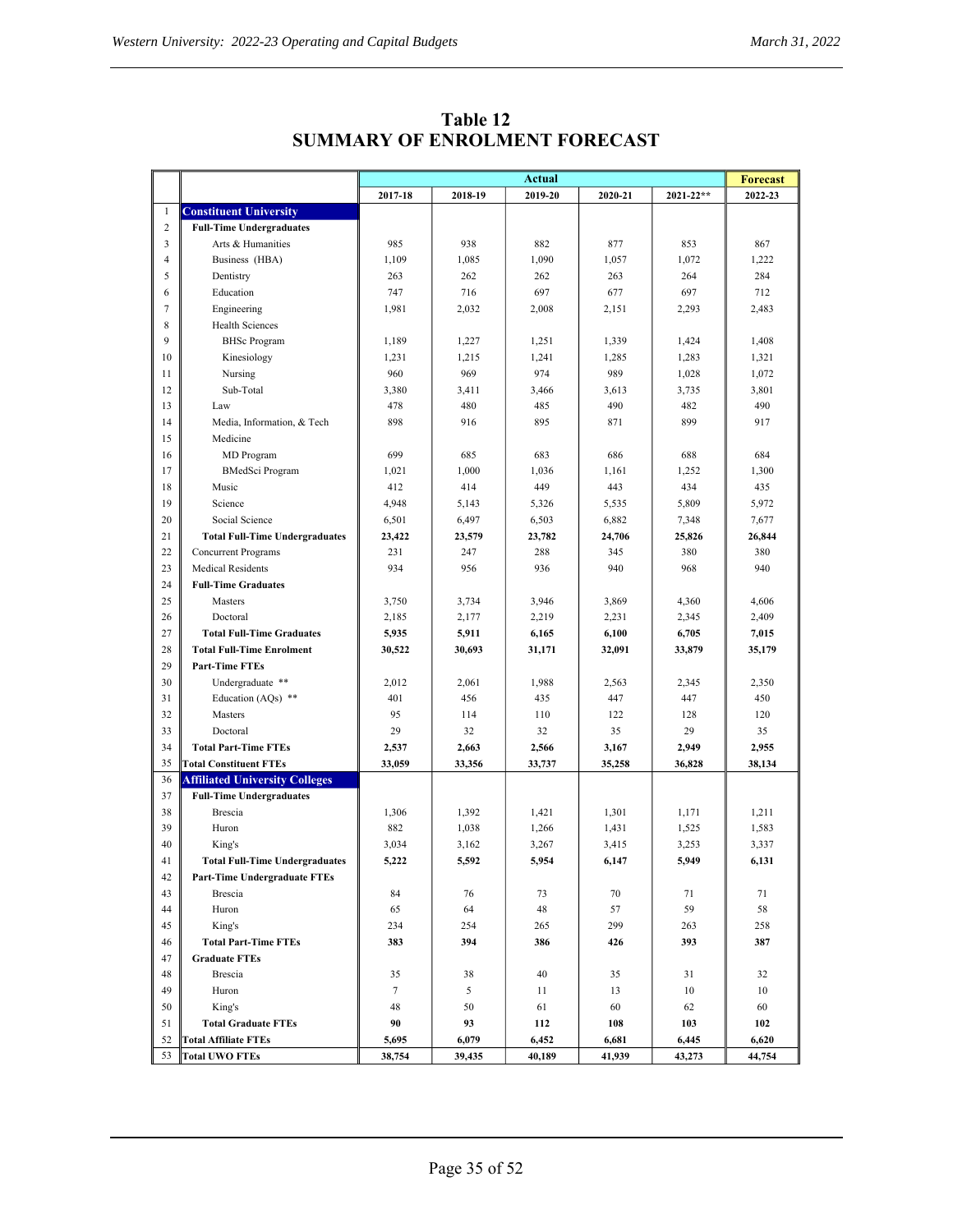|    |                                           | <b>Actual</b> |                  |                |                | <b>Forecast</b> |                |
|----|-------------------------------------------|---------------|------------------|----------------|----------------|-----------------|----------------|
|    |                                           | 2017-18       | 2018-19          | 2019-20        | 2020-21        | $2021 - 22**$   | 2022-23        |
|    | Rows 54 to 84 Included above              |               |                  |                |                |                 |                |
| 54 | <b>International Students</b>             |               |                  |                |                |                 |                |
| 55 | <b>Constituent Full-Time</b>              |               |                  |                |                |                 |                |
| 56 | Undergraduates                            | 2,342         | 2,692            | 2,763          | 2,822          | 2,761           | 2,742          |
| 57 | <b>Medical Residents</b>                  | 123           | 142              | 130            | 130            | 173             | 140            |
| 58 | Masters (excluding Ivey)                  | 715           | 717              | 925            | 695            | 826             | 927            |
| 59 | Ivey Masters (excluding EMBA)             | 75            | 63               | 81             | 159            | 199             | 220            |
| 60 | <b>Executive MBA</b>                      | $\mathbf{1}$  | $\overline{4}$   | $\overline{4}$ | $\mathbf{1}$   | $\overline{2}$  | $\Omega$       |
| 61 | Doctoral                                  | 581           | 607              | 665            | 686            | 798             | 801            |
| 62 | <b>Affiliates</b>                         |               |                  |                |                |                 |                |
| 63 | Undergraduates                            | 732           | 991              | 1,256          | 1,390          | 1,233           | 1,197          |
| 64 | Masters                                   | $\mathbf{0}$  | $\boldsymbol{0}$ | $\overline{2}$ | $\overline{4}$ | $\overline{4}$  | $\overline{c}$ |
| 65 | <b>Undergraduate Year 1 Only</b>          |               |                  |                |                |                 |                |
| 66 | Constituent                               |               |                  |                |                |                 |                |
| 67 | Arts & Humanities                         | 229           | 233              | 209            | 221            | 248             | 260            |
| 68 | Engineering                               | 571           | 588              | 586            | 704            | 774             | 800            |
| 69 | <b>Health Sciences</b>                    |               |                  |                |                |                 |                |
| 70 | <b>BHSc Program</b>                       | 335           | 393              | 385            | 407            | 421             | 375            |
| 71 | Kinesiology                               | 318           | 304              | 339            | 335            | 351             | 340            |
| 72 | Nursing                                   | 144           | 142              | 144            | 159            | 142             | 145            |
| 73 | Media, Information, & Tech                | 245           | 263              | 252            | 226            | 270             | 280            |
| 74 | <b>MOS Program</b>                        | 769           | 819              | 768            | 1,072          | 1.052           | 1.100          |
| 75 | Music                                     | 112           | 121              | 123            | 117            | 94              | 120            |
| 76 | Science                                   | 1,551         | 1,680            | 1.676          | 1,801          | 2,016           | 2,050          |
| 77 | Social Science                            | 815           | 835              | 840            | 965            | 1,054           | 1,100          |
| 78 | <b>Total Year 1 - Constituent</b>         | 5,089         | 5,378            | 5,322          | 6,007          | 6,422           | 6,570          |
| 79 | <b>Affiliated University Colleges</b>     |               |                  |                |                |                 |                |
| 80 | <b>Brescia</b>                            | 313           | 320              | 332            | 270            | 258             | 307            |
| 81 | Huron                                     | 250           | 415              | 454            | 489            | 448             | 538            |
| 82 | King's                                    | 788           | 834              | 895            | 968            | 840             | 861            |
| 83 | <b>Total Year 1 - Affiliates</b>          | 1,351         | 1,569            | 1,681          | 1,727          | 1,546           | 1,706          |
| 84 | <b>Total UWO Year 1</b>                   | 6,440         | 6,947            | 7,003          | 7,734          | 7,968           | 8,276          |
| 85 | <b>Masters</b>                            |               |                  |                |                |                 |                |
| 86 | All Programs (excluding Ivey)             | 3,280         | 3,319            | 3,491          | 3,301          | 3,545           | 3,766          |
| 87 | Ivey (excl EMBA)                          | 265           | 241              | 285            | 466            | 665             | 668            |
| 88 | <b>Executive MBA</b>                      | 205           | 174              | 170            | 102            | 150             | 172            |
|    | For Information                           |               |                  |                |                |                 |                |
| 89 | Year 1 Constituent International Students | 638           | 855              | 639            | 592            | 610             | 790            |

**Table 12 SUMMARY OF ENROLMENT FORECAST**

*\*\* Part-time FTEs are estimates -- and will be updated when second/January-term course registrations are finalized.*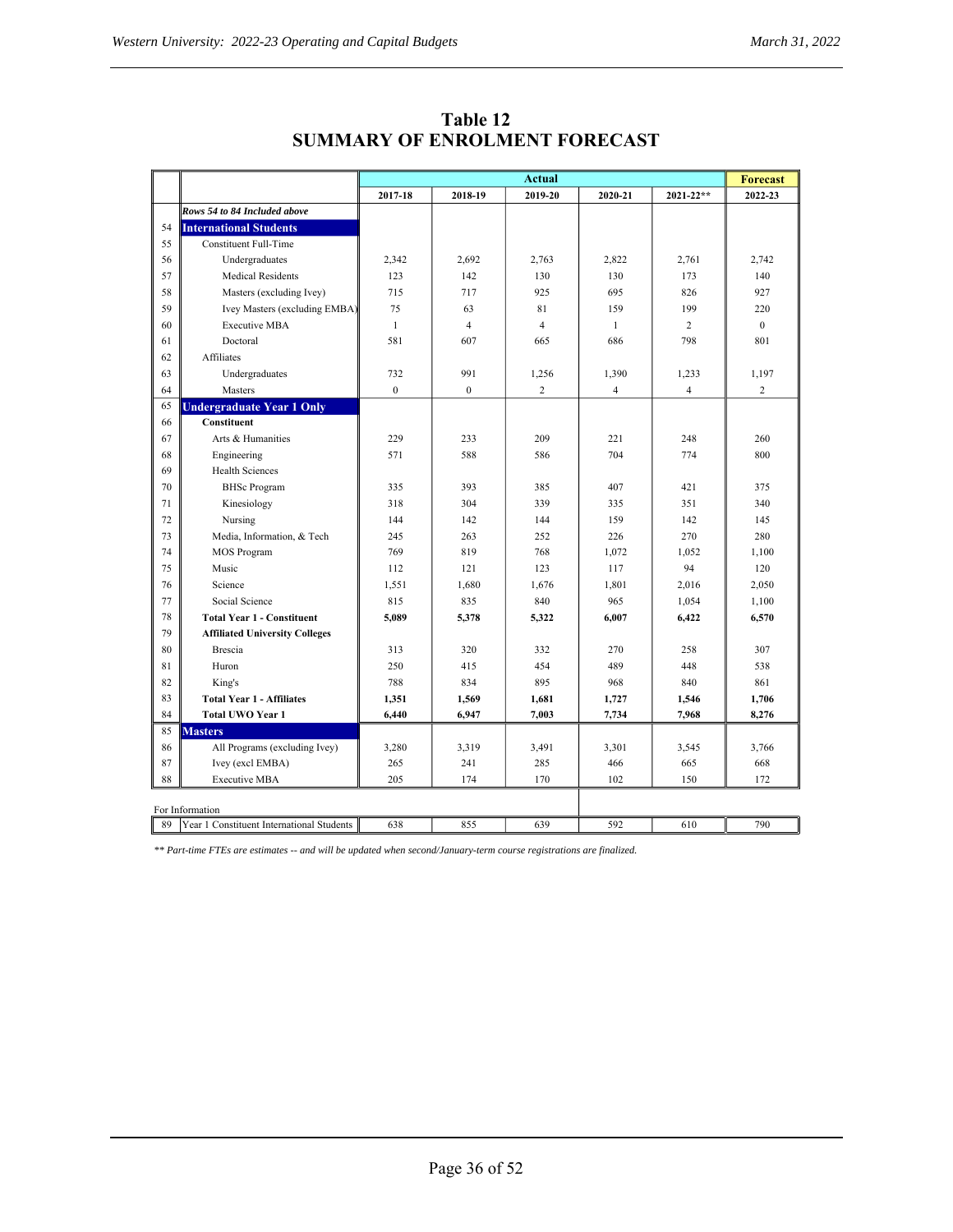# **Table 13 WESTERN'S LONG-RANGE SPACE PLAN**

**Note: within each category, the projects are not prioritized**

|                | Project                                                                                                           | <b>Type</b>                      |
|----------------|-------------------------------------------------------------------------------------------------------------------|----------------------------------|
|                |                                                                                                                   |                                  |
|                | Category 1 -- Projects Underway or Soon-to-Start                                                                  |                                  |
| 1              | <b>Weldon Library Modernization</b>                                                                               | Modernization                    |
| $\overline{c}$ | <b>Biomedical Research Facility - Phase 1 of Medical School Project</b>                                           | New Construction                 |
| 3              | <b>Entrepreneurship and Innovation Centre</b>                                                                     | New Construction                 |
| 4              | <b>University Gathering Hub -- Common/Gathering Spaces</b>                                                        | New Construction                 |
| 5              | <b>Multi-Sport Field House -- with Parking Garage</b>                                                             | New Construction                 |
| 6              | <b>New Engineering Building</b>                                                                                   | New Construction                 |
| 7              | <b>Addition to the Ivey Building</b>                                                                              | New Construction                 |
| 8              | <b>Social Sciences Centre Realignment/Expansion</b>                                                               | Adaptation / Expansion           |
| 9              | <b>Western's New Dowtown Facility -- 450 Talbot Street</b>                                                        | Modernization                    |
| 10             | <b>Replacement of University Drive Bridge</b>                                                                     | New Construction                 |
| 11             | University-wide Campus Sustainability/Energy Conservation/Infrastructure Projects<br>(multiple stages -- ongoing) | New Construction, Modernization  |
| 12             | <b>Pedestrian-friendly Campus Initiatives -- Open Space Strategy</b>                                              | New Construction, Adaptation     |
|                |                                                                                                                   |                                  |
| 13             | <b>Category 2 -- Projects in Various Planning Stages</b>                                                          |                                  |
| 14             | The Bioconvergence Centre -- Interdisciplinary Research & Experiential Learning<br>Facility                       | New Construction                 |
| 15             | <b>Multi-Level Parking Structures</b>                                                                             | New Construction                 |
| 16             | <b>Space Realignment in the Natural Sciences Centre</b>                                                           | Modernization / Adaptation       |
| 17             | <b>Ivey Spencer Leadership Centre Renewal and Expansion</b>                                                       | New Construction, Modernization  |
| 18             | <b>New Space for the McIntosh Gallery</b>                                                                         | New Construction / Adaptation    |
| 19             | <b>Expansion of Residence Capacity</b>                                                                            | New Construction                 |
|                |                                                                                                                   |                                  |
| 20             | Category 3 -- For Future Consideration (requires funding plan)                                                    |                                  |
| 21             | <b>Modernization of Medical School Facilities</b>                                                                 | Modernization                    |
| 22             | Renewal: UCC, Law Building, Spencer Engineering Building, Elborn College                                          | Modernization or Replacement     |
| 23             | <b>Additional Space for Health Sciences -- to support Enrolment Expansion</b>                                     | New Construction                 |
| 24             | <b>Renewal/Replacement of Chemistry Laboratory Facilites</b>                                                      | Modernization or Replacement     |
| 25             | <b>Expansion of the Support Services Building</b>                                                                 | New Construction                 |
| 26             | Renewal and/or Realignment of Library Facilities -- Future Phases                                                 | Modernization                    |
| 27             | New Research Initiatives/Partnerships at the Research Parks                                                       | New Construction                 |
| 28             | <b>Residence Projects</b>                                                                                         | Modernization / New Construction |
| 29             | <b>Asset Acquisitions</b>                                                                                         | Acquisition                      |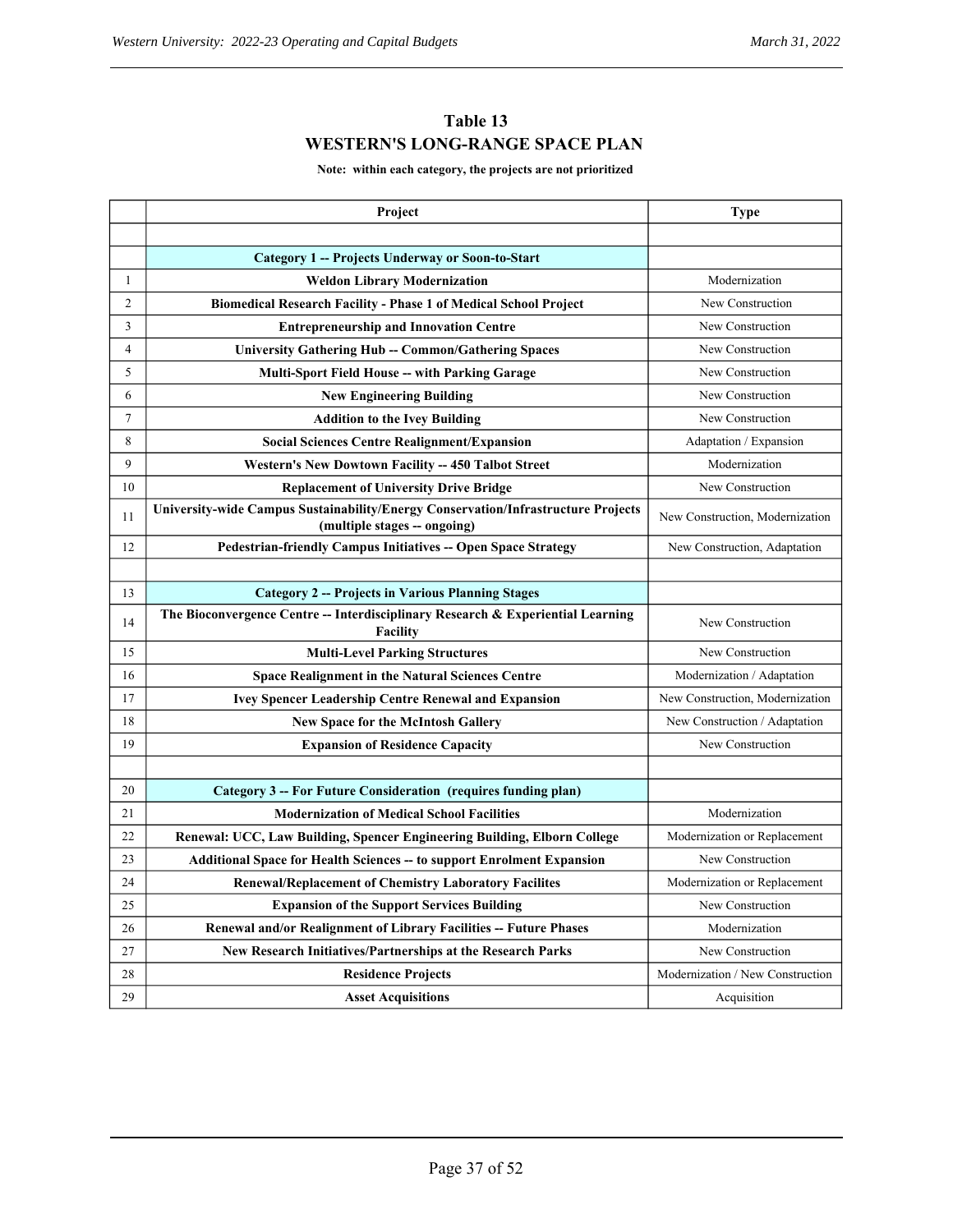# **2022-23 Capital Budget**

# **A. The Nature of University Capital Expenditures**

The Capital Budget for 2022-23 should be seen in the context of both recent trends in capital spending and the University's proposed Long-Range Space Plan as outlined in Table 13 of the Operating Budget. Table 14 sets out expenditures in the Capital Budget since 2018-19 in nine categories.

Category 1 shows all new construction, while categories 2 to 7 show renovations to existing space. Category 1 expenditures are usually funded from general University funds, the major exceptions being projects funded all or in part from external research grants, private funds, government, student contributions, and Housing construction – the latter being funded from the Housing budget. Categories 2 to 5 are funded primarily from general University funds and government, while category 6 is funded from Housing operations, and category 7 is funded by the particular Ancillary Unit undertaking the work. Categories 8 and 9 involve carrying costs and loan repayments, other expenditures such as purchases of land and buildings, and transfers from the Capital Budget for other purposes. Planned capital expenditures for 2022-23 total \$151.0 million.

Categories 2 to 5 involve **Maintenance, Modernization, and Infrastructure (MMI)** and are eligible to receive funds from the annual MMI transfer from the Operating Budget to the Capital Budget, which is budgeted to remain at \$15.5 million in 2022-23 (\$15.5 million in 2021-22). These expenditures are directed at the modification of existing space and the renewal and expansion of the utilities and infrastructure of the University.

In planning future expenditures on MMI, it is useful to review the current replacement value (CRV) of our capital assets on campus. At February 24, 2022, our buildings and infrastructure have a CRV of approximately \$3,112 million, as shown in Figure D:

|   |                                 | CRV (\$M) | Square<br>Metres | Major<br><b>Buildings</b> |
|---|---------------------------------|-----------|------------------|---------------------------|
|   | Major Non-Residential Buildings | 2,016     | 574,226          | 73                        |
| 2 | Utilities and Infrastructure    | 146       |                  |                           |
| 3 | Subtotal, Eligible for MMI      | 2,162     | 574,226          | 73                        |
| 4 | Housing                         | 711       | 257,978          | 14                        |
| 5 | Other Ancillary Buildings       | 239       | 70,555           | 11                        |
| 6 | Total                           | 3,112     | 902,759          | 98                        |

|                                                                 | <i>Figure D</i> |  |
|-----------------------------------------------------------------|-----------------|--|
| <b>CURRENT REPLACEMENT VALUE (BUILDINGS AND INFRASTRUCTURE)</b> |                 |  |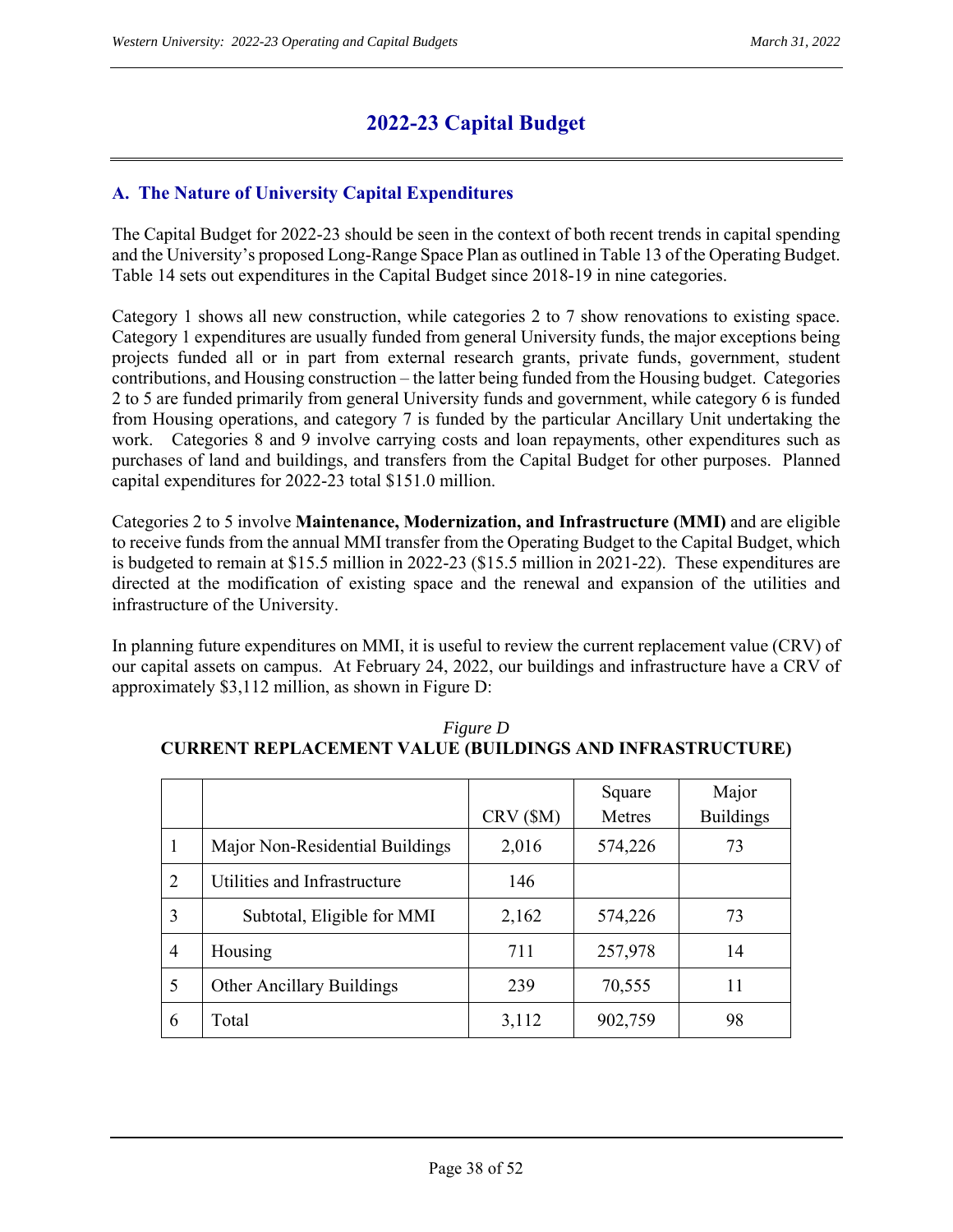At February 24, 2022, the University had approximately 574,000 gross square metres spread amongst 73 major non-residential buildings. The non-residential buildings, including utilities and infrastructure, are the physical assets generally eligible for MMI expenditures. The University also has 258,000 square metres of Housing space in eleven major undergraduate residences, three major apartment buildings, and numerous smaller buildings for graduate students in Platt's Lane Estates. During 2021, Lambton Hall was transitioned from an apartment style building to undergraduate residence. Other than Housing, there are many buildings which are operated largely or entirely as ancillaries: Western Student Recreation Centre, Thompson Recreation and Athletic Centre, TD Stadium, Boundary Layer Wind Tunnel, Western Day Care, the Ivey Spencer Leadership Centre, and facilities at the Research Parks.

With this background in mind, we briefly set out the nine categories of University capital expenditures.

- **1. New Construction**. This category includes projects which create new buildings, including housing, additions to existing buildings, and other new facilities such as parking structures or lots, power plants and athletic fields. It does not include projects which improve the space within existing buildings or projects which upgrade other existing facilities.
- **2. Major Building Renovations**. This category involves major maintenance and renovation expenditures on non-residential building projects, with projects generally spanning more than one year. Given that 60% of the 574,000 square metres in major buildings were built before 1980, renovations to major buildings will continue to be a part of our capital planning.
- **3. Utilities and Infrastructure Projects**. This category involves projects with values greater than \$10,000 directed at the upgrading and new installation of utilities and other infrastructure, including boilers and chillers, electrical, water, and sewer distribution systems, and sustainability and energy conservation initiatives such as deep energy retrofits. Construction of a new Chiller Plant or major Power Plant expansion would be included in category 1. As we look to increase our sustainability and energy conservation initiatives, improvements to existing infrastructure will play a significant role in our pursuit of net-zero carbon emissions from campus operations by 2050, or sooner.
- **4. Modernization of Instructional and Research Facilities**. This category includes the renewal and modernization of classrooms, laboratories, libraries, and other space used for instruction and research, as well as upgrades to information technology. These expenditures are critical to maintaining Western's reputation as a leader in the quality of teaching and research. These projects are sometimes funded by the units themselves with operating or research funds.
- **5. General Maintenance and Modernization Projects**. This category consists of a wide variety of maintenance and modernization projects which are not included in categories 2 to 4. Most of the projects are under \$100,000, involving such work as roof replacement, interior and exterior painting, road, bridge, and sidewalk repair, and general maintenance of structures and systems. Open Space Strategy projects, such as the recently completed Kent North revitalization, may also be included in this category. A provision for unforeseen projects forms part of the allotment in this category.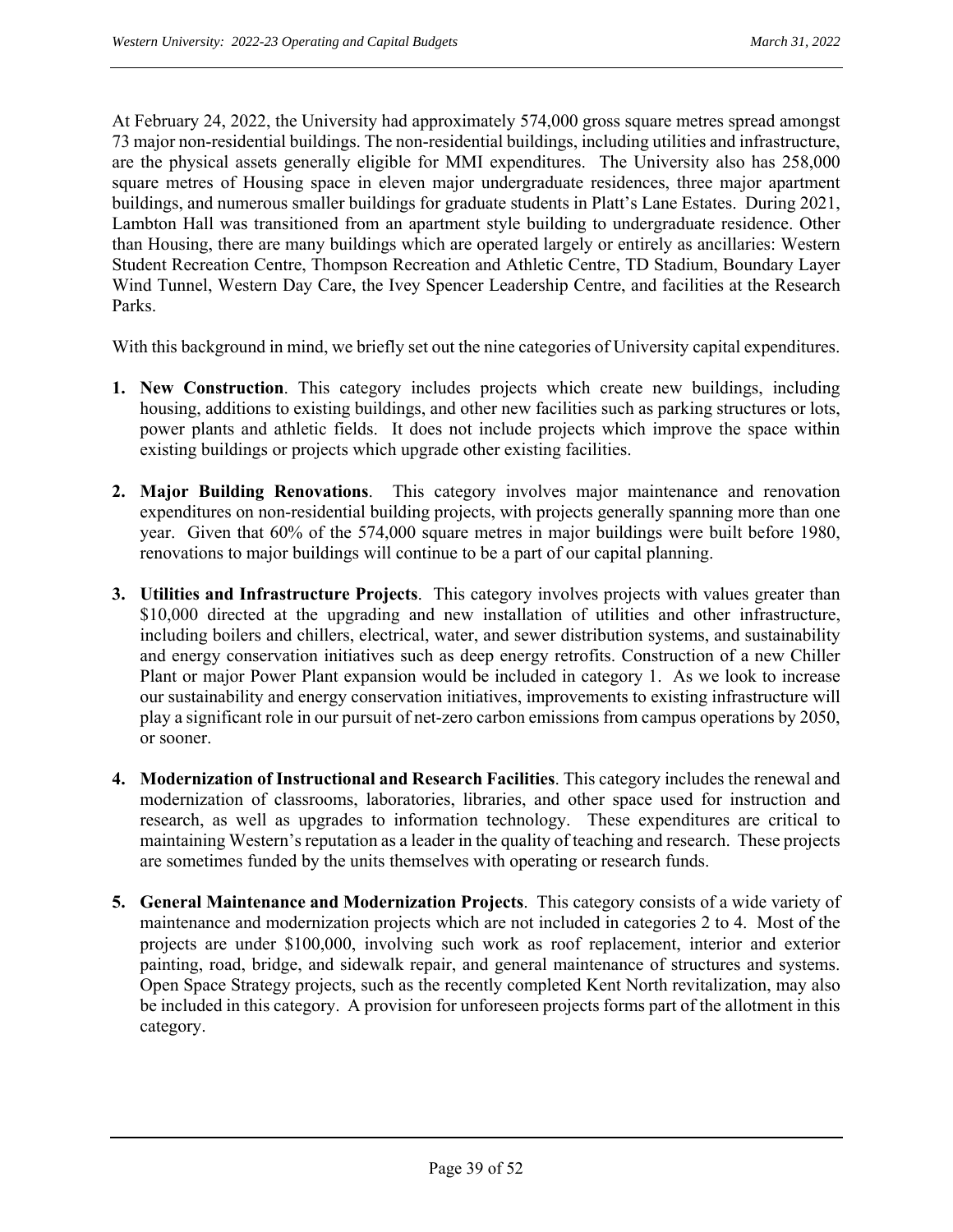- **6. Housing Renovations**. This category includes all maintenance and modernization expenditures on University residences and apartment buildings. Construction of a new residence or apartment building would be included in category 1. Maintenance and modernization expenditures, projected to be \$13.3 million in 2022-23, are funded from Housing revenues. Housing has always set aside adequate maintenance funds and does not have the significant deferred maintenance on its buildings which may be observed in many other University buildings.
- **7. Ancillary Projects**. This category includes capital expenditures on Ancillaries other than Housing, including Hospitality Services, the Book Store, Parking Services, student fee-funded units, selffunded support units, and self-funded research units. These units pay a charge to the University for the space they occupy.
- **8. Carrying Costs and Debt Repayments**. This category consists of principal repayments and interest on debt for capital projects.
- **9. Other Capital Expenditures**. This category includes asset acquisitions and other miscellaneous expenditures. It has been an established principle in Western's Campus Master Plan that the University pursue, as appropriate, the purchase of lands contiguous to University property as lands become available. Western will continue to seek to protect the Regional Facilities zoning around the main campus and to buy land near our campus when it comes up for sale. The University will also look to acquire strategic physical assets, such as the acquisition of 450 Talbot Street in the core of downtown London, in fall 2021.

The last twelve lines of Table 14 are labeled A to M. Line A shows total sources of funding for the Capital Budget, including debt; line B, sources of funds less expenditures; line C, the capital reserve at year-end; and line D, capital debt outstanding at year-end. Details on these items are shown in Tables 16 and 18. Annual changes in the capital reserve (line C) are driven by the differences between funding and expenditure (line B). Thus for 2020-21, line B shows a net source of \$98,155, the difference between funding of \$164,258 and expenditures of \$66,103 (all figures in \$000). The accumulated capital reserve in line C increases by this same amount of \$98,155.

Line E shows the replacement value of non-residential buildings and utilities and infrastructure, the assets eligible for MMI spending, while line F shows the ratio of the annual MMI expenditure to the replacement value. For example, in 2020-21, MMI expenditures were \$37.8 million, while the estimated replacement value of non-residential buildings, utilities, and infrastructure was \$2.062 billion. The ratio of the two is 1.8%, as shown in line F.

Line G of Table 14 shows the annual transfer from the Operating Budget to the Capital Budget for Maintenance, Modernization, and Infrastructure (the MMI transfer). The annual transfer has been maintained at \$15.5 million since 2017-18, a funding commitment that has established Western as a leader among Canadian universities in maintaining its facilities and dealing with deferred maintenance.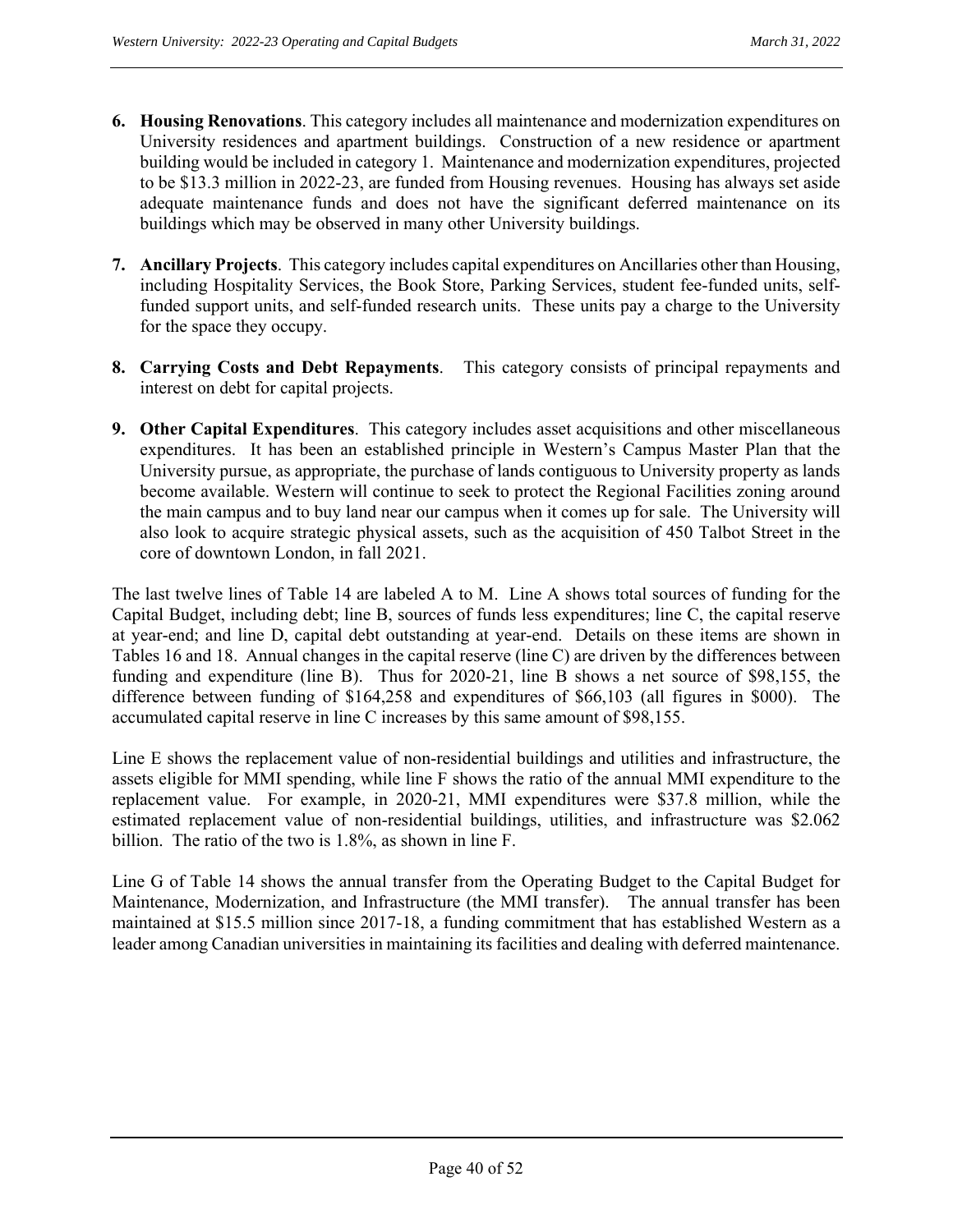Line H of Table 14 shows the ratio of the annual MMI transfer to total MMI expenditures; for example, in 2020-21, the transfer was \$15.5 million and expenditures were \$37.8 million, so the ratio is 41.0%. This ratio will fluctuate with the level of MMI expenditure each year. Other sources of funding for MMI expenditures can include the annual capital facilities renewal grant from the Province (projected at \$5.9 million for 2021-22 and 2022-23), special Provincial grants, additional one-time allocations from the University's Operating Budget, one-time allocations from the Province, fundraising, and borrowing.

Line J contains an estimate of maintenance spending, defined narrowly as spending required to bring aging facilities up to their condition when originally built. Whenever Western undertakes a major maintenance project, there is also modernization of the facility, and whenever we carry out a major modernization project, there is generally some maintenance expenditure; it is thus difficult to separate the two. Line J is calculated on the assumption that 2/3 of the expenditures in categories 2, 3, and 5 involve maintenance (the remaining 1/3 is modernization), while 1/3 of the expenditures in category 4 involve maintenance (the remaining 2/3 is modernization). While the ratio of maintenance to modernization would vary by project and by year, Facilities Management considers them a reasonable average for the four categories over a number of years.

The value of line J in 2020-21 is \$23.4 million, or 1.1% (line K) of the replacement value in that year. A standard target in industry for this ratio is 2.0%; if large buildings last an average of 50 years, then average maintenance spending should be 2.0% of replacement value. When the actual ratio is consistently lower than 2.0%, as has been the case at Western and most Canadian universities over the last three decades, the level of deferred maintenance will grow. As Western continues to renovate aging buildings, there will be years that deferred maintenance will decline.

Table 15 outlines major capital projects, which are assigned to one of the nine categories. Where possible, the year and month of the start and end of the project(s) are shown.

The projects listed in Table 15 reflect the Long-Range Space Plan outlined in Table 13 of the Operating Budget portion of this document. These projects include new construction that will create new student and research spaces, major building renovations as well as utilities and infrastructure projects – reflecting the need to maintain and modernize Western's aging physical plant. With new building construction on campus continuing, Western is utilizing scarce developable land in the core campus. The Campus Master Plan, approved in June 2015, highlights the constraints in the amount of buildable land on our campus and the fact that new buildings are being constructed on parking lots – thus increasing the pressure on available parking and the need to create alternative spaces, such as a parking structure combined with the planned Multi-Sport Fieldhouse. We continue planning for the construction of additional parking structures at the periphery of campus – including siting, a funding plan, and the required parking fee rates to finance these structures. Campus sustainability, energy conservation, and infrastructure projects are also included on Table 15 and will play a prominent role in Western's pursuit of net-zero carbon emissions from campus operations by 2050, or sooner. Often, these projects are comprised of multiple projects completed over a number of years.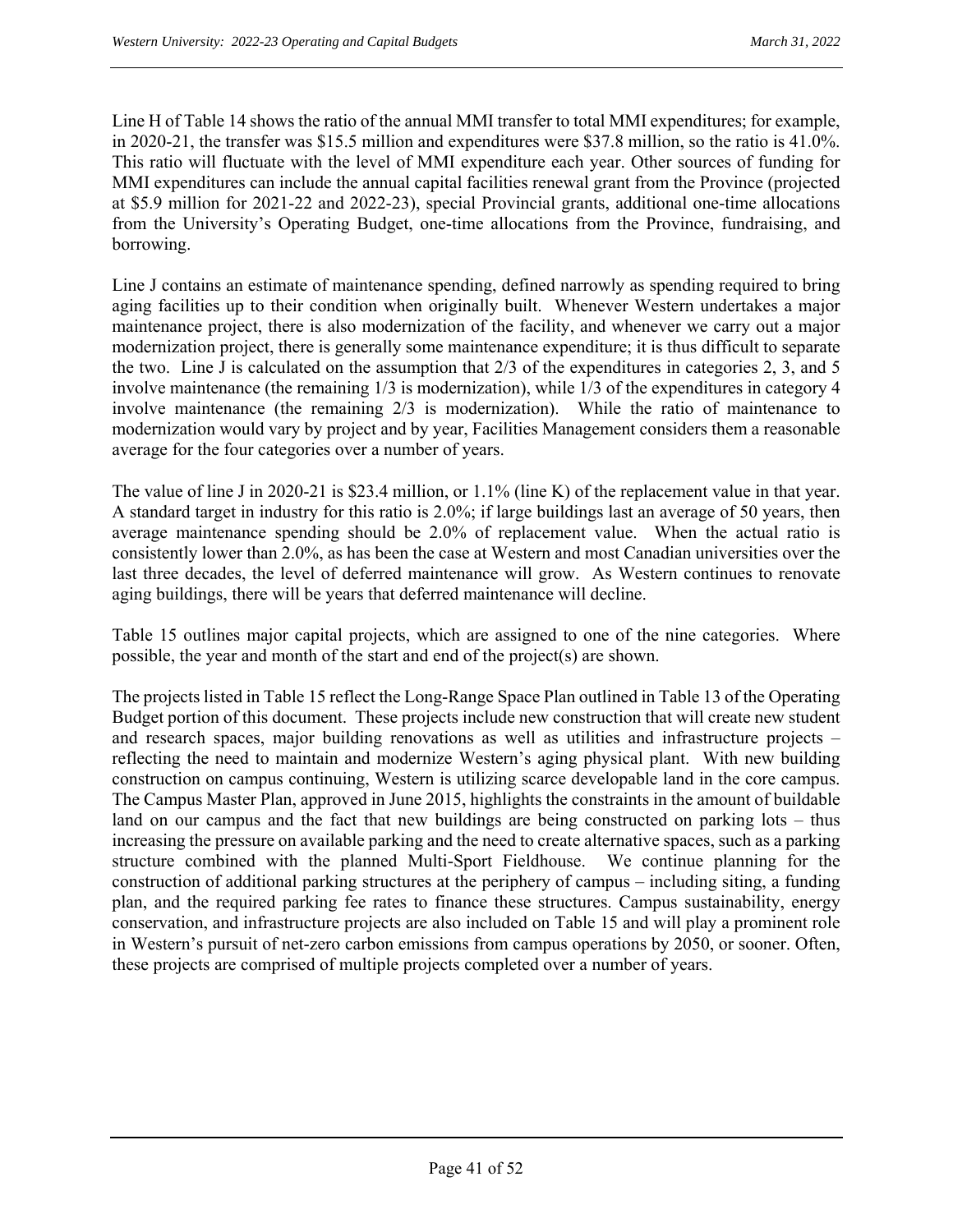#### **B. Sources of Funding and Capital Expenditures in 2022-23**

Table 16 displays sources of funding for budgeted capital expenditures with estimates of comparative data for 2021-22, divided into five major categories: federal, provincial and municipal government grants; funds transferred from Western's Operating Budget; one-time funds from Internally Restricted Net Assets; borrowing; and other sources. As compared to a decade ago, the University's Capital Budget is more dependent on transfers from the Operating Budget and debt.

The University must carefully balance its available resources for use in capital expenditures. For example, projects funded by debt require an ultimate funding source, and one time funding, such as allocations from the Major Strategic Opportunities Fund or Undisturbed Investment Returns must be used strategically and are not a recurring source of funds.

Table 17 shows expenditures in categories 1 and 2 for 2021-22 (estimates as of March 2, 2022) and 2022-23 (current proposals).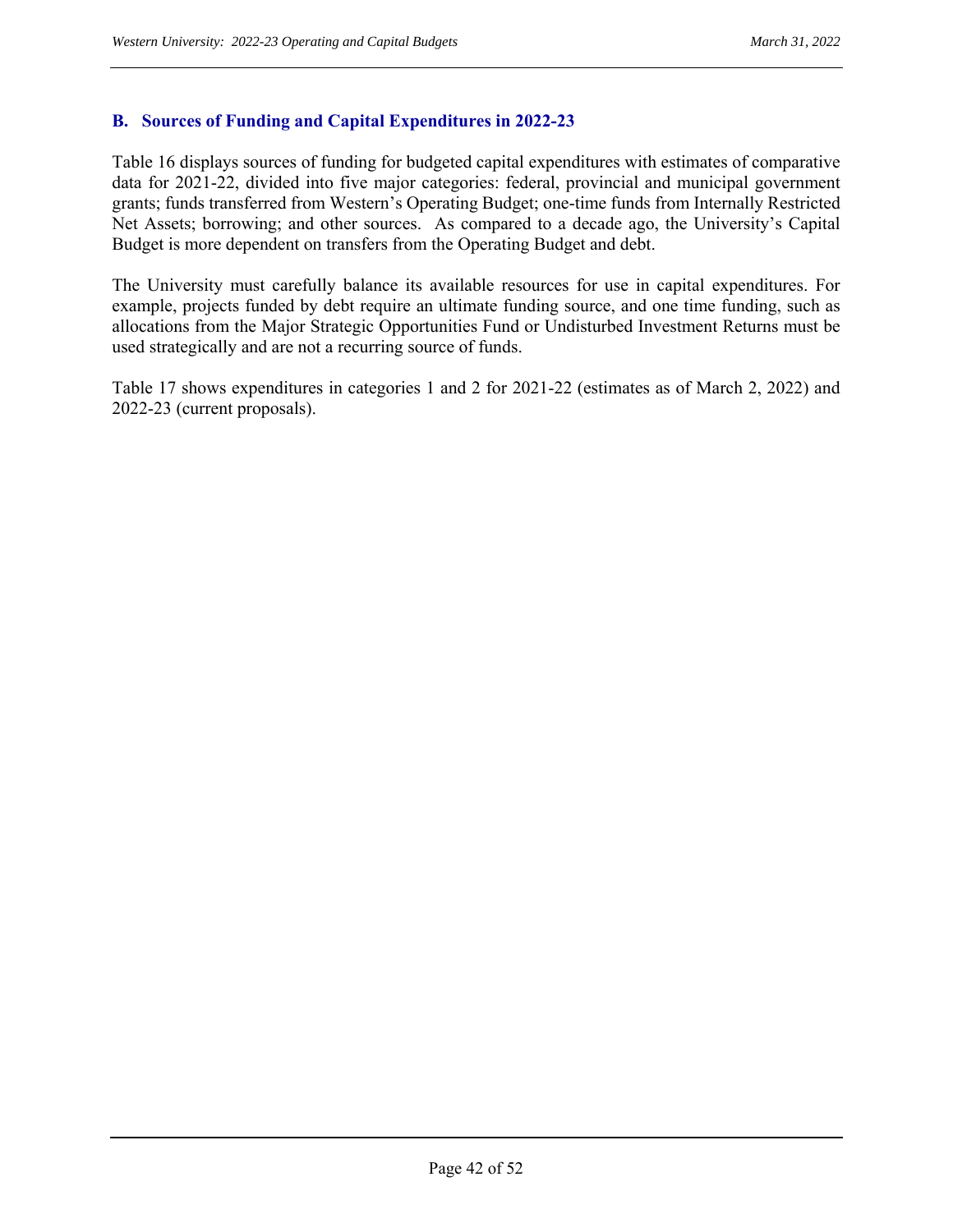| Table 14                                          |
|---------------------------------------------------|
| <b>CAPITAL BUDGET SUMMARY, 2018-19 TO 2022-23</b> |
| (5000)                                            |

| <b>Category Purpose</b> |                                                        | Actual<br>2018-19 | Actual<br>2019-20 | Actual<br>2020-21 | Projected<br>2021-22 | <b>Budget</b><br>2022-23 |
|-------------------------|--------------------------------------------------------|-------------------|-------------------|-------------------|----------------------|--------------------------|
|                         | <b>New Construction</b>                                |                   |                   |                   |                      |                          |
| 1                       | New Construction (Table 17, line 12)                   | 17,285            | 6,233             | 13,284            | 38,516               | 56,786                   |
|                         |                                                        |                   |                   |                   |                      |                          |
|                         | Maintenance, Modernization, and Infrastructure (MMI)   |                   |                   |                   |                      |                          |
| $\mathbf{2}$            | Major Building Renovations (Table 17, line 25)         | 10,983            | 8,624             | 22,063            | 29,986               | 16,859                   |
| 3                       | Utilities and Infrastructure Projects                  | 13,610            | 4,115             | 4,679             | 11,305               | 21,507                   |
| 4                       | Modernization of Instructional and Research Facilities | 5,732             | 8,944             | 5,303             | 10.092               | 11,474                   |
| 5                       | General Maintenance and Modernization Projects         | 7,750             | 7,078             | 5,764             | 9,502                | 26,302                   |
|                         | Sub-Total MMI                                          | 38,075            | 28,761            | 37,809            | 60,885               | 76,142                   |
|                         | Other                                                  |                   |                   |                   |                      |                          |
| 6                       | <b>Housing Renovations</b>                             | 7,988             | 6,747             | 6,914             | 6,265                | 13,331                   |
| 7                       | <b>Ancillary Projects</b>                              | 856               | 1,482             | 1,874             | 3,092                | 1,828                    |
| 8                       | Carrying Costs and Debt Repayments                     | 2,448             | 1,095             | 1,026             | 960                  | 941                      |
| 9                       | Other Capital Expenditures                             | $-1,012$          | 2,733             | 5,196             | 11.892               | 2,000                    |
|                         | Sub-Total Other                                        | 10.280            | 12,057            | 15,010            | 22.209               | 18.100                   |
|                         |                                                        |                   |                   |                   |                      |                          |
| 10                      | <b>Total Expenditures</b>                              | 65,640            | 47,051            | 66,103            | 121,610              | 151,028                  |

| Line        |                                                                                 | Actual<br>2018-19 | Actual<br>2019-20 | Actual<br>2020-21 | Projected<br>2021-22 | <b>Budget</b><br>2022-23 |
|-------------|---------------------------------------------------------------------------------|-------------------|-------------------|-------------------|----------------------|--------------------------|
|             | <b>Sources of Funding, Reserves, and Debt</b>                                   |                   |                   |                   |                      |                          |
| A           | Total Sources of Funding, Including Debt (Table 16)                             | 84,228            | 33,720            | 164,258           | 111,529              | 57,957                   |
| B           | Sources of Funding less Expenditures                                            | 18,588            | $-13,331$         | 98,155            | $-10,081$            | $-93,071$                |
| $\mathbf C$ | Capital Reserve, Year End (Table 18)                                            | 68,888            | 55,557            | 153,712           | 143,631              | 50,560                   |
| D           | Capital Debt Outstanding, Year End (Table 18)                                   |                   | 353,923           | 345,936           | 337,679              | 329,095                  |
|             |                                                                                 |                   |                   |                   |                      |                          |
| E           | Replacement Value of Non-Residential Buildings, Utilities & Infrastructure, \$M |                   | 2,264             | 2,062             | 2.162                | 2,219                    |
| F           | MMI Expenditures/Replacement Value                                              |                   | 1.3%              | 1.8%              | 2.8%                 | 3.4%                     |
| G           | Annual MMI transfer from Operating to Capital Budget                            | 15,500            | 15,500            | 15,500            | 15,500               | 15,500                   |
| H           | MMI transfer/MMI Expenditures                                                   | 40.7%             | 53.9%             | 41.0%             | 25.5%                | 20.4%                    |
| J           | <b>Estimate of Maintenance Expenditure</b>                                      | 23,473            | 16,193            | 23,438            | 37,226               | 46,937                   |
| K           | Maintenance Expenditure/Replacement Value                                       | 1.1%              | 0.7%              | 1.1%              | 1.7%                 | 2.1%                     |
|             |                                                                                 |                   |                   |                   |                      |                          |
| L           | Number of Major Buildings                                                       | 95                | 97                | 97                | 98                   | 99                       |
| M           | Total Gross Square Meters (000's)                                               | 859               | 890               | 894               | 903                  | 907                      |

*Category 8 does not include carrying costs and loan repayments for Residences and Apartments, Research Park and Richard Ivey School of Business Foundation.*

*Line B is equal to Line A Total Sources of Funding less Total Expenses.*

*The change in line C from one year to the next is equal to Line B.*

*Line J consists of 2/3 of Category 2, 3 and 5 and 1/3 of Category 4.*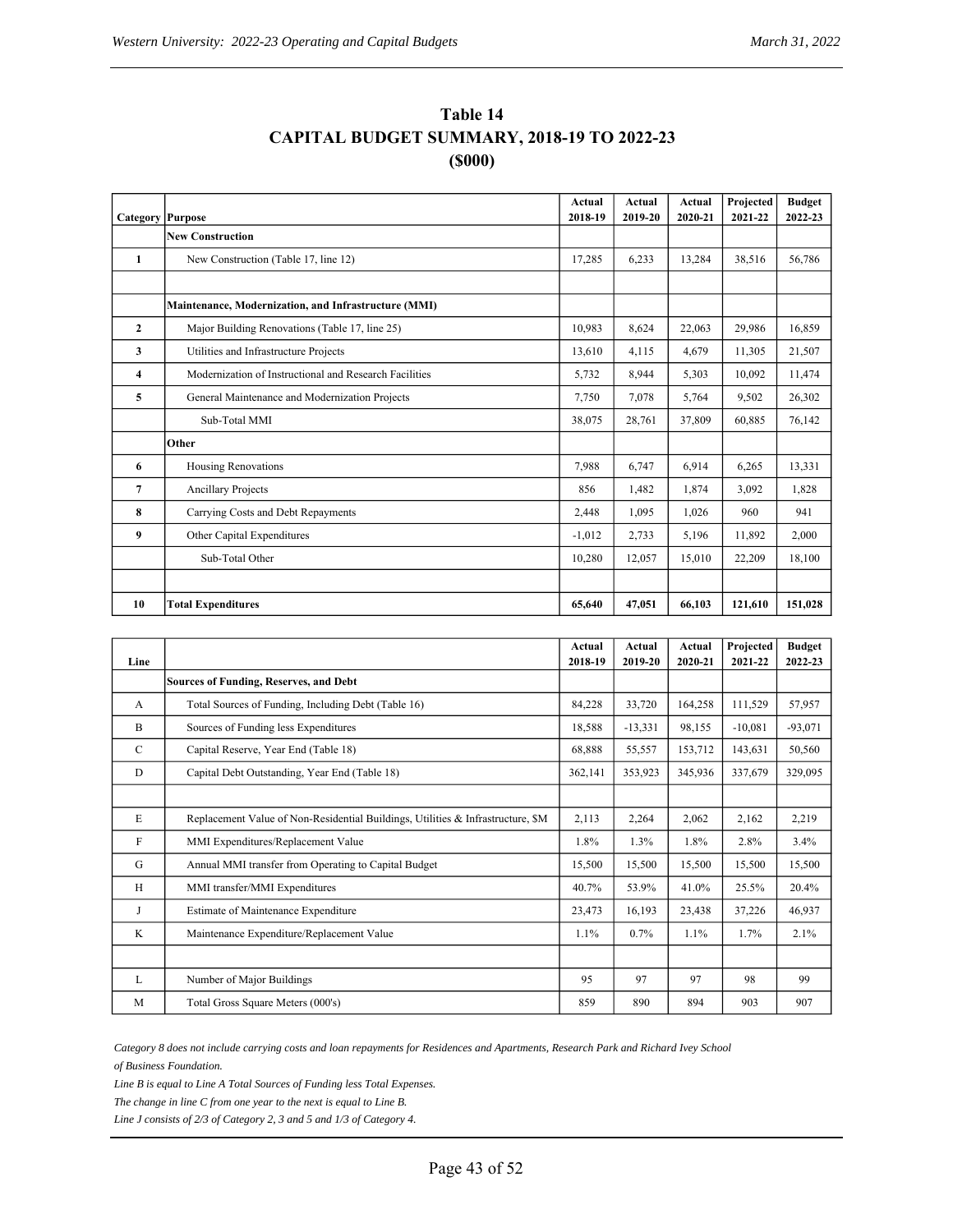| Table 15                      |
|-------------------------------|
| <b>MAJOR CAPITAL PROJECTS</b> |

|              |                                                                                                                   | Category       | Start    | End    |
|--------------|-------------------------------------------------------------------------------------------------------------------|----------------|----------|--------|
|              |                                                                                                                   |                |          |        |
| $\mathbf{1}$ | <b>Projects Underway or Soon-to-Start</b>                                                                         |                |          |        |
| 2            | Weldon Library Modernization                                                                                      | $\mathbf{2}$   | Sept 19  | tbd    |
| 3            | Biomedical Research Facility - Phase 1 of Medical School Project                                                  | 1              | Jan $17$ | Jul 22 |
| 4            | Entrepreneurship and Innovation Centre                                                                            | 1              | Jun 19   | Oct 23 |
| 5            | University Gathering Hub -- Common/Gathering Spaces                                                               | 1              | tbd      | tbd    |
| 6            | Multi-Sport Field House -- with Parking Garage                                                                    | 1              | tbd      | tbd    |
| 7            | New Engineering Building                                                                                          | 1              | tbd      | tbd    |
| 8            | Addition to the Ivey Building                                                                                     | 1              | tbd      | tbd    |
| 9            | Social Sciences Centre Realignment/Expansion                                                                      | 1&2            | tbd      | tbd    |
| 10           | Western's New Downtown Facility -- 450 Talbot Street                                                              | $\mathbf{2}$   | tbd      | tbd    |
| 11           | Replacement of University Drive Bridge                                                                            | 1              | tbd      | tbd    |
| 12           | University-wide Campus Sustainability/Energy Conservation/Infrastructure Projects (multiple<br>stages -- ongoing) | 1,3&5          | Ongoing  |        |
| 13           | Pedestrian-friendly Campus Initiatives -- Open Space Strategy                                                     | 1&5            | Ongoing  |        |
|              |                                                                                                                   |                |          |        |
| 14           | <b>Projects in Various Planning Stages</b>                                                                        |                |          |        |
| 15           | The Bioconvergence Centre -- Interdisciplinary Research & Experiential Learning Facility                          | $\mathbf{1}$   | tbd      | tbd    |
| 16           | Multi-Level Parking Structures                                                                                    | 1              | tbd      | tbd    |
| 17           | Space Realignment in the Natural Sciences Centre                                                                  | $\overline{2}$ | tbd      | tbd    |
| 18           | Ivey Spencer Leadership Centre Renewal and Expansion                                                              | 1&2            | tbd      | tbd    |
| 19           | New Space for the McIntosh Gallery                                                                                | 1&2            | tbd      | tbd    |
| 20           | <b>Expansion of Residence Capacity</b>                                                                            | $\mathbf{1}$   | tbd      | tbd    |
|              |                                                                                                                   |                |          |        |
| 21           | <b>Projects for Future Consideration (requires funding plan)</b>                                                  |                |          |        |
| 22           | Modernization of Medical School Facilities                                                                        | $\overline{2}$ | tbd      | tbd    |
| 23           | Renewal: UCC, Law Building, Spencer Engineering Building, Elborn College                                          | $\mathbf{2}$   | tbd      | tbd    |
| 24           | Additional Space for Health Sciences -- to support Enrolment Expansion                                            | $\mathbf{1}$   | tbd      | tbd    |
| 25           | Renewal/Replacement of Chemistry Laboratory Facilities                                                            | $\mathbf{2}$   | tbd      | tbd    |
| 26           | Expansion of the Support Services Building                                                                        | $\mathbf{1}$   | tbd      | tbd    |
| 27           | Renewal and/or Realignment of Library Facilities -- Future Phases                                                 | $\mathbf{2}$   | tbd      | tbd    |
| 28           | New Research Initiatives/Partnerships at the Research Parks                                                       | 1              | tbd      | tbd    |
| 29           | Residence Projects                                                                                                | 1&6            | tbd      | tbd    |
| 30           | <b>Asset Acquisitions</b>                                                                                         | 9              | tbd      | tbd    |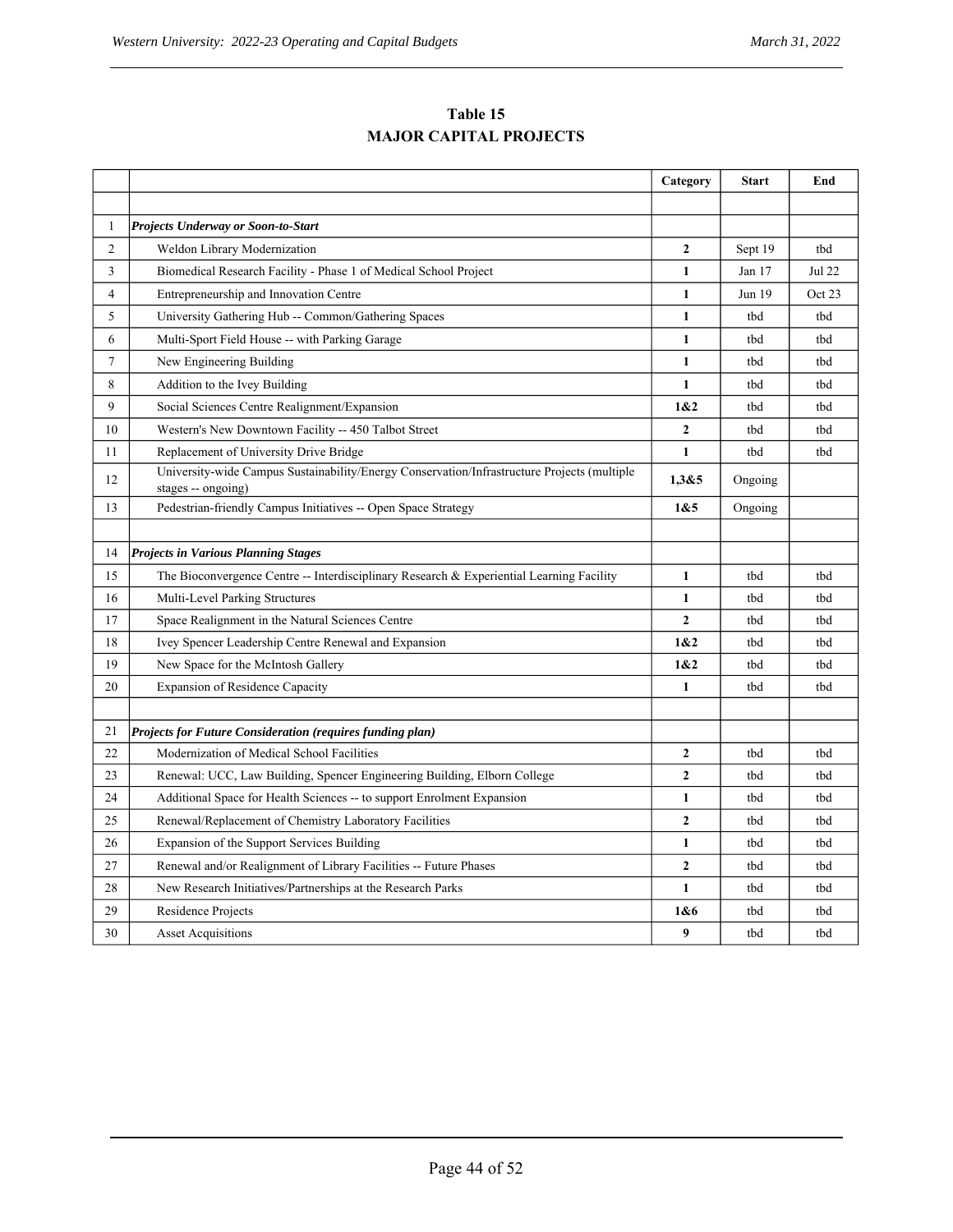| Table 16                                  |
|-------------------------------------------|
| <b>CAPITAL BUDGET: SOURCES OF FUNDING</b> |
| (\$000)                                   |

|                        |                                                                                        | Projected        | <b>Budget</b> |
|------------------------|----------------------------------------------------------------------------------------|------------------|---------------|
|                        |                                                                                        | 2021-22          | 2022-23       |
| $\mathbf{1}$           | <b>Government Grants</b>                                                               |                  |               |
| 2                      | MCU Annual Capital Grant (Facilities Renewal Program)                                  | 5,906            | 5,906         |
| 3                      | Sub-Total                                                                              | 5,906            | 5,906         |
|                        |                                                                                        |                  |               |
| 4                      | <b>Operating Budget</b>                                                                |                  |               |
| 5                      | Operating Budget MMI Transfer - Base                                                   | 15,500           | 15,500        |
| 6                      | Operating Budget MMI Transfer - Base (Ancillaries)                                     | 600              | 600           |
| 7                      | Operating Budget - FRSF Transfer                                                       | 3,000            | 3,000         |
| 8                      | Operating Budget - CRC Transfer                                                        | 920              | 864           |
| 9                      | Operating Budget - Multi-Sport Field House - with Parking Garage                       | 15,500           | $\mathbf{0}$  |
| 10                     | Operating Budget - Pedestrian-friendly Campus Initiatives - Open Space Strategy        | 10,000           | $\Omega$      |
| 11                     | Operating Budget - University-wide Campus Sustainability and Infrastructure Projects   | 10,000           | $\mathbf{0}$  |
| 12                     | Operating Budget - New Space for the McIntosh Gallery                                  | 250              | $\mathbf{0}$  |
| 13                     | Operating Budget - Classroom Modernization                                             | 180              | $\theta$      |
| 14                     | Dentistry Operating Budget - Dental Clinics Modernization                              | 100              | 1,850         |
| 15                     | Ivey Operating Budget - Addition to the Ivey Building                                  | $\mathbf{0}$     | 1,800         |
| 16                     | Social Sciences Operating Budget - Social Sciences Centre Space Realignments           | 1,109            | 1,240         |
| 17                     | Science Operating Budget - Chemistry Laboratory Modernization                          | 3,750            | $\mathbf{0}$  |
| 18                     | Health Sciences Operating Budget - Classroom Addition & 3rd Floor Modernization        | 2,812            | $\mathbf{0}$  |
| 19                     | Medicine Operating Budget - RRI Cuddy Wing Chiller Replacement                         | 1,838            | $\theta$      |
| 20                     | Miscellaneous Faculty/Department Budgets                                               | 1,547            | 1,643         |
| 21                     | Sub-Total                                                                              | 67,106           | 26,497        |
|                        |                                                                                        |                  |               |
| 22                     | Major Strategic Opportunities Funding (MSOF) and Undistributed Investment Returns      | 11,892           | 3,700         |
| 23                     | <b>Fundraising</b>                                                                     |                  |               |
| 24                     | Entrepreneurship and Innovation Centre                                                 | 10,500           | $\mathbf{0}$  |
| 25                     | Sub-Total                                                                              | 10,500           | 0             |
|                        |                                                                                        |                  |               |
| 26                     | <b>Borrowing</b>                                                                       |                  |               |
| 27                     | Expansion of Residence Capacity                                                        | $\boldsymbol{0}$ | 2,800         |
| 28<br><b>Sub-Total</b> |                                                                                        | 0                | 2,800         |
|                        |                                                                                        |                  |               |
| 29<br><b>Other</b>     |                                                                                        |                  |               |
| 30                     | Student Contribution - Western Student Recreation Centre                               | 1,449            | 1,492         |
| 31                     | <b>Energy Conservation Incentives (Rebates)</b>                                        | 46               | 375           |
| 32                     | Sports & Recreation Services - Student Contribution for Artificial Turf Playing Fields | 178              | 182           |
| 33                     | Projects Funded by Housing                                                             | 6,265            | 13,331        |
| 34                     | Projects Funded by Units                                                               | 5,094            | 1,846         |
| 35                     | Projects Funded by Ancillaries                                                         | 3,093            | 1,828         |
| 36                     | Sub-Total                                                                              | 16,125           | 19,054        |
|                        |                                                                                        |                  |               |
| 37                     | <b>Total Sources of Funding</b>                                                        | 111,529          | 57,957        |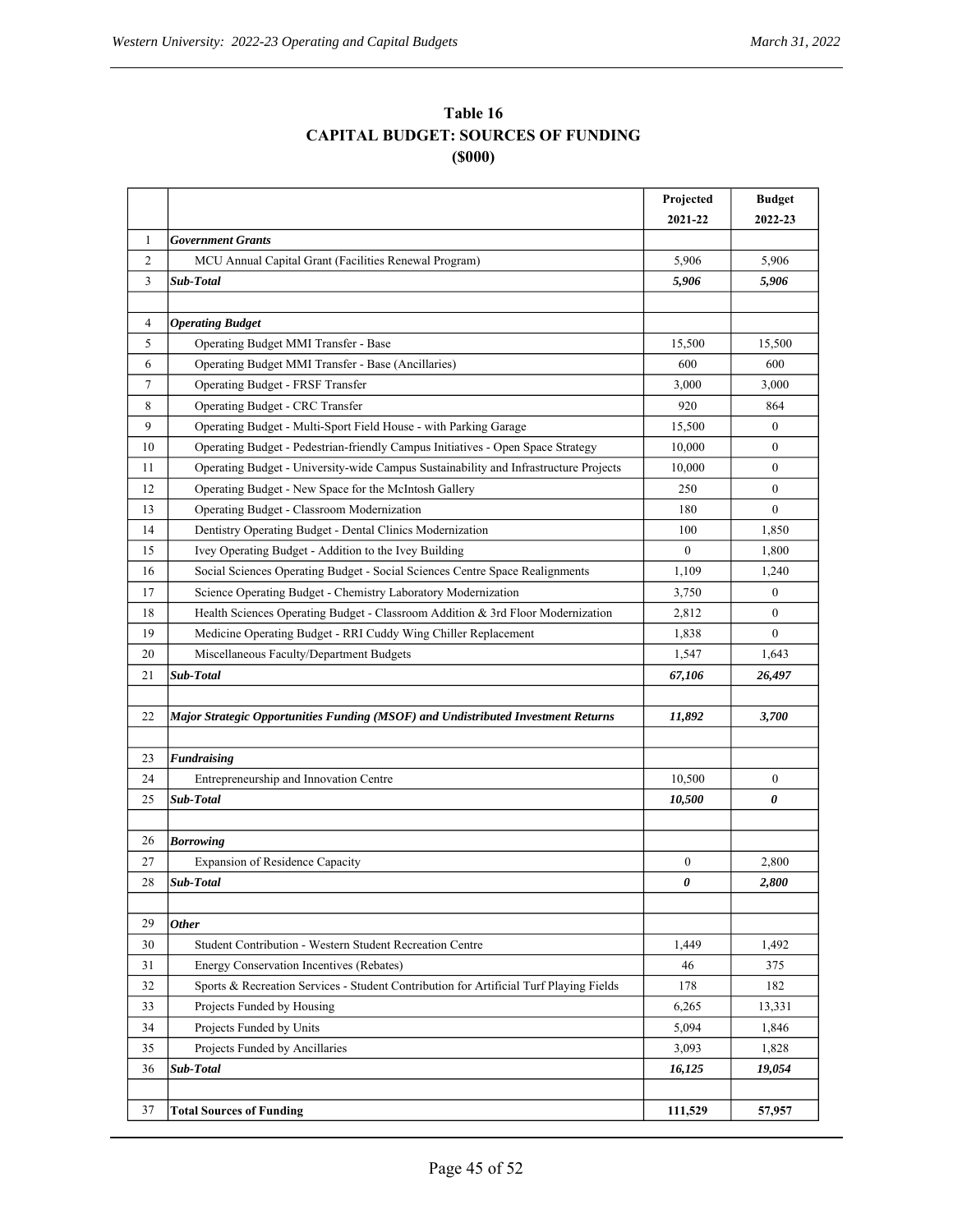# **CAPITAL EXPENDITURES FOR NEW CONSTRUCTION AND MAJOR BUILDING RENOVATIONS Table 17 (\$000) 2021-22 and 2022-23**

|              |                                                                                         | Projected<br>2021-22 | <b>Budget</b><br>2022-23 |
|--------------|-----------------------------------------------------------------------------------------|----------------------|--------------------------|
| $\mathbf{1}$ | <b>Category 1: New Construction</b>                                                     |                      |                          |
| 2            | Entrepreneurship and Innovation Centre                                                  | 6,275                | 23,500                   |
| 3            | Biomedical Research Facility - Phase 1 of Medical School Project                        | 26,550               | 11,590                   |
| 4            | Multi-Sport Field House with Parking Garage                                             | $\Omega$             | 5,220                    |
| 5            | The Bioconvergence Centre - Interdisciplinary Research & Experiential Learning Facility | 51                   | 4,950                    |
| 6            | University Gathering Hub - Common/Gathering Spaces                                      | $\mathbf{0}$         | 3,375                    |
| $\tau$       | New Engineering Building                                                                | $\theta$             | 2,970                    |
| 8            | Expansion of Residence Capacity                                                         | $\theta$             | 2,800                    |
| 9            | Addition to the Ivey Building                                                           | $\mathbf{0}$         | 1,800                    |
| 10           | Sports Facilities: TD Stadium Renewal                                                   | 4,011                | 425                      |
| 11           | Arthur and Sonia Labatt Health Sciences Building Classroom Addition                     | 1,629                | 156                      |
| 12           | Total, Category 1                                                                       | 38,516               | 56,786                   |
|              |                                                                                         |                      |                          |
| 13           | <b>Category 2: Major Building Renovations</b>                                           |                      |                          |
| 14           | Weldon Library Modernization                                                            | 8.180                | 5,453                    |
| 15           | Western's New Downtown Facility - 450 Talbot Street                                     | $\theta$             | 3,700                    |
| 16           | Dental Clinics Modernization                                                            | 100                  | 1,850                    |
| 17           | Thompson Arena - New Ice Rink Floor                                                     | 220                  | 1,478                    |
| 18           | Modernization of Thames Hall                                                            | 12,970               | 1,363                    |
| 19           | Social Sciences Centre Space Realignments                                               | $\mathbf{0}$         | 1,000                    |
| 20           | Creation of Indigenous Learning Spaces in Althouse Building                             | 5,219                | 932                      |
| 21           | Fanshawe Boathouse/Rowing Centre Renewal                                                | 500                  | 500                      |
| 22           | Thames Hall Follow-On Renovations                                                       | $\theta$             | 300                      |
| 23           | Somerville House Renovations to Create Student Space                                    | 2,434                | 283                      |
| 24           | Medical School Innovation Hub                                                           | 363                  | $\mathbf{0}$             |
| 25           | Total, Category 2                                                                       | 29,986               | 16,859                   |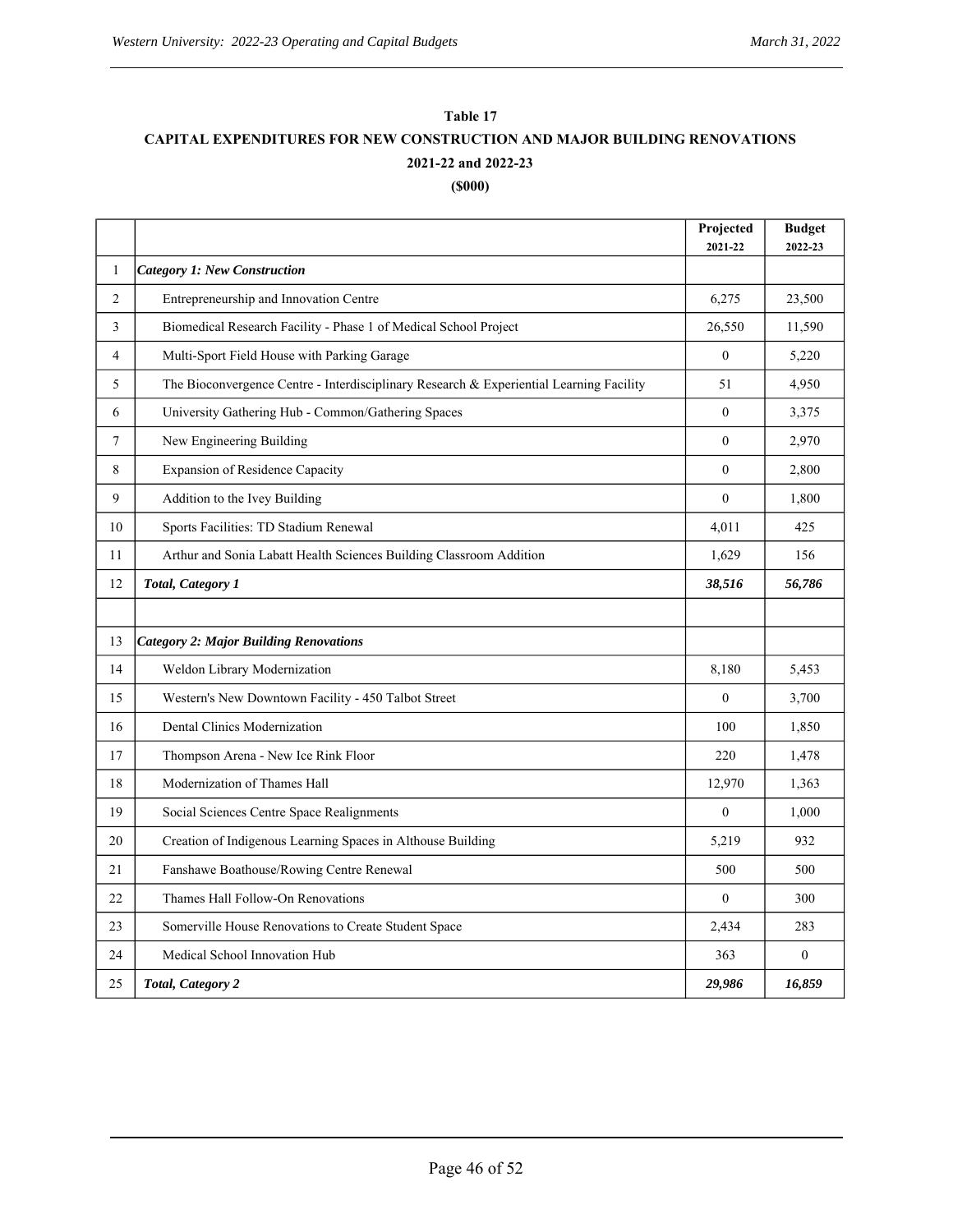| Table 18                                            |  |  |  |  |  |  |  |
|-----------------------------------------------------|--|--|--|--|--|--|--|
| <b>CAPITAL RESERVES AND DEBT AT FISCAL YEAR END</b> |  |  |  |  |  |  |  |
| (5000)                                              |  |  |  |  |  |  |  |

|   |                               | Actual  | Actual  | Actual  | Projected | <b>Budget</b> |
|---|-------------------------------|---------|---------|---------|-----------|---------------|
|   |                               | 2018-19 | 2019-20 | 2020-21 | 2021-22   | 2022-23       |
|   | A. Capital Reserves           |         |         |         |           |               |
| 2 | General Capital Fund          | 32,271  | 40.437  | 39,633  | 40.913    | 22,228        |
| 3 | Designated Capital Fund       | 36,617  | 15,120  | 114,079 | 102,718   | 28,332        |
| 4 | <b>Total Capital Reserves</b> | 68,888  | 55,557  | 153,712 | 143,631   | 50,560        |

|    |                                             | Actual  | Actual   | Actual   | Projected | <b>Budget</b> |
|----|---------------------------------------------|---------|----------|----------|-----------|---------------|
|    |                                             | 2018-19 | 2019-20  | 2020-21  | 2021-22   | 2022-23       |
| 5  | <b>B.</b> Capital Debt                      |         |          |          |           |               |
| 6  | New Construction, Major Renovations & Other | 22,821  | $\theta$ | $\theta$ | $\theta$  | $\theta$      |
| 7  | Housing                                     | 88,346  | 73,879   | 59,779   | 50,661    | 43,916        |
| 8  | <b>Research Park</b>                        | 26,142  | 25,235   | 24.294   | 23,318    | 22,379        |
| 9  | Unused and Invested Debenture Proceeds      | 224,832 | 254,809  | 261,863  | 263,700   | 262,800       |
| 10 | <b>Total Capital Debt</b>                   | 362,141 | 353,923  | 345,936  | 337,679   | 329,095       |

*Line 2 includes the required \$6 million general capital reserve fund.*

*Line 3 includes fund balances for large capital projects.*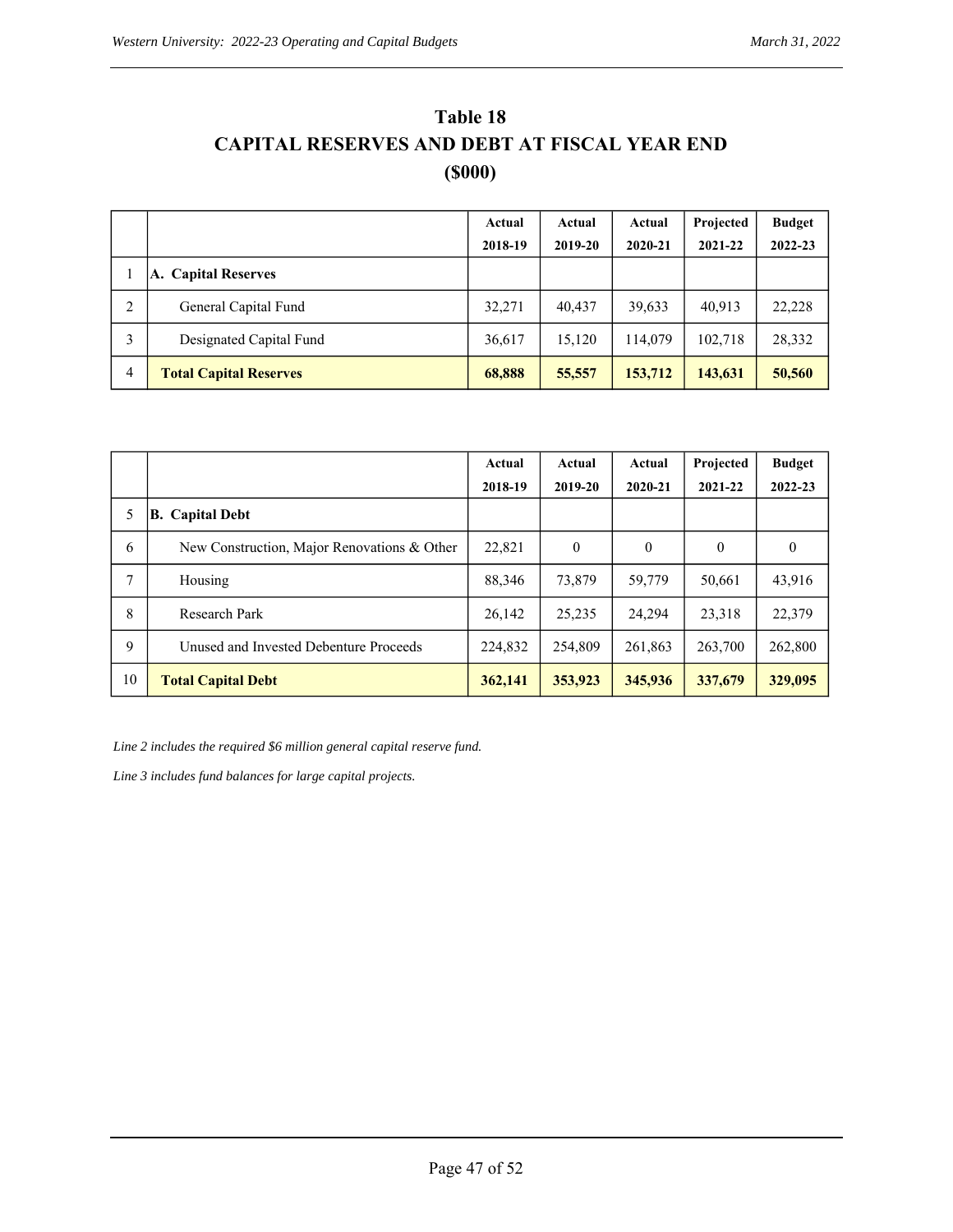# **Long-Term Financial Trends**

The Operating and Capital Budgets set out in Tables 2 and 14 of this document describe proposed spending of some \$1.05 billion for the single year of 2022-23. That spending will take place, however, in a long-term context which must be understood when evaluating the Operating and Capital Budgets. The Administration and Board have identified three elements of that long-term context which should be reviewed in the annual Budget of the University: capital reserves and debt, employee future benefits, and deferred maintenance.

## **A. Capital Reserves and Debt**

Table 18 displays Capital Reserves and Debt for fiscal years ending April 30. Capital Reserves are divided into two categories:

- the General Capital Fund, which includes funds not yet designated for specific purposes and funds designated for future projects.
- the Designated Capital Fund, which has been assigned to specific capital projects.

Capital Debt is divided into the following categories:

- **New Construction, Major Renovations, Infrastructure, and Other** represents debt on projects that are largely new construction, additions to existing buildings, other new facilities, nonresidential projects that involve major maintenance, and renovations to existing space. It also includes debt on purchases of property.
- **Housing** debt required for new construction, maintenance, and modernization projects for University residences and apartment buildings.
- **Research Park –** debt incurred by the Research Park.
- **Unused and Invested Debenture Proceeds** unused proceeds from Western's debenture issuances that have been committed and invested until specific capital projects require the funding.

Capital Debt is viewed as part of the capitalization structure of the University and a resource that can help the University advance its Long-Range Space and Campus Master Plans. Careful consideration of the optimal capitalization levels is required, balancing the debt burden and service costs with the University's long-term financial sustainability.

As part of the overall management of capitalization, the University has increased its Capital Debt, primarily through debenture issuances of \$190 million and \$100 million in 2007 and 2017, respectively, and by entering into a \$100 million fifteen-year facility in 2013 to finance a 1,000 bed residence and other capital projects. The University's debentures necessitate an annual credit rating review. Standard & Poor's confirmed Western's credit rating of AA in February 2022.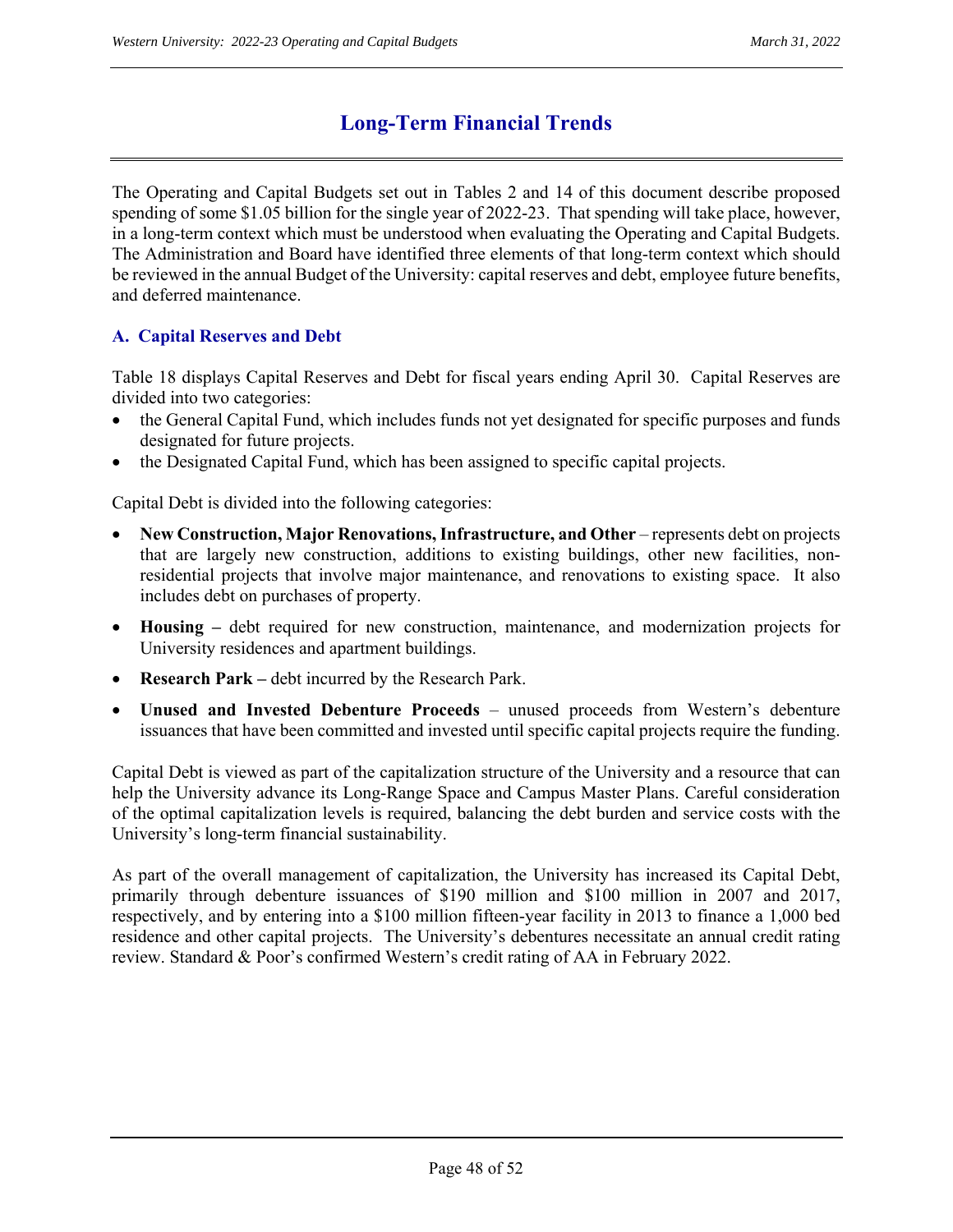The Board of Governors has approved a Capital Debt Policy that outlines the principles used in guiding the University's overall capitalization and debt management strategy. Western is in compliance with both of its compliance ratios set out in the policy (net assets-to-debt and debt burden). The University also utilizes monitoring ratios as part of its management strategy. Figure E shows selected Capital Debt monitoring ratios for the years ending April 30.

|       | <b>FTE</b><br>Enrolment | Debt (\$M) | Debt<br>per FTE $(\$)$ | Combined<br>Revenue $(M)^*$ | Debt /<br>Revenue $(\% )$ |
|-------|-------------------------|------------|------------------------|-----------------------------|---------------------------|
| 2018  | 33,059                  | 375.8      | 11,369                 | 1,253.7                     | 30.0%                     |
| 2019  | 33,356                  | 362.2      | 10,859                 | 1,318.0                     | 27.5%                     |
| 2020  | 33,737                  | 353.9      | 10,490                 | 1,248.0                     | 28.4%                     |
| 2021  | 35,258                  | 345.9      | 9,810                  | 1,367.9                     | 25.3%                     |
| 2022p | 36,828                  | 337.7      | 9,170                  | 1,230.5                     | 27.4%                     |

#### *Figure E*  **CAPITAL DEBT MONITORING RATIOS**

The projected debt is based on Board-approved projects with allowance for other projects, which may be presented to the Board during the period under consideration.

## **B. Employee Future Benefits**

Subject to eligibility rules set within various collective agreements, the University provides medical, dental, and life insurance benefits to eligible employees after their employment with Western has ended.

The obligation for these employee future benefits are projected by actuarial valuation every three years. In the years between valuations, an extrapolation of the actuarial valuation is used to determine the projected benefit obligations. At April 30, 2021, the University's accrued benefit liability relating to the employee future benefit plans was \$565.3 million (2020 - \$561.8 million). The annual expense for non-pension employee future benefits in 2021 was \$30.1 million (2020 - \$21.9 million).

A recent review of major research universities identified only five institutions with significant postemployment benefit obligations greater than \$100 million, ranging from \$109 million to \$696 million and an unweighted average of \$373 million. Western ranked second in total liability for employee future benefits.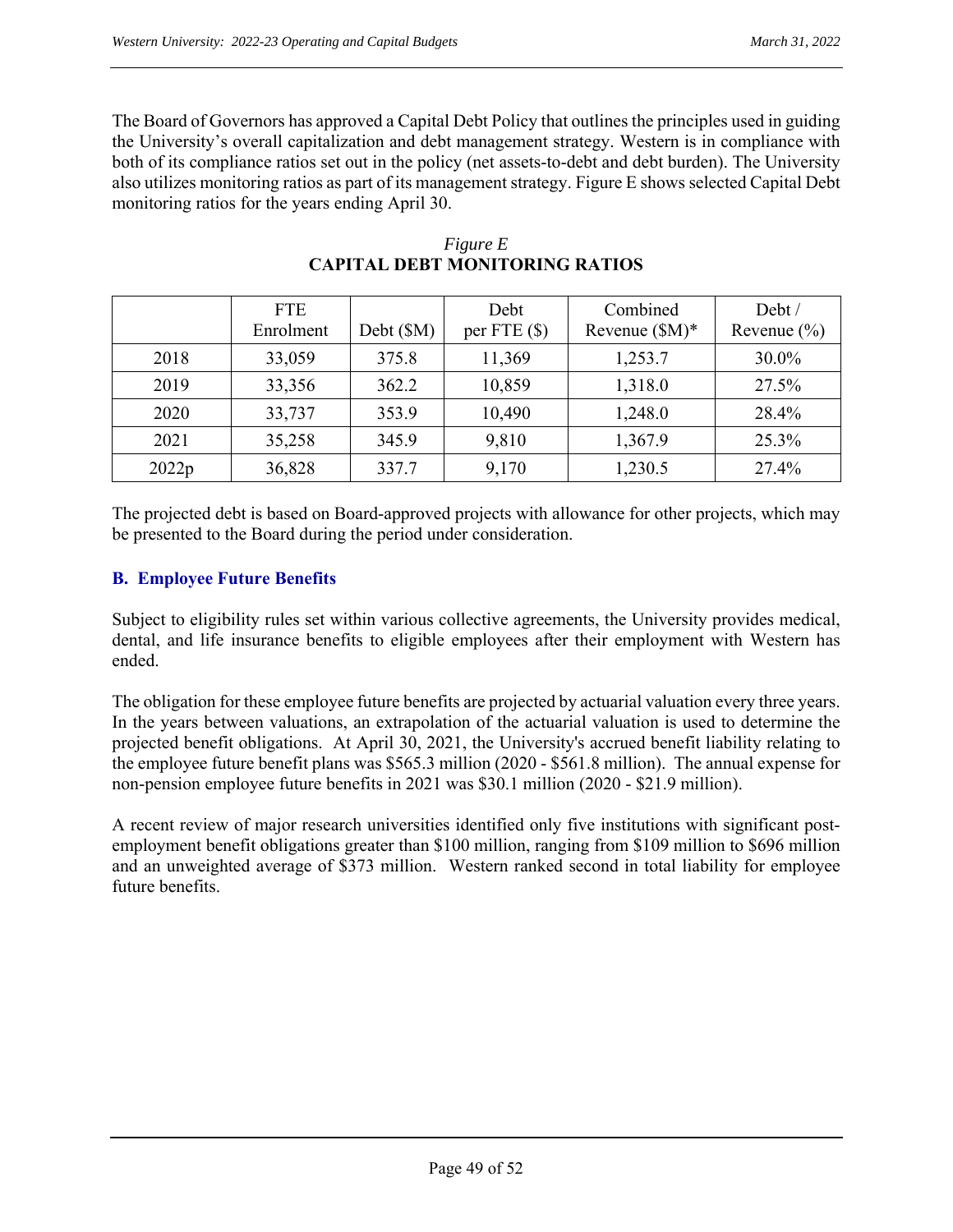Figure F outlines the University employee future benefits, the obligation and expense for years ending April 30.

|      | <b>EFB</b> Obligation<br>(SM) | <b>EFB</b> Expense<br>(SM) | <b>Total University</b><br>Expenses (\$M) | <b>EFB</b> Expense<br>as % of Total |
|------|-------------------------------|----------------------------|-------------------------------------------|-------------------------------------|
| 2017 | 473.5                         | 28.9                       | 1,113                                     | 2.6%                                |
| 2018 | 495.3                         | 21.8                       | 1,122                                     | 1.9%                                |
| 2019 | 546.5                         | 23.4                       | 1,170                                     | $2.0\%$                             |
| 2020 | 561.8                         | 21.9                       | 1,182                                     | 1.9%                                |
| 2021 | 565.3                         | 30.1                       | 1,137                                     | 2.6%                                |

*Figure F*  **EMPLOYEE FUTURE BENEFITS (EFB) AS A % OF TOTAL EXPENSES** 

#### **C. Deferred Maintenance**

Deferred Maintenance is defined as work on the maintenance of physical facilities that has been deferred on a planned or unplanned basis to a future budget cycle or postponed until funds become available. To avoid increasing the size of the deferred maintenance backlog, it is necessary to carry out replacement of facility components on an annual basis.

The estimates of deferred maintenance are different from estimates of debt or employee future benefits in the previous sections. There are actual contracts in place for the first two categories that allow us to make reasonable estimates. For deferred maintenance, this is not the case; therefore, we have to find other ways to quantify this liability. In 2001, a common capital-asset management system was purchased by the Ontario university system to assess, track, and report on the condition of facilities. The system requires that each major component of a building – roof sections, classrooms, heating, ventilation, air-conditioning systems and so on – be inspected, either entirely or on a sample basis. Data on the findings of these inspections are entered into a central database. The system uses industrystandard cost and lifecycle data to forecast the timing and costs of capital renewal projects. In 2019, at the request of the Ministry of Colleges and Universities, cost-forecasting methodologies were updated in the Ontario university sector to produce a more harmonized approach for facility assessment across provincially owned and broader public sector assets. Overall, this sector wide harmonization has led to an increase in estimates of deferred maintenance, primarily due to the inclusion of soft costs, which added approximately 30% to deferred maintenance estimates. Other factors have included automatic renewal requirements to maintain assets and changes to maintenance life cycles.

The University, in coordination with all other Ontario universities, is undertaking a campus wide review of its facilities data, to further improve upon our estimates. This data review is being conducted by a common vendor across the sector and is expected to be complete by 2024-25. In the current period, deferred maintenance related to residences increased substantially, as the majority of residences moved to the new harmonization methodology. As the data review continues, the estimates of deferred maintenance may fluctuate from year to year.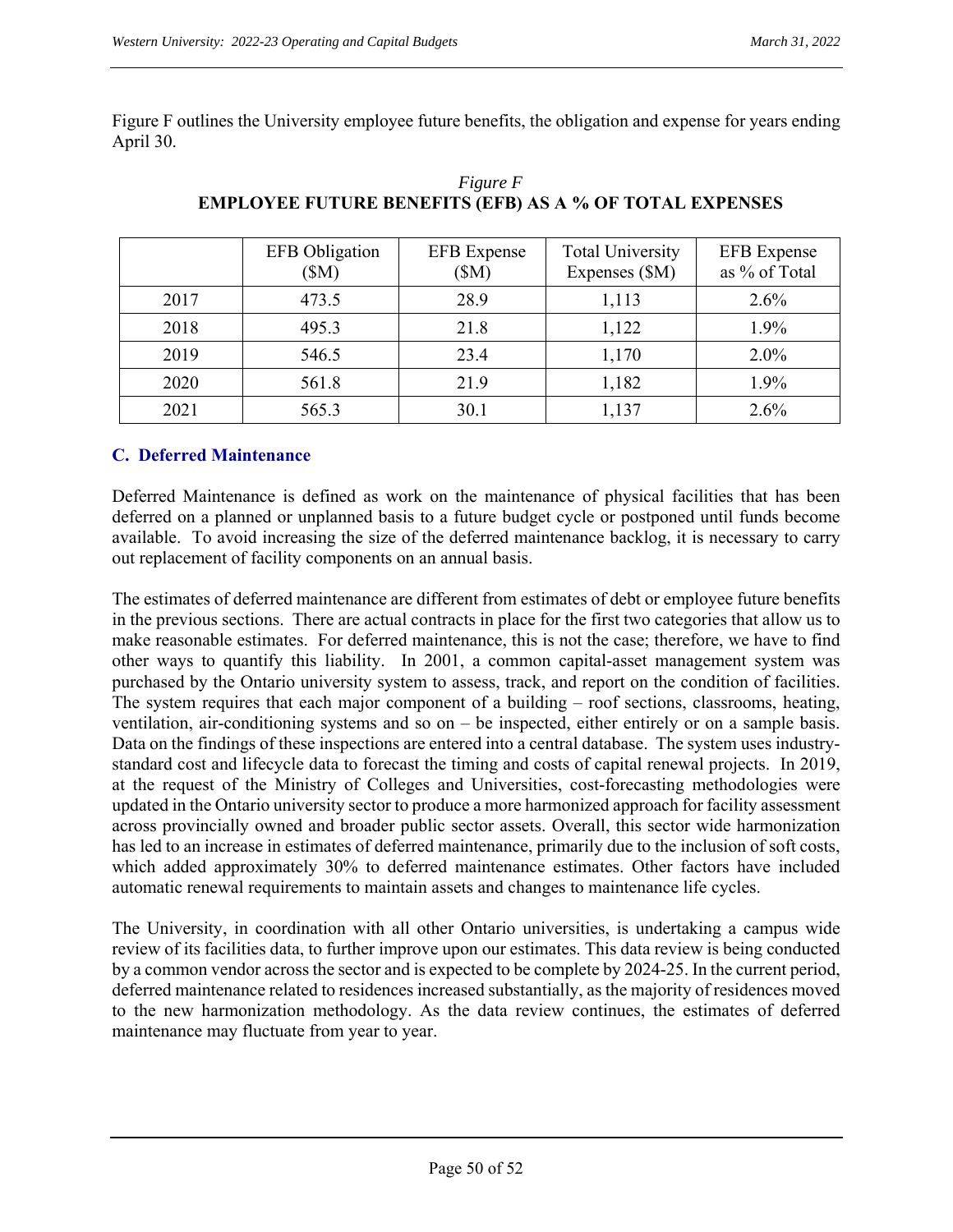As at February 24, 2022, the Facilities Management Division estimates that deferred maintenance at Western is \$292 million for non-residential buildings and \$76 million for residences. Approximately 43% of the deferred maintenance for non-residential buildings relates to mechanical and electrical requirements. Other major components include maintenance driven by code requirements and maintenance for roofs and windows.

A common measure for determining the overall condition of facilities is the ratio of deferred maintenance over current replacement value of the facilities. The calculation as at February 24, 2022 is outlined in Figure G as follows:

|                                 | Non-Residential  | Combined      |
|---------------------------------|------------------|---------------|
|                                 | <b>Buildings</b> | Residences    |
| Current Replacement Value (CRV) | $$2,162$ million | \$711 million |
| Deferred Maintenance (DM)       | \$292 million    | \$76 million  |
| DM/CRV                          | $13.5\%$         | $10.7\%$      |

#### *Figure G*  **DEFERRED MAINTENANCE TO CURRENT REPLACEMENT VALUE**

The average age of buildings for universities in the Province of Ontario was 53 years as of March 2022. Western's average age is 42 years and over 56% of our buildings were built before 1980. Western's residences are funded through rents which cover maintenance; the University has never had a problem with deferred maintenance on residences. A ratio of 13.5% (Deferred Maintenance/Current Replacement Value) for non-residential buildings indicates a significant need for maintenance funding.

If the average component of a large building lasts 50 years, then on average, maintenance spending should be 2.0% of replacement value. This level of spending is a standard target in the industry. When the actual ratio is consistently less than 2.0%, as has been the case at most Canadian universities, the volume of deferred maintenance will grow. Failure to adequately address deferred maintenance results in substandard facilities and could result in the failure of critical systems. Based on the current replacement value of our facilities at \$2.2 billion, spending on major maintenance for campus buildings at 2.0% should be in the range of \$44 million annually.

As explained at the start of the Capital Budget, the annual maintenance transfer is used for Maintenance, Modernization, and Infrastructure (MMI). The Administration is sometimes asked by faculty and staff if the MMI transfer is too large. As lines G and E in Table 14 show, the ratio of the MMI transfer to the current replacement value of our non-residential buildings, utilities, and infrastructure has been below 1% in recent years (Figure H).

|           | Actual<br>2018-19 | Actual<br>2019-20 | Actual<br>2020-21 | Projected<br>2021-22 | <b>Budget</b><br>2022-23 |
|-----------|-------------------|-------------------|-------------------|----------------------|--------------------------|
| MMI (SM)  | 15.50             | 15.50             | 15.50             | 15.50                | 15.50                    |
| CRV (\$M) | 2,113             | 2,264             | 2,062             | 2,162                | 2,219                    |
| Ratio     | 0.73%             | 0.68%             | 0.75%             | $0.72\%$             | 0.70%                    |

*Figure H*  **MMI TRANSFER TO CRV RATIO 2018-19 to 2022-23**